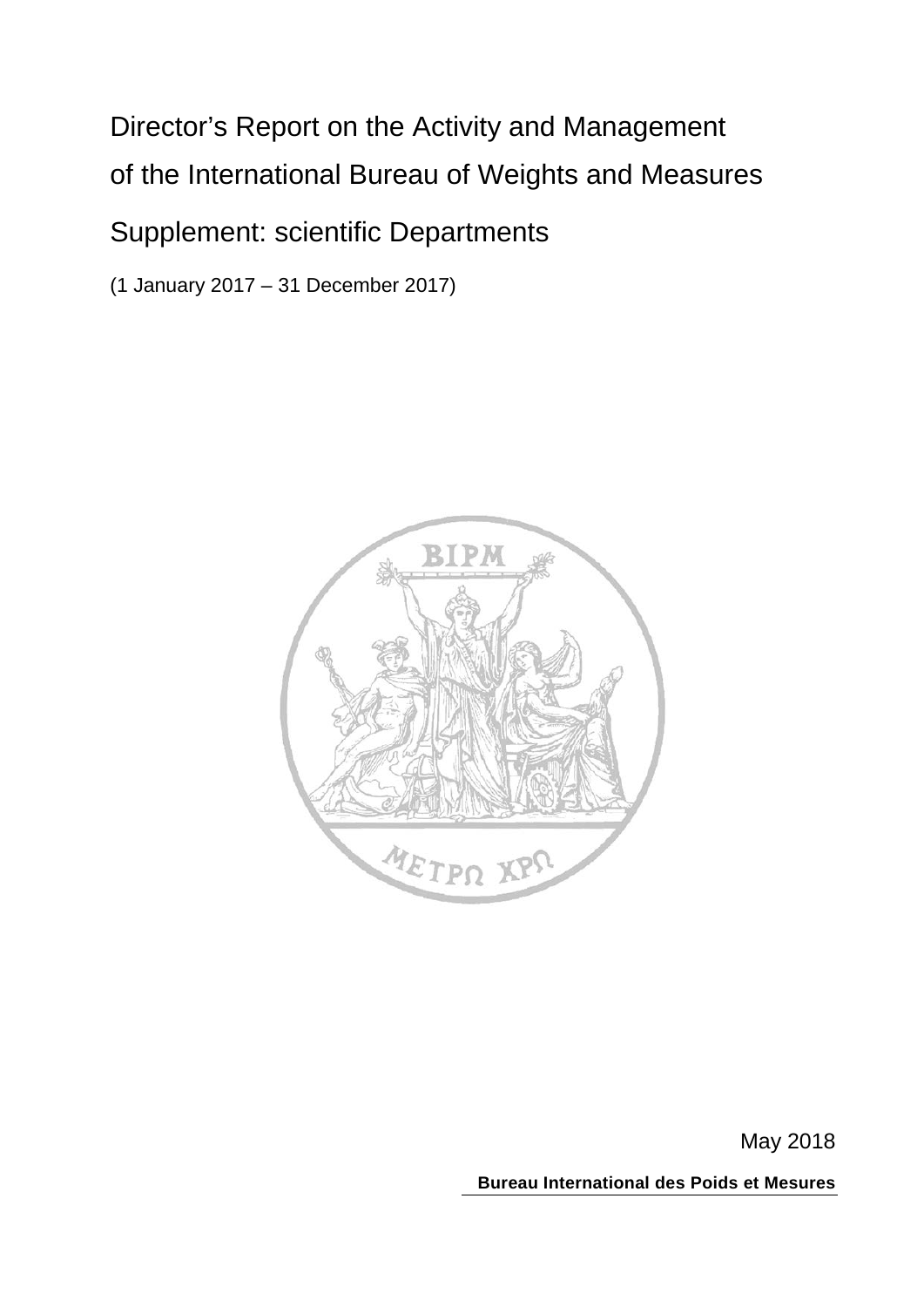## **BIPM Physical Metrology Department**

## **Director: M. Stock**

#### **(1 January 2017 to 31 December 2017)**

#### **1. Electrical metrology**

## **1.1 Electrical potential difference (voltage)**

[1](#page-1-0).1.1 AC Josephson voltage standard (S. Solve, R. Chayramy, M.-S. Kim<sup>1</sup>)

## **1.1.1.1 On-site pilot comparison of ac quantum voltage standards**

An on-going on-site comparison of dc Josephson voltage standards at 1.018 V and 10 V (BIPM.EM-K10) in which nearly 30 NMIs have participated has been organized by the BIPM for many years. As a consequence of the development of ac Josephson voltage standards in many NMIs, it is planned to extend these comparisons to ac voltages for frequencies below 2 kHz and up to 7 V rms using the differential sampling technique.

A pilot comparison was carried out at the PTB (Germany) in August 2017 within the framework of the EURAMET EMPIR project ACQ-PRO: "Towards the propagation of ac quantum voltage standards". The BIPM is an external collaborator in this project. The BIPM portable quantum voltage standard was compared to the PTB ac quantum voltage standard using an ac signal generator as a transfer standard. The comparison has been performed for low frequency sinewaves, at 1 V rms and 6.5 V rms and at frequencies of 62.5 Hz and 125 Hz. Different ac sources were used as transfer standards: a commercial calibrator and an Aivon-Mikes source.

The transfer standards were connected alternatively to each measuring system and the measurements compared. The first comparison results did not converge because of issues originating from ground loops and electromagnetic interferences. A lot of effort was required to identify the best configuration of the measurement setup using the commercial calibrator. A relative agreement  $\Delta U/U = 0.3$  ppm at 6.5 V and  $\Delta U/U = 0.2$  ppm at 0.7 V with an associated relative Type A uncertainty of 0.3 ppm and 0.9 ppm, respectively, could be obtained.

The Aivon-Mikes transfer standard had a phase stability of 20 µrad, which is 100 times better than that of the commercial calibrator. However, despite this higher stability, it was not possible to achieve an agreement better than 1 part in  $10^6$ .

The comparison helped both participants to better understand the metrological behaviour of their own measurement setup. A number of parameters were identified which will have to be taken into account in the design of the protocol for future world-wide comparisons of ac quantum voltage standards. In the present comparison, the approach for the phase adjustment was different for the two participants, which is crucial, because a mismatch can easily lead to systematic errors in the final result.

It appears that the development of a dedicated ac source to be used as a transfer standard that can be operated on-site will be required: such an ac transfer standard source must offer better specifications than a traditional calibrator in terms of frequency and voltage stability, with a target repeatability of 0.1 ppm or better in the rms value within an hour and a phase stability of 10 µdeg. Detailed technical specifications for such a source have been developed and technical solutions will be investigated.

It is important to note that it was the third time that the new BIPM Programmable Josephson Voltage Standard (PJVS), based on the NIST PJVS, was shipped to an NMI (following visits to NMIJ (Japan) and CENAM (Mexico)) and the system has consistently demonstrated its robustness and reliability in different electromagnetic environments. Another pilot comparison is planned with the NPL (UK) for 2018.

<span id="page-1-0"></span><sup>&</sup>lt;sup>1</sup> M.-S. Kim is on secondment from KRISS (Republic of Korea) from 1 October 2017 until 30 September 2018.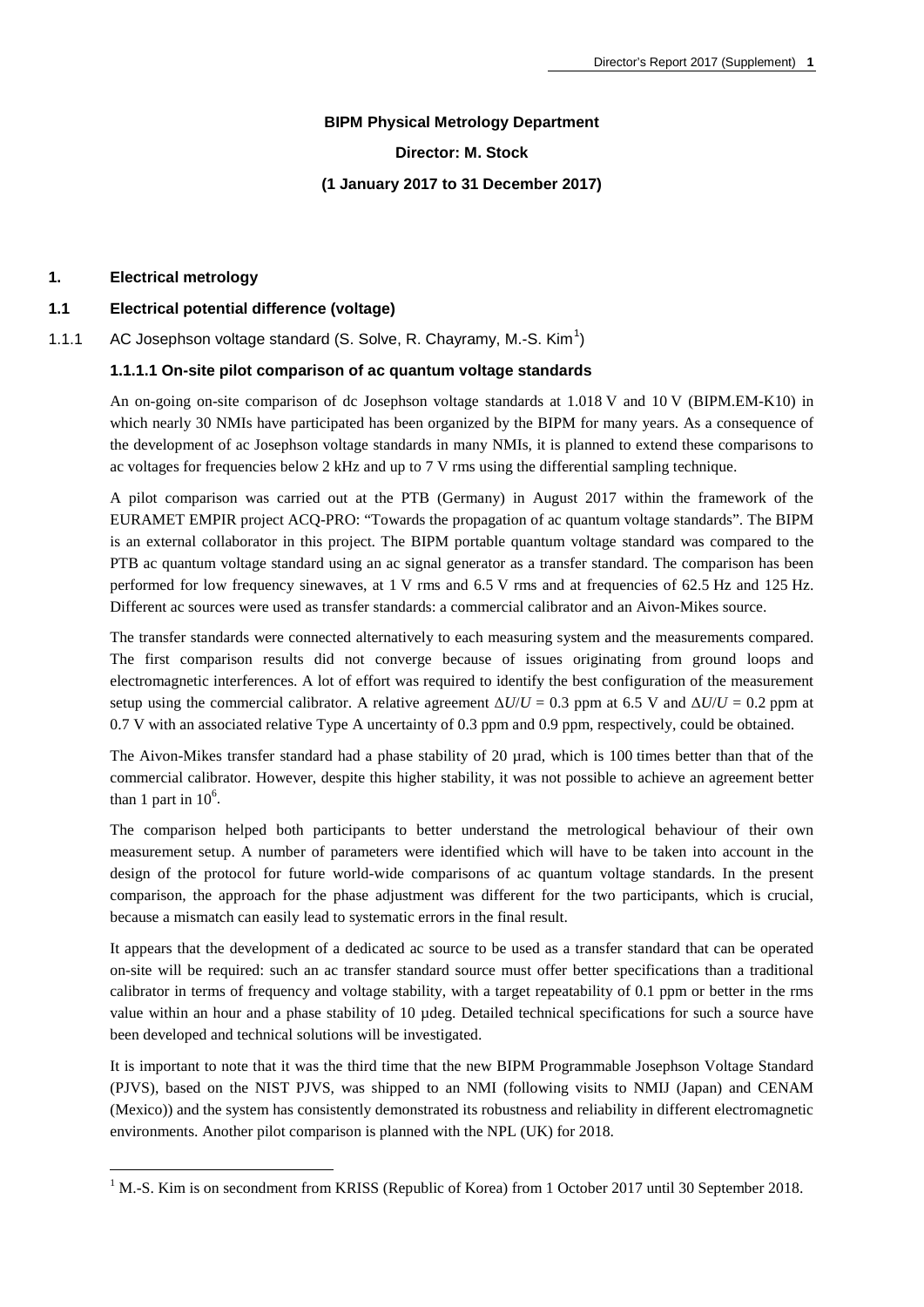#### **1.1.1.2 Indirect comparison of ac quantum voltage standard with thermal converters**

An indirect comparison of low-frequency ac voltage measurements was carried out between a Programmable Josephson Voltage Standard at the BIPM and thermal converters at the NMIA (Australia). The measurements were conducted at frequencies from 62.5 Hz to 625 Hz and voltages from 0.8 V to 7 V using a sampling digital voltmeter as a transfer standard.

The sampling voltmeter was a Keysight 3458A equipped with software that allowed a full sampling of an ac signal to be performed. Whilst both the ac and dc performance of the DVM are affected by the drift in its internal reference, the drift is cancelled when the ac-dc difference is calculated, resulting in long-term repeatability of the order of 0.1  $\mu$ V/V. For this reason the ac-dc difference of the sampling DVM was chosen as the comparison quantity. The absolute levels of ac-dc difference within the frequency range of the comparison were several microvolts per volt.

At the NMIA, the sampling DVM was calibrated for ac-dc difference against NMIA primary or secondary thermal converters using the standard ac-dc transfer measurement setup. The measurement process involves sequential application of ac and positive and negative dc signals to the reference thermal converter and the DVM connected in parallel and results in the ac-dc difference of the DVM calculated as

$$
\delta_{\text{ac-de}} = (U_{\text{ac}} - U_{\text{dc}}) / U_{\text{dc}}
$$
 (1)

where  $U_{\text{dc}}$  is the dc voltage which, when reversed, produces the same temperature rise of the thermal converter as  $U_{ac}$ .

At the BIPM, the sampling DVM was first calibrated against the PJVS at positive and negative dc voltage. Special care was taken to reduce the effect of the dc offset of the DVM, which is prevalent in the sampling mode. The sampling DVM was then calibrated on ac by simultaneously measuring the output voltage of a precision calibrator with the sampling DVM and with the PJVS setup. From these two sets of measurements the ac-dc difference of the DVM was calculated according to (1) and compared with the corresponding NMIA value.

For ac operation, a step-wise approximation of the ac signal is formed by the PJVS and a Keysight 3458A digital multimeter is used to perform differential sampling between the PJVS voltage and the voltage of the ac calibrator synchronized with the PJVS.

The results show that the relative difference between the BIPM and the NMIA linearly increases from  $0.1 \times 10^{-6}$ to  $3 \times 10^{-6}$  as the frequency increases from 62.5 Hz to 625 Hz.

The comparison has helped ascertain the suitability of both the BIPM PJVS-based ac voltage measurement system and the sampling DVM as a transfer standard for ac voltage inter-laboratory comparisons at the lowest attainable levels of uncertainty.

## **1.1.1.3 Investigations on different samplers**

Dr Mun-Seong Kim, KRISS (Republic of Korea) joined the electricity laboratory for a one-year secondment starting on 1 October 2017, to support its work and investigations into the field of differential sampling measurements of ac voltage signals. The influence of the input bandwidth of two different samplers on the differential sampling technique used with programmable Josephson voltage standards has been investigated.

The input bandwidth of an integrating sampler, Keysight 3458A is specified to be about 100 kHz in the DCV sampling mode, while the maximum sampling rate for an NI 5922, adopting an analogue-to-digital converter with 15 MS/s, corresponds to 7.5 MHz bandwidth. Since the difference between the input bandwidths of the two samplers is huge, it is expected that they will show different responses to the input signals in a high frequency region. In the case of measurements with the large-bandwidth sampler, the RMS amplitude does not show any specific tendency with respect to the frequency. In the full sampling, for an rms voltage of 1 V an offset close to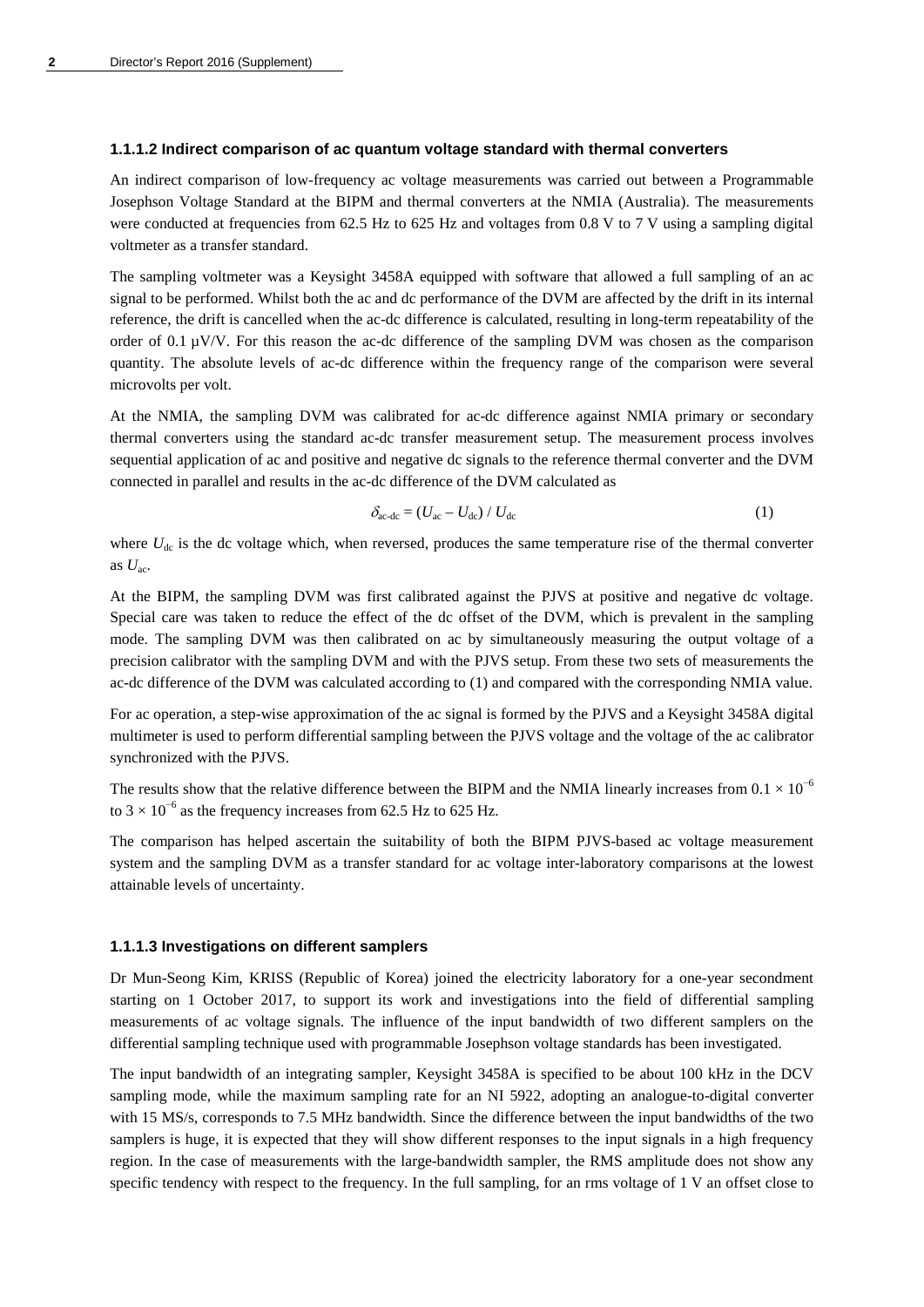30 µV in the data exists, which reflects a gain error of the sampler. The contribution of the offset to the differential sampling becomes irrelevant due to the much smaller signal levels.

For the low-bandwidth sampler, the RMS amplitude obtained by the full sampling deviates from the nominal input voltage with increasing frequency. The deviation around 1 kHz and 1 V is over 50  $\mu$ V. Similar behaviour was observed even in the case of the differential sampling, although the deviation is somewhat diminished compared to that in the full sampling.

#### 1.1.2 Pressure sensitivity coefficients of Zener voltage standards (R. Chayramy, S. Solve)

BIPM has been maintaining a bench of ten secondary voltage standards since 1992 which are used in an ongoing bilateral comparison of Zener voltage calibrations (BIPM.EM-K11) with National Metrology Institutes (NMIs). A determination of the temperature and pressure sensitivity coefficients of these standards was conducted at the BIPM between 1998 and 2002. At the Conference on Precision Electromagnetic Measurements (CPEM) 2016, the results of the re-evaluation of the temperature sensitivity coefficients for all standards were presented. The relative voltage corrections in Zener calibrations typically range from 1 part in  $10^9$  to 1 part in  $10^8$  and are comparable, in extreme cases, to the Type A uncertainty. In 2017 a re-evaluation of the pressure sensitivity coefficients of the BIPM Zener standards was carried out to complete this investigation.

The measurement setup, designed at the BIPM, is based on a pressure chamber, which can receive two 732B standards at the same time. The pressure of this setup can be varied by means of a small membrane pump and four solenoid-driven valves, operated by computer-controlled relays. The measurement procedure is comparable to that followed for the previous determination campaign, with the exception of the voltage outputs, which are corrected for the Zeners' temperature dependence, using the coefficients determined in 2016. The standards are operated using an additional external battery for the entire duration of the measurements, which consists of two pressure cycles from 850 hPa to 1050 hPa and back again with an increment of 50 hPa. The two output voltages of each standard are measured by a differential measurement method, using a Weston-type standard cell (1 V) and a 732A Zener (10 V) as references.

The pressure coefficient is calculated from a least-squares fit of the Zener output voltage as a function of two variables: the pressure settings inside the chamber and the measurement time. The dispersion of the measurements is taken into account in the calculation and the corresponding uncertainty of the coefficient obtained from the least-squares fit adjustment (Type A). The influence of all the other sources of uncertainty is negligible. The standard uncertainty of the measured pressure coefficients is thus dominated by the Type A uncertainty and is of the order of  $6 \times 10^{-11}$ /hPa. The newly obtained relative pressure coefficients and Type A uncertainties are in very good agreement with the previous values determined in 2002.

#### **1.2 Electrical impedance (resistance and capacitance)**

## 1.[2](#page-3-0).1 DC resistance and quantum Hall effect (B. Rolland, N. Fletcher<sup>2</sup>, P. Gournay,)

The quantum Hall resistance (QHR) was realized four times during 2017, as is required to maintain traceability for resistance calibrations and comparison services, to derive the capacitance unit, and also to prepare on-site comparisons (BIPM.EM-K12) scheduled in 2017. For the on-site comparisons, the resistance is assumed to be measured at dc, although in practice the measurement system needs to use polarity reversals to eliminate offsets and drifts. Moreover, the transportable BIPM bridge operates with sinusoidal current at 1 Hz whereas the reference for the comparison remains the BIPM Cryogenic Current Comparator (CCC) bridge, which has a full-cycle duration of 340 s, corresponding to 3 mHz ('dc'). Linking both bridges and determining frequency coefficients remains a key issue for successful comparisons. The link between the CCC and the 1 Hz bridge was

<span id="page-3-0"></span> $^{2}$  N. Fletcher left the BIPM on 31 August 2017.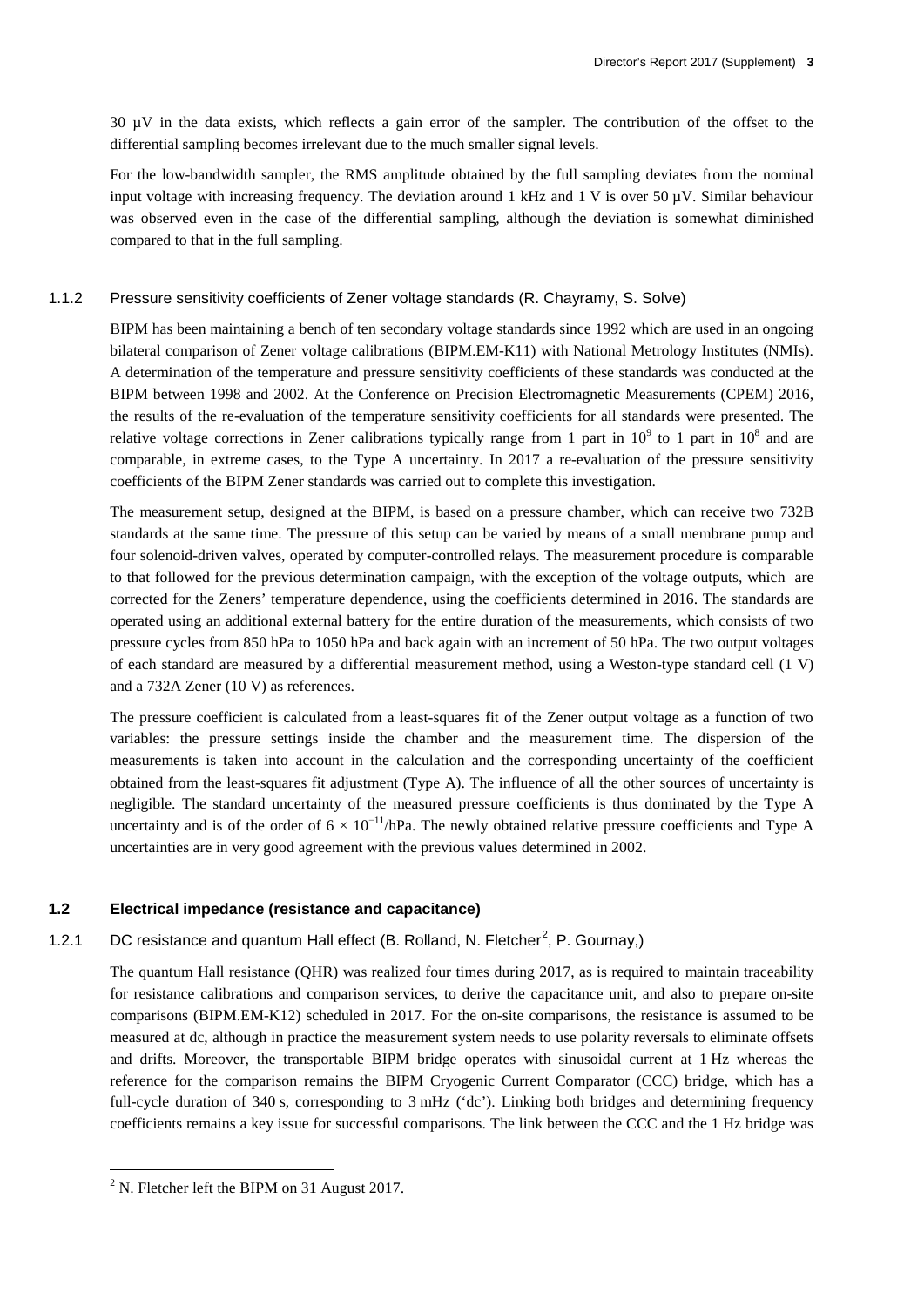made at every QHR implementation and the frequency coefficients of several standard resistors were verified at the same time.

## 1.2.2 Calculable capacitor (P. Gournay, N. Fletcher<sup>2</sup>, B. Rolland)

Work on the calculable capacitor was suspended in 2017 as a consequence of the resignation of a staff member and the importance of focusing the remaining staff resources on services to Member States.

As a result, the current state of assembly of the calculable capacitor remains as it stood at the end of 2016. The capacitor cell is assembled with its four main electrode bars aligned. Contributions of the residual misalignments on the capacitance variation produced by the calculable capacitor are close to 2 parts in  $10^9$ . The alignment of the bars was checked in 2017 and found to be stable.

The next steps in this programme are the assembly of the two guard electrodes and their alignment with both the capacitor and the interferometer axis. This work will be addressed in 2018 when a new staff member is recruited.

## 1.2.[3](#page-4-0) Maintenance of a reference of capacitance (P. Gournay, R. Chayramy, B. Rolland, N. Sakamoto<sup>3</sup>)

The capacitance reference group of the BIPM includes four standard capacitors kept in an oil bath thermo-regulated at 25 °C. This group is usually calibrated every 6 months against the BIPM's dc quantum Hall reference. In 2017, owing to the CCEM-K4.2017 comparison, the calibration was carried out a further two times to verify the reference capacitors before and after the comparison measurements.

The measuring chain implemented to link the dc-QHR to the reference group of capacitors includes a set of ac coaxial impedance comparison bridges, including a multi-frequency quadrature bridge. Within the framework of the services to Member States, routine maintenance of these bridges, as well as of the transfer standards equipping them, is regularly performed to achieve the best uncertainty on capacitance calibration measurements. In particular, the triennial verification of the frequency dependence of the ac-resistors of the quadrature bridge started at the end of 2017. On this occasion, a major renovation of the four-terminal-pair resistance bridge, which is used to compare those resistors to a calculable resistor, was initiated. It is anticipated that this work will be completed during the first trimester of 2018.

The reference group of capacitors was used in 2017 for the calibration of the primary standards of nine NMIs (see section 1.4) and for the key comparison CCEM-K4.2017 commissioned by the CCEM (see section 1.3.1).

#### **1.3 Comparisons of electrical standards**

1.3.1 CCEM comparison of capacitance calibrations, CCEM-K4.2017 (P. Gournay, R. Chayramy, B. Rolland, M. Stock)

The CCEM-K4 comparison of capacitance standards was repeated in 2017 with the BIPM as the pilot laboratory. The previous (and first) time this key comparison had been carried out was between 1996 and 1999.

This repeat comparison represented the first time a CCEM comparison has been organized using the 'star scheme': all the participating NMIs calibrated a set of their own capacitors, sent them to the BIPM for comparison and verified the stability after the return of the standards. This scheme allows the comparison to be completed much faster and is more robust against potential transport problems.

Seven NMIs from four RMOs participated in the CCEM-K4.2017 comparison, in addition to the BIPM. Two capacitance values were measured, the key reference value of 10 pF and an optional one, 100 pF. The addition of this second capacitance value allows, in particular, the comparison to be performed at the 100 pF/10 pF ratio.

<span id="page-4-0"></span><sup>&</sup>lt;sup>3</sup> N. Sakamoto is on secondment from NMIJ (Japan) from 1 October 2017 until 30 September 2018.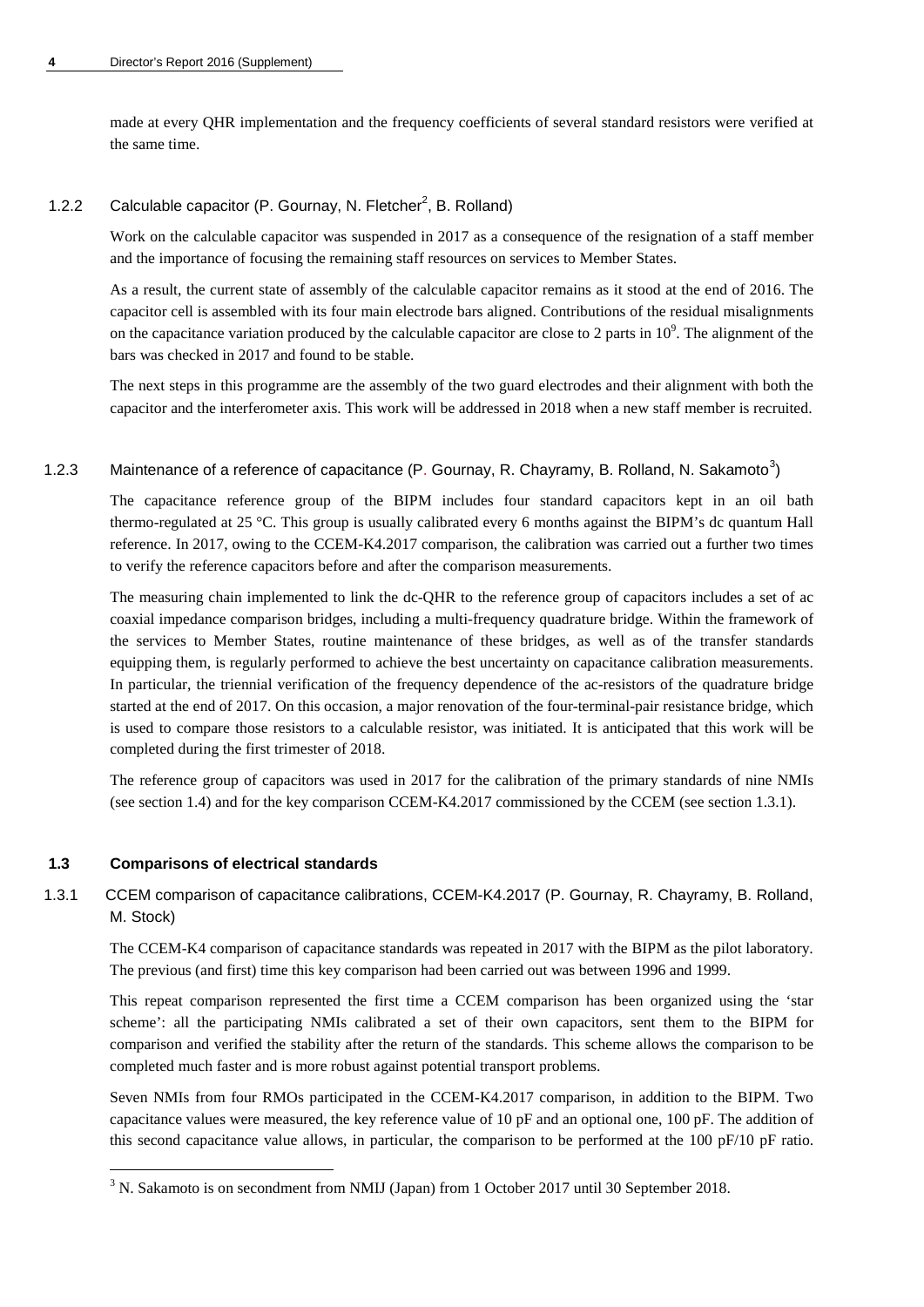All the participating institutes measured two of their own 10 pF standards and, for most of them, an additional two 100 pF standards were measured.

The comparison started in March 2017 with the initial series of measurements by the NMIs and finished with the return series in September 2017. In the interim between May and June 2017 the BIPM measured the standards of all the institutes. No particular issues were encountered during transportation of the standards. Out of a total of 27 travelling standards, only three showed instabilities and these were removed from the calculation of the comparison results. Redundancy of the standards of the same value sent to the BIPM by each of the NMIs allowed all the participants to remain in the comparison.

All of the participants' measurement reports were received by the pilot by the end of November 2017. Analysis of the comparison results and drafting of the comparison report started in early 2018.

## 1.3.2 BIPM participation in GULFMET.EM.BIPM-K11 (S. Solve, R. Chayramy, S. Yang<sup>[4](#page-5-0)</sup>)

Dr Steven Yang (SCL, Hong Kong (China)) joined the BIPM voltage laboratory for a secondment of two months to share his experience of the calibration of secondary Zener voltage standards using Josephson voltage standards.

The SCL is the pilot laboratory for the comparison of Zener calibrations, GULFMET.BIPM.EM-K11. The BIPM is a participant and a member of the support group for this comparison and provides a link to the equivalent BIPM.EM-K11 comparison. The transfer standards, two Fluke 732B Zener standards, provided by the EMI (UAE) and the SASO-NMCC (Saudi Arabia), were measured at the BIPM from August to September 2017 during the first loop of the star-scheme comparison. They will be measured a second time at the BIPM towards the end of the comparison in early 2018.

Two important sensitivity coefficients for the standards are needed to calculate corrections due to the atmospheric pressure and the temperature of the instrument. The sensitivity coefficients for temperature and pressure of the transfer standards were determined by the SCL. The BIPM also measured these in order to cross-check the results. To our knowledge, this is the first time that determinations of Zener sensitivity coefficients have been compared by two laboratories. The BIPM determined the pressure sensitivity coefficients during the first measurement series, using the setup described in section 1.1.2. The results agreed with those of the SCL within the Type A uncertainty of 0.7 nV/hPa at 10 V and 0.07 nV/hPa at 1 V. The temperature coefficients will be determined at the BIPM during the second measurement series in 2018.

During his secondment to the BIPM, Dr Yang also compared results of Zener calibrations carried out with three different measurement setups based on three different Josephson voltage standards:

- Superconductor-Insulator-Superconductor (SIS) Josephson junctions-based array and EM-N11 analogue detector;
- Superconductor-Normal Metal-Superconductor (SNS) Josephson junctions-based array operated at 70 GHz and a Keysight 34420A nanovoltmeter;
- Superconductor-Normal Metal-Superconductor (SNS) Josephson junctions-based array operated at 18.5 GHz and a Keysight 34420A nanovoltmeter.

At 1 V, for all Zeners equivalent results were obtained with the three measurement setups. However, at 10 V, a repeatable discrepancy, in some cases larger than 100 nV, appears for some of the Fluke 732B Zeners, depending on the measurement setup. On the contrary, for the Fluke 732A Zeners the results were consistent within 20 nV for all three setups. We suspect an effect of the output impedance of the 10 V output of the 732B Zeners to be responsible for the observed discrepancies. Further investigations will be carried out in the future to confirm this hypothesis.

<span id="page-5-0"></span> <sup>4</sup> S. Yang was on secondment from SCL (Hong Kong (China)) from 9 January 2017 until 13 March 2017.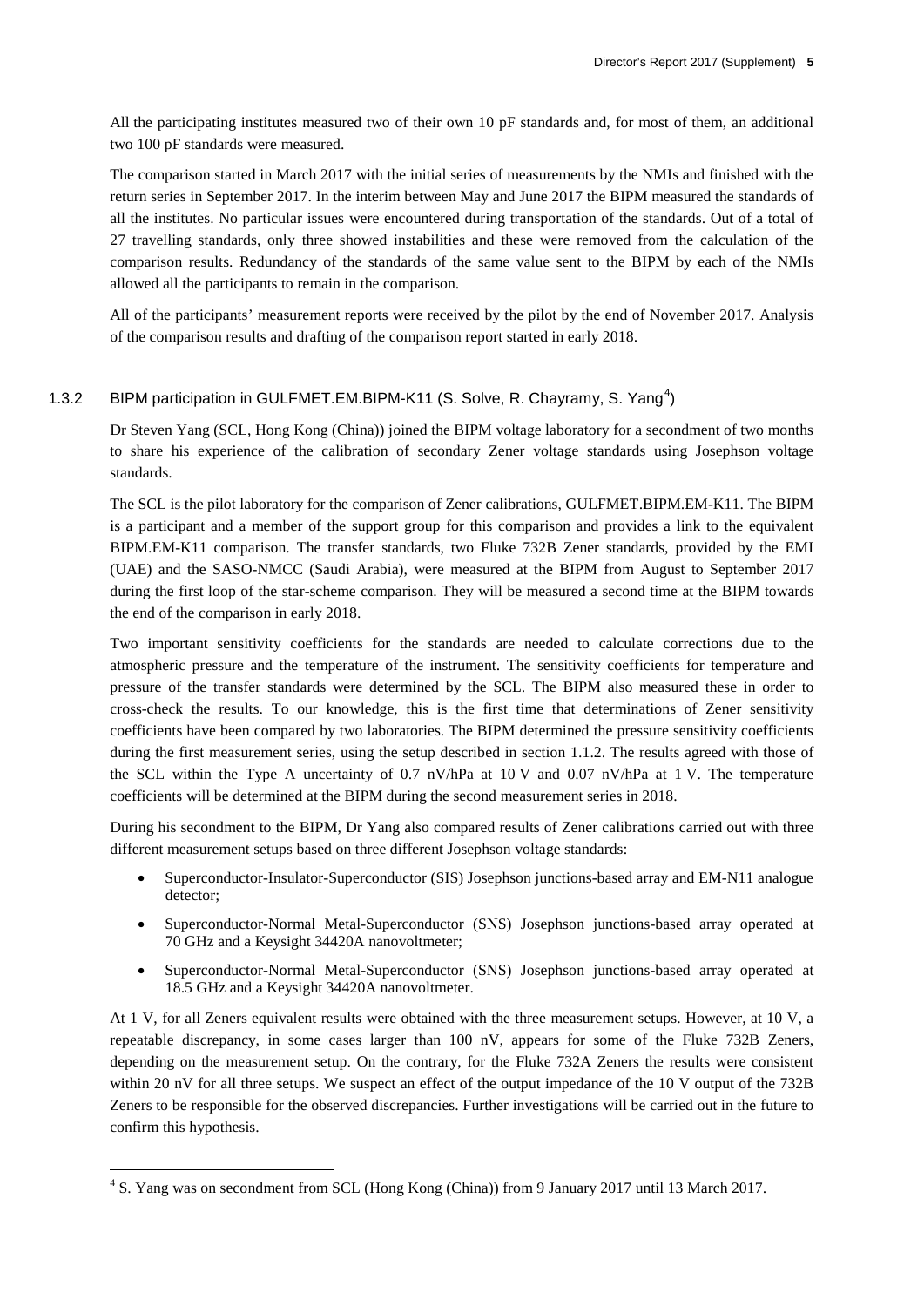## 1.3.3 BIPM ongoing key comparisons in electricity (R. Chayramy, N. Fletcher<sup>2</sup>, P. Gournay, B. Rolland, S. Solve, M. Stock)

Two on-site comparisons of QHR systems (BIPM.EM-K12) were organized with the CMI (Czech Republic) and METAS (Switzerland). A newly fabricated bridge, based on the same principle as the one used in the first series of on-site comparisons (1993 to 1999), new thermo-regulated resistance standards (1 Ω, 100 Ω and 10 kΩ) and other measurement instrumentation were fully operational and demonstrated to be robust and efficient for on-site use in other laboratories. In April 2017 the BIPM measurement setup was transported to the CMI. Measurements of a 100 Ω standard in terms of the conventional value of the von Klitzing constant,  $R_{K-90}$ , agreed to 6 parts in 10<sup>10</sup> with a relative combined standard uncertainty  $u_c = 25 \times 10^{-10}$ . Measurements of the 10 kΩ/100 Ω and 100 Ω/1 Ω ratios agreed to 11 parts in 10<sup>10</sup> with  $u_c = 22 \times 10^{-10}$  and to 33 parts in 10<sup>10</sup> with  $u_c = 32 \times 10^{-10}$ , respectively. The influence of the current reversal time has been systematically investigated in order to take into account possible errors due to the Peltier effect, which may be particularly large in  $1 \Omega$  standards. The on-site comparison with METAS was carried out in December 2017. The measurement report is being prepared and will be available around mid-2018.

Two bilateral comparisons of calibrations of 1  $\Omega$  and 10 k $\Omega$  standards (BIPM.EM-K13) were carried out with the SMD (Belgium) in early 2017 and the NMISA (South Africa) in mid-2017. Satisfactory results were achieved in both comparisons. For SMD the difference was smaller than the relative expanded uncertainty (95 % confidence,  $k = 2$ ) of  $8.0 \times 10^{-8}$  for 1  $\Omega$  and  $6.8 \times 10^{-8}$  for 10 k $\Omega$ . The draft B report for the comparison with the NMISA has been submitted to the CCEM for approval.

The bilateral comparisons of capacitance standards of 10 pF and 100 pF (BIPM.EM-K14) carried out with NIS (Egypt), NMISA (South Africa) and NSAI-NML (Ireland, 100 pF only) were finalized during the first semester of 2017. All three comparisons led to satisfactory results.

A bilateral comparison of Zener voltage standard calibrations at 1.018 V and 10 V (BIPM.EM-K11) was carried out with NMISA (South Africa) between April and June 2017 and the comparison report was published on the KCDB database.

## **1.4** Calibrations of electrical standards (R. Chayramy, N. Fletcher<sup>2</sup>, P. Gournay, B. Rolland, S. Solve, M. Stock)

During the period from January to December 2017 the following standards were calibrated in the electricity laboratories:

1 Ω, 100 Ω and 10 kΩ resistors were calibrated for: A-STAR (Singapore, two resistors), BEV (Austria, four), EIM (Greece, four), INM (Romania, four), MSL (New Zealand, two), NMCI/ISIRI (Iran, three), SIQ (Slovenia, three), SMD (Belgium, six). Eight internal certificates were provided for other BIPM services.

1 pF, 10 pF and 100 pF capacitors were calibrated for: BEV (Austria, three capacitors), CEM (Spain, four), CENAM (Mexico, four), NIMT (Thailand, six), NPLI (India, two), NRC (Canada, two), SIQ (Slovenia, one), SMD (Belgium, four), UME (Turkey, six).

Zener voltage standards were calibrated for: BIM (Bulgaria, one Zener), SASO (Saudi Arabia, two), SIQ (Slovenia, three).

In total, the electricity laboratories issued 74 calibration certificates.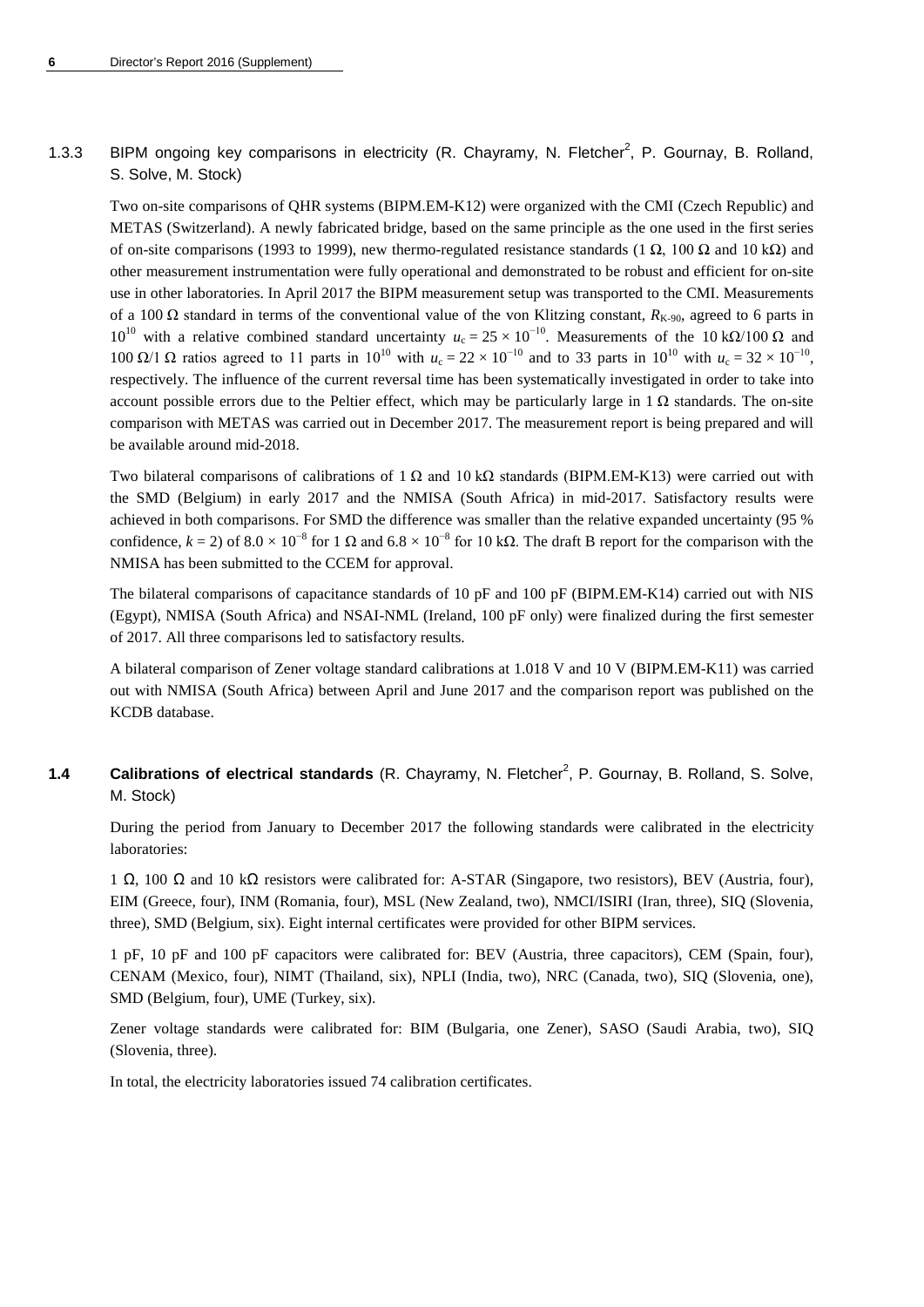#### **2. Mass Metrology**

## **2.1 Measurement services in mass**

## 2.1.1 CCM Pilot study of future realizations of the kilogram (M. Stock, P. Barat)

The BIPM served as the pilot laboratory for the CCM Pilot Study of future realizations of the kilogram. The first objective was to test the consistency of future independent realizations of the kilogram based on different Kibble balances and x-ray crystal density (XRCD) experiments. The second objective was to test the continuity between traceability to the present definition (the mass of the International Prototype of the Kilogram, IPK) and to the future definition (the numerical value of the Planck constant). All NMIs working on primary methods were invited to participate, on the condition that they would realize the kilogram with a relative uncertainty not larger than 2 parts in  $10^7$ , equivalent to 0.2 mg. Participants were the LNE (France), the NIST (USA), the NRC (Canada), which used Kibble balances, and the NMIJ (Japan) and the PTB (Germany), which used spheres made of 28Si from the International Avogadro Coordination. Two sets of 1 kg mass standards were calibrated using their realization experiments and sent to the BIPM for comparison. Set 1 consisted of one Pt-Ir standard and optionally of a second 1 kg standard of the participant's choice. These standards had to be calibrated under vacuum as directly as possible with respect to the primary method. The masses of the standards of Set 1 had to be calculated by all participants using the same value of the Planck constant, for which the value from the 2014 CODATA fundamental constants adjustment had been chosen. Set 2 of the travelling standards consisted of two 1 kg stainless steel standards which had to be calibrated in air, traceable to the primary method. This required transferring the primary mass standard from vacuum into air by making a correction for surface sorption and applying any necessary buoyancy correction. The calibration uncertainties for the standards of Set 1 ranged from 0.015 mg to 0.140 mg, those for Set 2 from 0.016 mg to 0.140 mg.

All measurements were carried out during 2016, the final report was published in June 2017 and a paper has been published in the *Metrologia Focus Issue* on the redefinition of the kilogram. The results for both sets are very similar: four of the participants agreed within the standard uncertainties and one result agreed within the expanded uncertainty  $(k = 2)$ . The weighted mean of the five results has an uncertainty of 0.010 mg (for both sets) and is in good agreement with the calibration result traceable to the IPK.

## 2.1.2 Calibration of 1 kg Pt-Ir prototypes and stainless steel standards (D. Bautista, M. Stock)

In June 2017 the six 1 kg Pt-Ir working standards for current use were recalibrated against the three 1 kg Pt-Ir standards for limited use. The latter had not been used since the previous comparison in March 2016. The mass differences between the three standards for limited use has remained unchanged since 2016 within the repeatability of the weighings, 0.0003 mg. The weighing scheme has been further optimized by reducing the number of weighings of each standard, without increasing the Type A uncertainty, to improve the stability of their masses.

Following the recalibration of the working standards for current use, a number of 1 kg mass standards for NMIs were calibrated.

Prototypes in Pt-Ir: No. 54 (UME, Turkey), No. 72 (KRISS, Republic of Korea), new prototype No. 107 (NPSL, Pakistan), new prototype No. 111 (KRISS, Republic of Korea).

Mass standards in stainless steel: LATU (Uruguay, one standard), RCM-LIPI (Indonesia, three standards), EIM (Greece, two standards), EMI (United Arabic Emirates, two standards), HMI (Croatia, two standards), DMDM (Serbia, one standard).

## **2.2 Manufacturing 1 kg artefacts in Pt-Ir for NMIs** (F. Boyer - BIPM Workshop, D. Bautista, M. Stock)

A new 1 kg prototype in Pt-Ir, No. 111, has been provided to the KRISS (Republic of Korea). The new prototype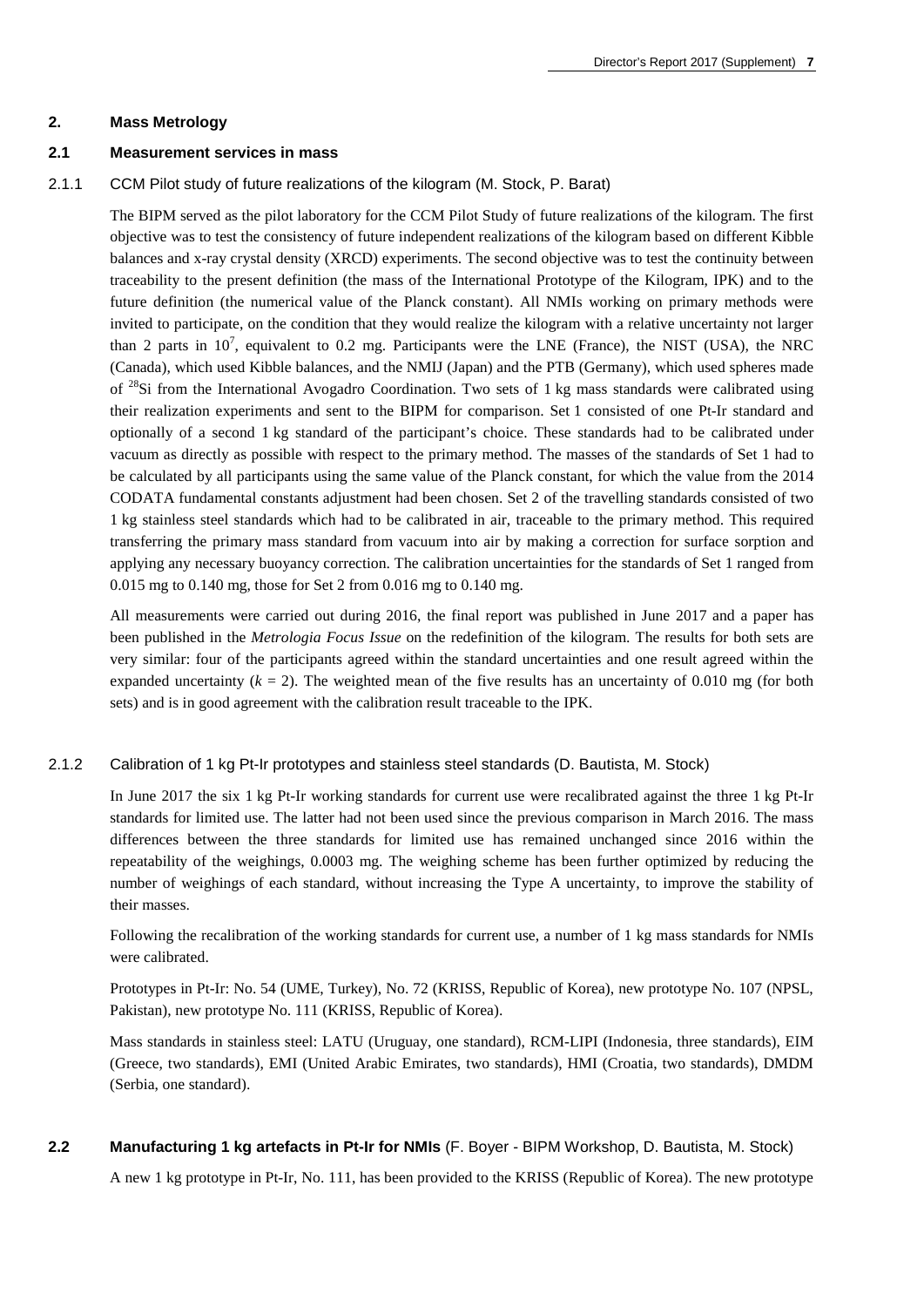for Pakistan, No. 107, which is still at the BIPM, has been recalibrated, and the mass was found to be the same as that of two years ago. The fabrication of one more prototype, which is not yet attributed to an NMI, is well advanced.

The density of two samples, from the new Pt-Ir ingot received in 2017, was determined as a quality control which led to the acceptance of this material.

A new mass comparator was purchased for the hydrostatic balance to prevent dysfunction due to the age of the one used previously and to improve the measurement process due to the larger weighing range.

#### **2.3 Ensemble of Reference Mass Standards** (E. de Mirandés, F. Idrees, P. Barat, D. Bautista)

The BIPM ensemble of reference mass standards (ERMS) reached a crucial step in 2017 when all the standards were placed inside their definitive containers with their characteristic environments. At present, the air, argon, nitrogen and vacuum networks are fully operational. In total, the ensemble is composed of twelve 1 kg mass standards plus four 1 kg stacks of disks.

All the standards of the ensemble participated in the pilot comparison of future realizations of the kilogram in 2016 (section 2.1.1) and were calibrated with respect to the IPK at the same time. All these mass comparisons were carried out in air, before the standards were placed in their definitive containers. After being placed in their containers, a first mass comparison of the standards was carried out among all the standards of the ensemble using a technique that will ensure that throughout the comparison the environment surrounding each standard is properly preserved; both during the actual weighing and during the handling phase. This process involves the use of transfer standards. These allow linking of the mass of the standards stored in different environments by weighing each of them sequentially together with the standards of each group. The masses of these transfer standards had been previously been monitored to assess their short-term stability during the passages through the different media. First mass measurements in the respective environments appear to indicate no significant mass change of the standards due to storage in the specific media. It should be noted that more conclusive confirmations will only be possible after the experiment has been in operation for several years.

Weighing of the ensemble standards has been carried out according to the protocol that was established as a consequence of the results of the 2014 extraordinary calibrations. This protocol ensures a particular hierarchy among the working standards that prevents the group from experiencing a collective wear that would be very difficult to detect.

The storage environments of the standards are permanently monitored and their chemical composition is compared to that of the source gas. These measurements are principally used as a sensitive tool to identify potential gas leaks or malfunctions in the storage systems at an early stage so that they can be fixed rapidly. The system is equipped with an automated analysis facility that compares current concentration levels with reference values and alerts the user immediately in case of a substantial mismatch.

## **2.4 Kibble balance** (H. Fang, F. Bielsa, A. Kiss, S. Li, R. Chayramy, A. Dupire, B. Rolland, S. Solve, M. Stock)

The BIPM is continuing to develop a Kibble balance, also known as a watt balance, for the practical realization of the expected new definition of the kilogram in terms of the Planck constant. The apparatus is now capable of working with a mass of 1 kg and fully operational for measurements under vacuum. The day-to-day repeatability is at the  $10^{-7}$  level with a type B uncertainty of several parts of  $10^{-7}$ . The latter is still limited by the residual misalignment of the electromagnetic force and the horizontal coil velocity. The design of an improved alignment mechanism, which should allow further reduction of the type B uncertainty, is complete.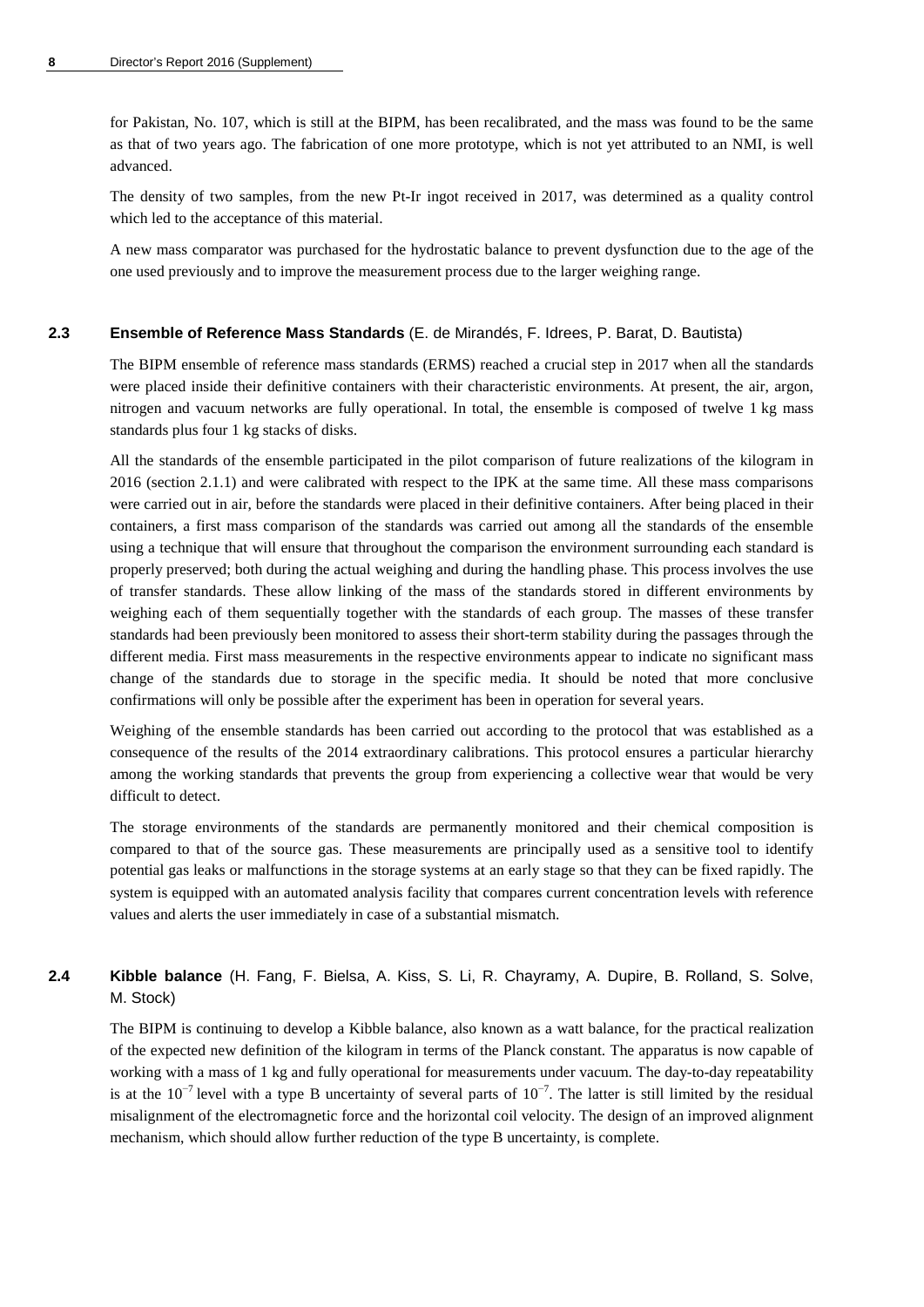The suspension inside the mechanical support structure of the Kibble balance apparatus was significantly modified. A large 2-axis translation stage has been integrated on top of the support structure. It allows fine adjustment of the position of the whole suspension, including the moving coil, with respect to the magnetic circuit. Several gimbal blocks with two perpendicular coplanar axes have been designed and now replace the previously used, manually mounted, flexure-strips. The gimbal blocks ensure a more repeatable mechanical behaviour of the suspension. The coil assembly is connected with the suspension via a set of two gimbal blocks in order to facilitate the alignment of the electromagnetic force exerted on the coil. A stiffer device for mass loading and exchange has been integrated, which allows working with a 1 kg mass standard. This has the advantage of reducing the relative uncertainty on force measurement and the uncertainty due to misalignment. Optical rulers have replaced electrical switches to provide a continuous and high-resolution detection of the horizontal and vertical positions of the mass loading stage and the angular position of the mass exchanger. This leads to a more secure and reliable control during the loading of mass standards.

After reduction of the periodic non-linear error, the detection of the interferometric signals was further improved to increase the signal-to-noise ratio of the velocity determination. For electrical measurements, two programmable Josephson voltage standards (PJVSs) were assembled and successfully tested. The Josephson arrays, capable of providing up to 1.2 V and 2.5 V, were provided by the NIST. The first standard uses a homemade multichannel bias source based on an original current-driving scheme. The development of the source is completed. Its correct operation has been successfully tested by an indirect comparison with another PJVS standard, using a Fluke 732A voltage reference as transfer standard. The comparison showed a good agreement between the two systems within the 10 nV measurement noise. The reliability and immunity of the bias source to magnetic flux trapping during a large number of fast reconfiguration operations was verified. The second Josephson array system uses a NIST-type bias source. The system was used to calibrate the digital voltmeters which measure the induced voltage and the current.

The control and data acquisition programs have been further improved. The control of the stepper motors for the mass loading and exchange system was optimized to ensure a smooth mass loading and mass transfer in a reduced time. The data acquisition and synchronization scheme has been modified to suppress the dead time between two consecutive measurements. Moreover, this scheme allows selection of the integration time of measurements, as needed, without any modification to the hardware or software.

Significant efforts have gone into ensuring that the operation of the apparatus is as reliable as possible. Several groups of complete Planck constant measurements were carried out in air and in vacuum to check the proper operation of the apparatus and to identify the limiting contributions on measurement uncertainty. A 1 kg stainless steel mass standard was used. The apparatus was first operated using the original BIPM one-mode one measurement phase (OMOP) scheme (simultaneous weighing and moving operations). It was found that the measurements could be significantly biased up to the  $10^{-6}$  level due to the influence of the coil acceleration (resulting from vibrations) on the force signal measured by the commercial weighing cell. In addition, the type A uncertainty on the force measurement remained relatively large, even after applying appropriate filtering. The one-mode two measurement phase (OMTP) scheme was then adopted. Similarly to the conventional two-mode two measurement phase scheme (TMTP), the force and the velocity are separately measured in this scheme. Compared to the TMTP scheme, a coil current is present in both the force and velocity phases. This guarantees that the magnetic field acting on the coil, including the effect of the coil current on the field, is the same in both phases. In the force phase, the force signal is determined in static mode so that there are no influences of the coil motion. Moreover, this scheme allowed the coil velocity to be increased by a factor of five which led to a reduction of the uncertainty of both the velocity and induced voltage determinations. In each set of measurements, a current is driven successively through the first winding and then the second winding of a bifilar coil, whereas the induced voltage is measured with the winding which is free of current. The current polarity is reversed once for each winding accompanied by weighings with and without the test mass. For each configuration, a number of up and down cycles of coil displacement are carried out. Results deduced from different integration times were compared to help assess the type A uncertainty and its origins. The data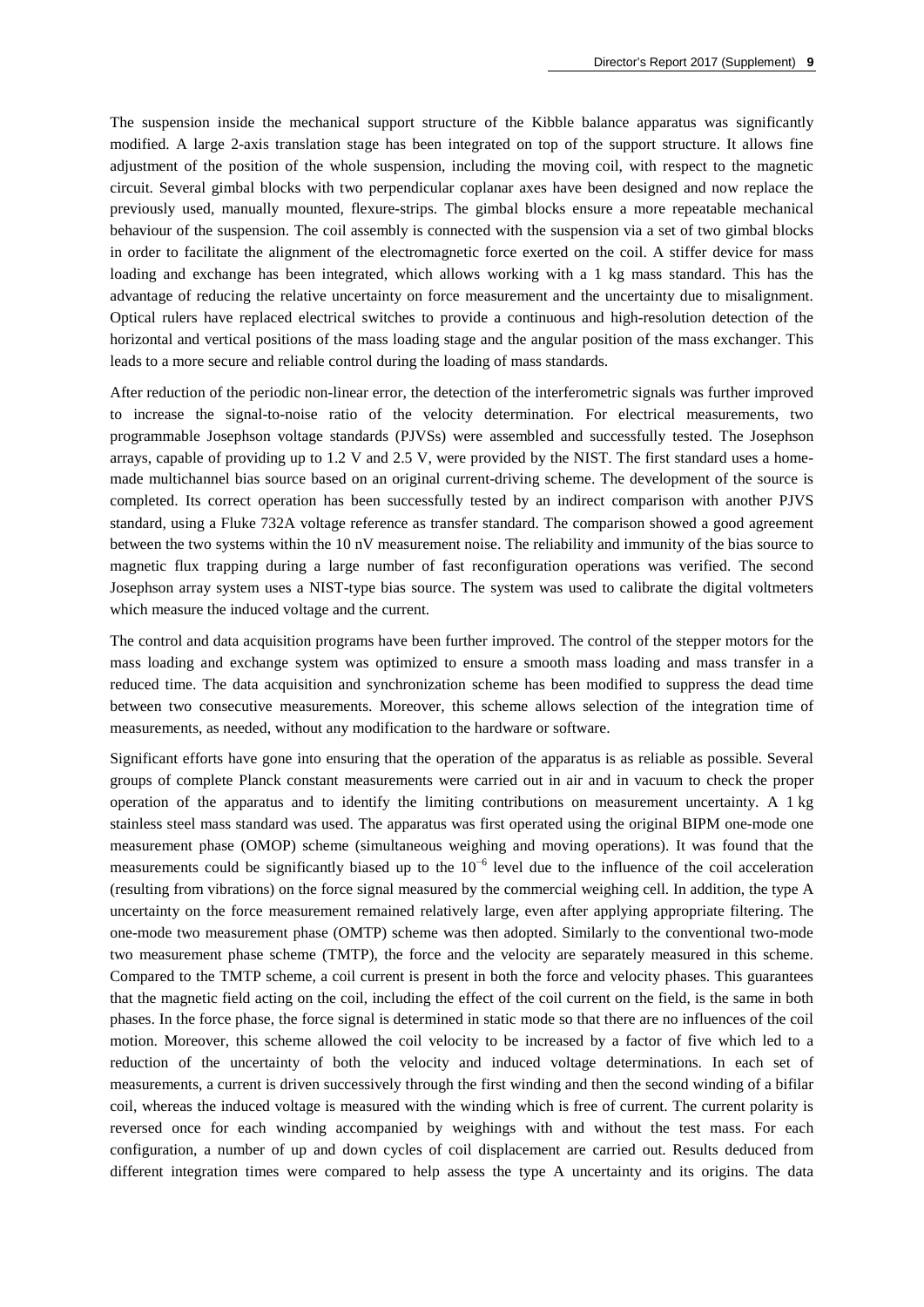processing program is now able to compute the measurement data obtained using either the OMOP or OMTP measurement scheme. A second and independent data processing program was developed to verify the correctness of the calculations.

The measurements in vacuum showed a day-to-day repeatability of the Planck constant determination at the  $10^{-7}$ level in relative terms. The relative type B uncertainty was several parts of  $10^{-7}$ , dominated by the misalignment. Although the alignment of the electromagnetic force had been improved, it was still not optimal. It was not possible to independently align each element of the upper suspension above the coil assembly properly at the required accuracy. A new alignment procedure was established. The alignment sensitivity of each step was evaluated and optimized when possible by modelling. The design of a revised upper suspension, including several adjustable elements was completed. Parasitic coil angular velocity due to the current flowing in the velocity phase is being considered and needs to be reduced.

Studies were continued to understand and asses any potential biasing effects on the experiment. In particular, the coil-current effect on the magnetic field has been further investigated. Theoretical and experimental studies showed that the effect on the magnetic field in the velocity measurement is twice that deduced from the weighing measurement in a conventional one-mode Kibble balance. The exact size of the current effect depends on the specific geometry and dimensions of the magnetic circuit, but in general has to be taken into account at the present level of uncertainty of Kibble balances. It was demonstrated that in the OMOP Kibble balance, the averaged magnetic profiles with positive and negative coil currents have the same slope in both the weighing and velocity phases. Hence this scheme is independent of a current asymmetry between the mass-on and mass-off measurements [2]. Three experimental methods were proposed to determine the magnetic field dependence on the current in order to apply corrections in a two-mode balance [S. Li et al., *Metrologia* **55** (2018) 75]. A compensation method was also developed to minimize this effect in the BIPM-type magnet.

#### **3. Activities related to the work of Consultative Committees**

M. Stock is the Executive Secretary of the Consultative Committee for Electricity and Magnetism (CCEM) and a member of several of its working groups. The CCEM and its working groups met at the BIPM in March 2017. The CCEM organized a one-day workshop on new measurement challenges for electromagnetic metrology.

N. Fletcher<sup>[5](#page-10-0)</sup> was a member of the CCEM working group on proposed modification to the SI (WGSI).

H. Fang is the Executive Secretary of the Consultative Committee for Mass and Related Quantities (CCM). She is a member of several working groups (WGs) and task groups (TGs) of the CCM. The CCM and its working groups met at the BIPM in May 2017.

E. de Mirandés is the Executive Secretary of the Consultative Committee for Units (CCU) and the CIPM task group for the promotion of the SI. The CCU met in September 2017. The CIPM task group for the promotion of the SI met in January 2017. The CCU organized a one-day workshop on fundamental constants and their role in the redefinition of the SI.

#### **4. Activities related to external organizations**

M. Stock is a member of the Executive Committee of the Conference on Precision Electromagnetic Measurements (CPEM). H. Fang, P. Gournay, E. de Mirandés and S. Solve are members of the Technical Programme Committee of the CPEM 2018.

M. Stock acts as the BIPM liaison with the International Avogadro Coordination project, the EURAMET Technical Committee for Mass and Related Quantities (TC-M) and the EURAMET and APMP Technical Committees for Electricity and Magnetism (TC-EM).

<span id="page-10-0"></span> $<sup>5</sup>$  N. Fletcher left the BIPM on 31 August 2017.</sup>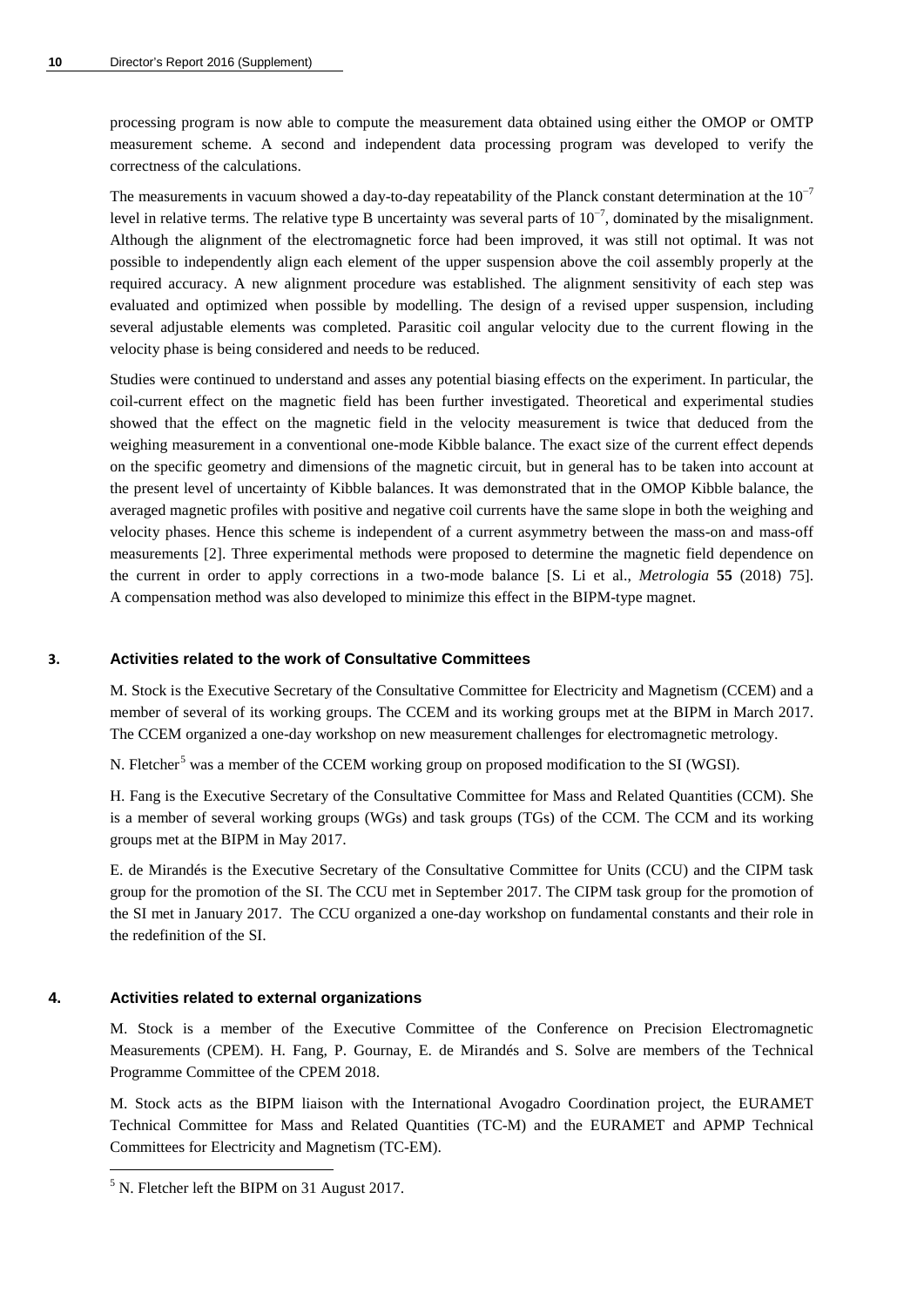P. Gournay represented the BIPM on the Organizing Committee and the Scientific Committee of the International Congress of Metrology, CIM 2017, held in Paris.

The BIPM is an external collaborator on the EMPIR project "Towards the propagation of ac quantum voltage standards" (ACQ-PRO, 2015 to 2019).

E. de Mirandés is a member of the CODATA Task Group on Fundamental Constants and of the "Comité Science et Metrologie" of the French Academy of Sciences.

## **5. Publications**

- 1. Li S., Bielsa F., Kiss A., Fang H., Self-attraction mapping and an update on local gravitational acceleration measurement in BIPM Kibble balance, *Metrologia*, 2017, **54**[\(4\), 445-453](http://stacks.iop.org/0026-1394/54/445)
- 2. Li S., Bielsa F., Stock M., Kiss A., Fang H., A permanent magnet system for Kibble balances, *[Metrologia](http://stacks.iop.org/0026-1394/54/775)*, 2017, **54(5)**, 775-783
- 3. Stock M., Davidson S., Fang H., Milton M., de Mirandes E., Richard P., Sutton C., Maintaining and disseminating the kilogram following its redefinition, *Metrologia*, 2017, **54**[\(6\), S99-S107](http://stacks.iop.org/0026-1394/54/S99)
- 4. Satrapinski A., Götz M., Pesel E., Fletcher N., Gournay P., Rolland B., New Generation of Low-Frequency Current Comparators Operated at Room Temperature, *[IEEE Transactions on](tttps://doi.org/10.1109/TIM.2017.2652198)  [Instrumentation and Measurement](tttps://doi.org/10.1109/TIM.2017.2652198)*, 2017, **66**(6), 1417-1424
- 5. Khan M.S., Séron O., Thuillier G., Thévenot O., Gournay P., Piquemal F., Development of a programmable standard of ultra-low capacitance values, *[Review of Scientific Instruments](https://doi.org/10.1063/1.4983337)*, 2017, **88**(5)**,** [055109, https://doi.org/10.1063/1.4983337](https://doi.org/10.1063/1.4983337)

#### **Comparison Reports**

- 1. Gournay P., Helmy M., Raouf A., Hamed H.A.M., Eliwa Gad A., Bilateral comparison of 10 pF and 100 pF standards (ongoing BIPM key comparisons **BIPM.EM-K14.a** and **14.b**) between the NIS (Egypt) and the BIPM, *Metrologia*, 2017, **54**, *[Tech. Suppl.](http://stacks.iop.org/0026-1394/54/01008)*, 01008
- 2. Gournay P., Khoza M., Bilateral comparison of 10 pF and 100 pF standards (ongoing BIPM key comparisons **BIPM.EM**-**K14.a** and **14.b**) between the NMISA (South Africa) and the BIPM, *Metrologia*, 2017, **54**, [Tech. Suppl](http://stacks.iop.org/0026-1394/54/01010)*., 01010*
- 3. Gournay P., Power O., Bilateral comparison of 100 pF standards (ongoing BIPM key comparison **BIPM.EM-K14.b**) between the NSAI-NML (Ireland) and the BIPM, *[Metrologia](http://stacks.iop.org/0026-1394/54/01009)*, 2017, **54**, *Tech. Suppl*[., 01009](http://stacks.iop.org/0026-1394/54/01009)
- 4. Gournay P., Rolland B., Kucera J., Vojackova L., On-site comparison of Quantum Hall Effect resistance standards of the CMI and the BIPM: ongoing key comparison **BIPM.EM-K12**, *[Metrologia](http://stacks.iop.org/0026-1394/54/01014)*, 2017, **54**, *Tech. Suppl.*[, 01014](http://stacks.iop.org/0026-1394/54/01014)
- 5. Rolland B., Fletcher N., Khumthukthit N., Jassadajin C., Bilateral comparison of 1 Ω and 10 kΩ standards (ongoing BIPM key comparisons **BIPM.EM-K13.a and 13.b**) between the NIMT (Thailand) and the BIPM, *Metrologia*, 2017, **54**, *[Tech. Suppl](http://stacks.iop.org/0026-1394/54/01002)*., 01002
- 6. Rolland B., Fletcher N., Kučera J., Chrobok P., Vojčkov L., Bilateral comparison of 1 Ω and 10 kΩ standards (ongoing BIPM key comparisons **BIPM.EM-K13.a and 13.b**) between the CMI (Czech Republic) and the BIPM, *Metrologia*, 2017, **54**, *[Tech. Suppl](http://stacks.iop.org/0026-1394/54/01007)*., 01007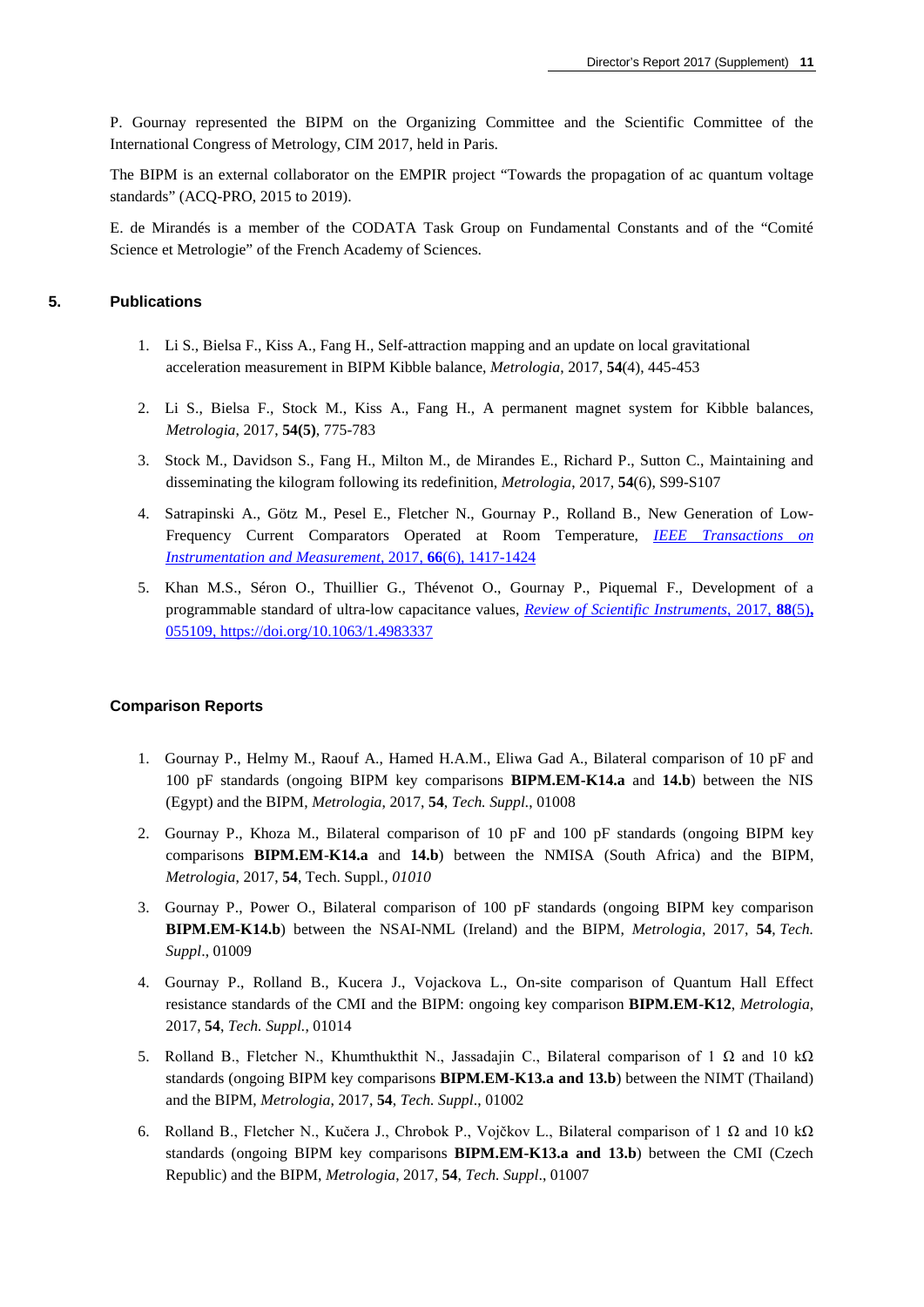- 7. Rolland B., Fletcher N., Power O., Bilateral comparison of 1  $\Omega$  and 10 k $\Omega$  standards (ongoing BIPM key comparisons **BIPM.EM-K13.a and 13.b**) between the NSAI NML (Ireland) and the BIPM, *Metrologia*, 2017, **54**, *[Tech. Suppl](http://stacks.iop.org/0026-1394/54/01003)*., 01003
- 8. Rolland B., Fletcher N., Tenev A., Hadzhistoykova R., Bilateral comparison of 1  $\Omega$  and 10 k $\Omega$ standards (ongoing BIPM key comparisons **BIPM.EM-K13.a and 13.b**) between the BIM (Bulgaria) and the BIPM, *Metrologia*, 2017, **54**, *[Tech. Suppl](http://stacks.iop.org/0026-1394/54/01001)*., 01001
- 9. Rolland B., Fletcher N., Vlad D., Bilateral comparison of 1  $\Omega$  and 10 k $\Omega$  standards (ongoing BIPM key comparisons **BIPM.EM-K13.a and 13.b**) between the SMD (Belgium) and the BIPM, *[Metrologia](http://stacks.iop.org/0026-1394/54/01015)*, 2017, **54**, *[Tech. Suppl](http://stacks.iop.org/0026-1394/54/01015)*., 01015
- 10. Schurr J., Fletcher N., Gournay P., Thévenot O., Overney O., Johnson L., Xie R., Dierikx E., Final report of the supplementary comparison **EURAMET.EM-S31** comparison of capacitance and capacitance ratio, *Metrologia*, 2017, **54**, *[Tech. Suppl](http://stacks.iop.org/0026-1394/54/01016)*., 01016
- 11. Kyu-Tae Kim, Michitaka Maruyama, Stephane Solve, Louis Marais, Abdul Rashid B Zainal Abidin, Sze Wey Chua, Dennis Lee, Chun-feng Huang, Sittisak Pimsut, Seksembayev Nurlan, **APMP key comparison of DC voltage** at 1.018 V and 10 V, *Metrologia*, 2017, **54**, *[Tech. Suppl](http://stacks.iop.org/0026-1394/54/01012)*., 01012

## **6. Travel in 2017 (conferences, lectures and presentations, visits)**

M. Stock to:

- EURAMET TC-M, Espoo (Finland), 10-12 May, to present the work of the mass laboratory and news from the BIPM.
- VNIIM, St Petersburg (Russia), 14-15 June, to give an invited talk on the revised SI at the celebrations for the 175th anniversary of VNIIM.
- *Congrès de Metrologie*, Paris (France), 19 September, to give a talk on the changes of the electrical units in the revised SI.
- EURAMET TC-EM, Caparica (Portugal), 13-14 October, to present news from the BIPM.
- APMF conference, Krabi (Thailand), 20-22 November, to give an invited talk on the revised SI.

F. Bielsa and H. Fang to:

• Technical University of Ilmenau (Germany), 28 February, to visit the Institute for Process Measurements and Sensor Techniques and to discuss technical issues on the use of high precision weighing cells.

F. Bielsa, H. Fang and S. Li to:

• NIM, Beijing (China), 23-26 October, to attend the Kibble Balance technical meeting and the workshop on absolute gravimetry.

P. Gournay and B. Rolland to:

- CMI, Prague (Czech Republic), 21-29 April, for an on-site comparison of quantum Hall resistance standards.
- METAS, Bern (Switzerland), 1-9 December, for an on-site comparison of quantum Hall resistance standards.

B. Rolland to:

• Congrès de Metrologie, Paris (France), 19 September, to give a talk on the "On-site BIPM key comparison of quantum Hall effect resistance standards".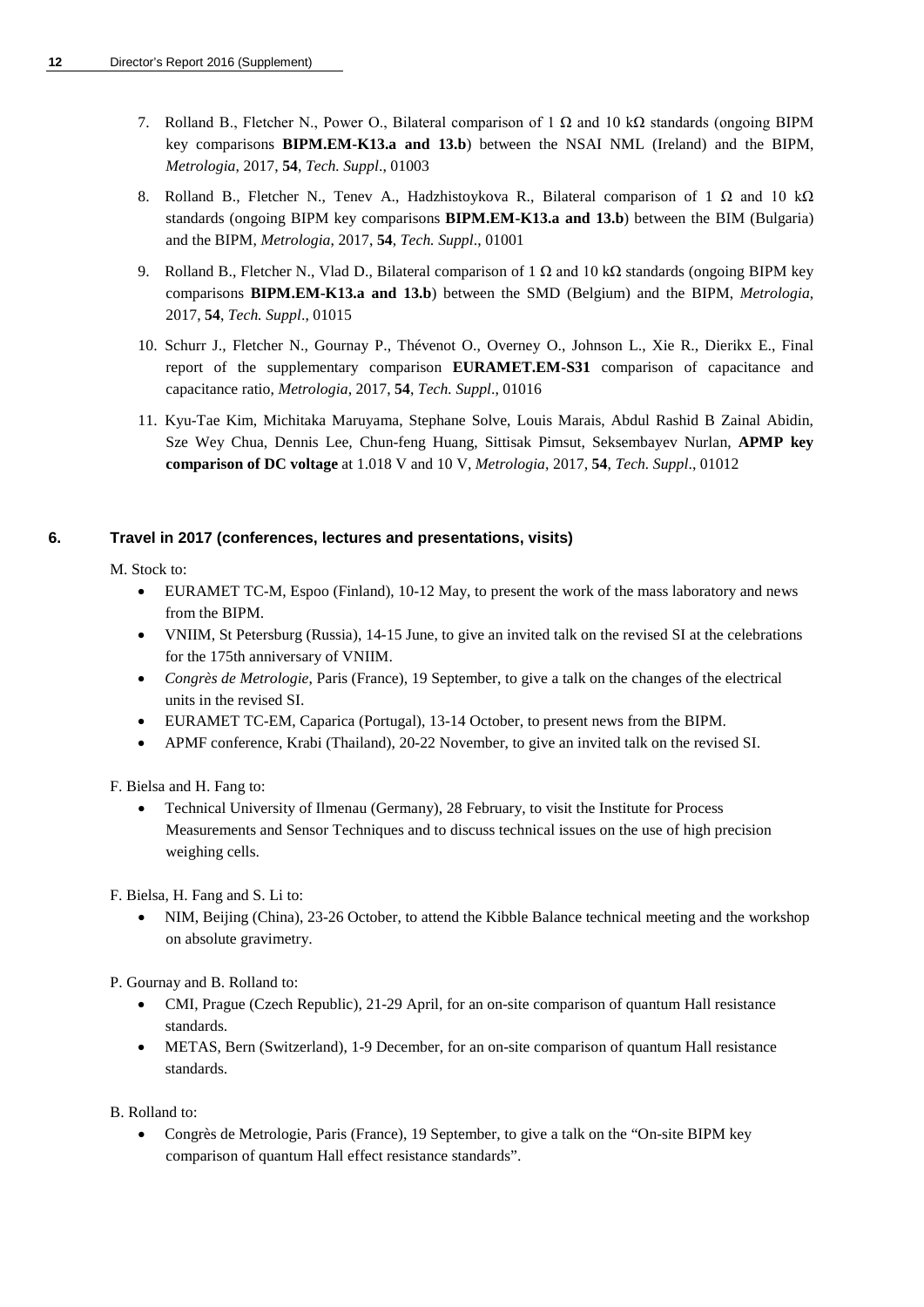S. Solve to:

- ESM-Douai (France), 17 February, to give a talk on the role of the BIPM to the students of the promotion 2016-2017.
- PTB (Germany), 13-26 August, to carry out a pilot study in AC voltage using the differential sampling method.
- LNE-Trappes (France), 12 December to give a talk on the BIPM activities in voltage metrology.

## **7. Visitors in 2017**

- Mr Rami Tzabar, Editor CrowdScience, BBC World Service, to visit the Kibble balance, 17 January.
- Ed Watkins, producer of the film "*The last artifact*", to visit the Kibble balance, 19 January.
- Dr Barry Wood (NRC), to visit the Kibble balance and to discuss the work in the electricity laboratories, 20 January.
- Dr François Piquemal (LNE), to visit impedance metrology, 2 February.
- Dr Bobjoseph Mathew (METAS, head of legal metrology division), to visit the Physical Metrology Department, 3 February.
- 18 participants of the EURAMET "TC Leadership" course, to visit the Kibble balance and the electricity laboratories, 7 and 8 February.
- Mr P. Scheibenreiter (BEV), to visit impedance metrology and the Kibble balance, 16 February.
- Dr Ilya Budovsky (NMIA), to visit the Kibble balance, the calculable capacitor, and to discuss future collaborations in voltage metrology, 19 - 20 March.
- Dr Gregory Kyriazis (INMETRO) to visit the voltage laboratory, 20 March.
- Dr Carlos Sanchez (NRC) and Dean Jarrett (NIST), to visit the Kibble balance, 20 March.
- Dr Yan Yang and Dr Wang (NIM), to visit impedance metrology and the Kibble balance, 12 April.
- Dr Véronique Dehant (Royal Observatory of Belgium), to visit the Kibble balance, 19 June.
- Dr Nadine de Courtenay (Univ. Paris Diderot) and Dr Patrice Delon, to visit the Kibble balance, 26 June.
- Chinese delegation from Guangdong Provincial Bureau, to visit the Kibble balance, 3 July.
- Dr Frederic Overney and Dr Alepth Hain Pacheco (CENAM), to visit the impedance metrology laboratory, the calculable capacitor and the Kibble balance, 5 July.
- Dr Huang Lu (NIM), to visit the impedance metrology laboratory and calculable capacitor, 13 July.
- Dr Kwang-Cheol Lee (KRISS), to visit the Kibble balance and discuss technical issues, 24 July.
- Prof. Dr. Pavel Neyezhmakov (COOMET Vice-President, General Director of Nat. Science Centre "Institute of Metrology") and Prof. Leonid Vitkin (Director Technical Regulation Dept. of Ministry of Economy and Trade) Ukraine, to visit the Kibble balance, 25 July.
- Ed Watkins and his film team to do some filming for the film "*The last artifact*" in the laboratory for the reference mass standards, 27 - 28 July.
- Dr Payagala (NIST), to visit the impedance metrology laboratory and calculable capacitor, 18 September.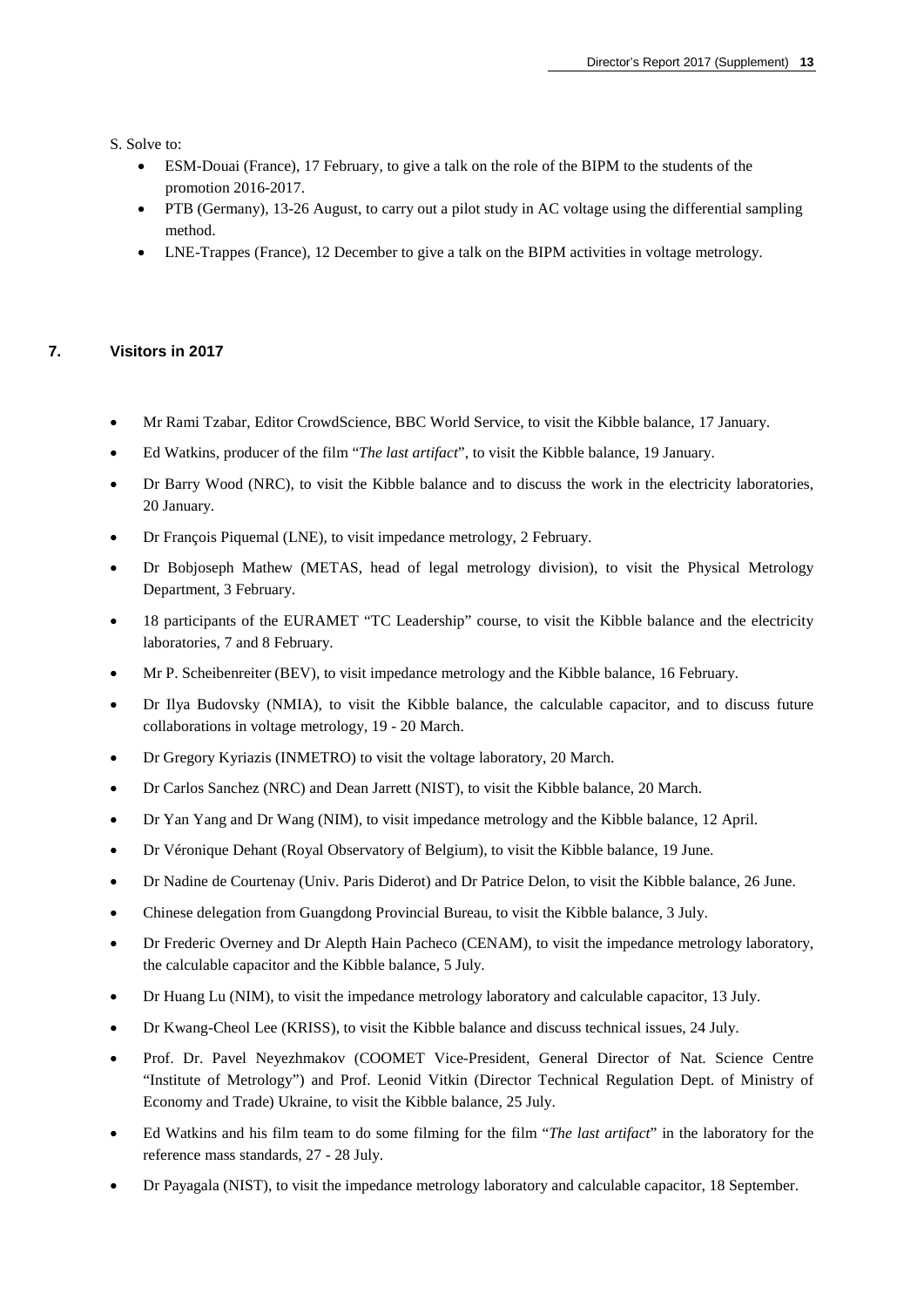- Dr Alain Rüfenacht (NIST), to upgrade the software which operates the BIPM PJVS, 27 September
- Dr Alejandra Tonina (INTI), to visit the voltage laboratory, impedance metrology laboratory and calculable capacitor, 27 September
- Dr Jan Kucera (CMI), to visit the impedance metrology laboratory, 28 September.
- Mrs. Honghui Li (NIM) to visit the voltage laboratory, 28 September
- Mr Laporte (CNAM), to visit the Kibble balance, 14 November.
- Mr Olman Ramos Alfaro (Lacomet), to visit the Kibble balance, 16 November.
- 24 participants of "Sound beginning in the CIPM MRA" course, to visit the electricity laboratories and the Kibble balance, 20 and 21 November.
- Dr Ilya Budovsky (NMIA), to carry out a bilateral comparison study in AC voltage metrology, 20 and 22 November.
- Dr Hugo Gasca Aragon (CENAM), to discuss on kilogram redefinition and future mass dissemination, 7 December.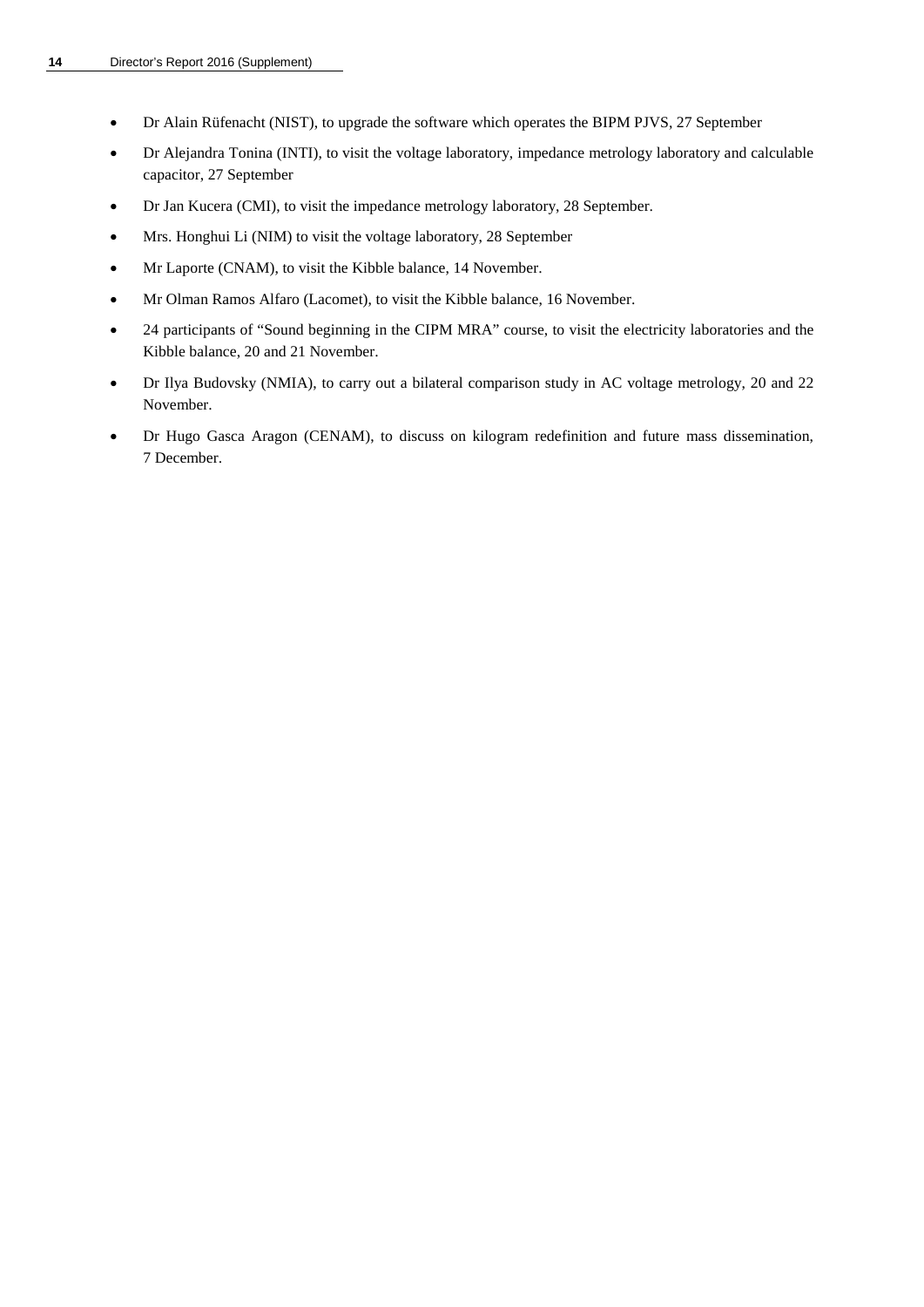## **BIPM Time Department**

## **Director: E.F. Arias (retired end of November 2017), P. Tavella (since 1 December 2017) (1 January 2017 to 31 December 2017)**

## **1. International Atomic Time (TAI), Coordinated Universal Time (UTC) and Rapid UTC (UTCr)**

(E.F. Arias, A. Harmegnies, J. Gonçalves, Z. Jiang, , G. Panfilo, G. Petit, L. Tisserand, and P.Tavella)

The reference time scales, International Atomic Time (TAI) and Coordinated Universal Time (UTC), are computed from data reported regularly to the BIPM by various timing centres that maintain a local UTC time scale; monthly results are published in *Circular T*. The UTC rapid solution (UTCr) is published every Wednesday by 18 h UTC at the latest. All information related to the publication of UTC and UTCr can be accessed at [https://www.bipm.org/en/bipm-services/timescales/time-ftp.html.](https://www.bipm.org/en/bipm-services/timescales/time-ftp.html)

The structure and content of BIPM *Circular T* were updated in 2016 with the introduction of an interactive version, which gives complete access to the information hosted on the BIPM website and ftp server. The dissemination of information has significantly improved following the development and launch of the 'BIPM Time Department Data Base'. Time Department services can be accessed at [https://www.bipm.org/en/bipm/tai/.](https://www.bipm.org/en/bipm/tai/)

The *BIPM Annual Report on Time Activities for 2017*, volume 12, provides comprehensive data for 2017 and is available on the BIPM website at https://www.bipm.org/en/bipm/tai/annual-report.html, as well as previous annual reports,

## **2. Algorithms for time scales** (G. Panfilo, G. Petit, A. Harmegnies, J Gonçalves, and L. Tisserand)

The algorithm used by the Time Department to calculate time scales is an iterative process that starts by producing a free atomic scale (*Échelle atomique libre,* EAL) from which TAI and UTC are derived. Research into time-scale algorithms is ongoing in the department, with the aim of improving the long-term stability of EAL and the accuracy of TAI. After the implementation of the new algorithms (prediction and weights) for UTC calculation, the behaviour of UTC is routinely and carefully monitored to detect and fix unexpected anomalies. In late 2016 and early 2017 a frequency drift was observed that affected EAL behaviour. A revision of the algorithm has been undertaken to fix the problem, which could have affected the performance of UTC. The studies showed that the algorithm's weakness was due to the length of the window over which past data was used for estimating the frequency drift of the atomic clocks participating in UTC. After appropriate tests and evaluations, the window length was optimized and the problem was resolved. The time scale is now free from the frequency drift and is stable and accurate, as is required for an international reference.

The algorithm for the evaluation of the uncertainties of [*UTC-UTC(k)*], reported in Section 1 of *Circular T*, has been revised and the work is being concluded. With the proposed formalism, the correlations among different measures can be taken into account, and the uncertainty of the PTB (pivot laboratory) is more realistic. The uncertainty of uncalibrated laboratories now equals to a more realistic value (arbitrarily fixed to 20 ns) without affecting the uncertainties of the ensemble and the calibrated laboratories. The proposed algorithm represents a first step towards the use of redundant time links in UTC calculation.

Until now only two independent techniques (GNSS and TWSTFT) were used for UTC calculation. A complete set of redundant measurements is available but is not yet used. The core concept is to introduce a redundant time link system to take full advantage of all the available measurements.

This is a significant evolution in time link calculation introducing important changes in terms of algorithms and checks of the results. For this reason, it was decided to proceed step-by-step to control each detail to achieve a robust solution. The first step of the planned work consists in the development of the algorithm for redundant time links and in its application to the uncertainty evaluation of the offset [UTC-UTC(k)].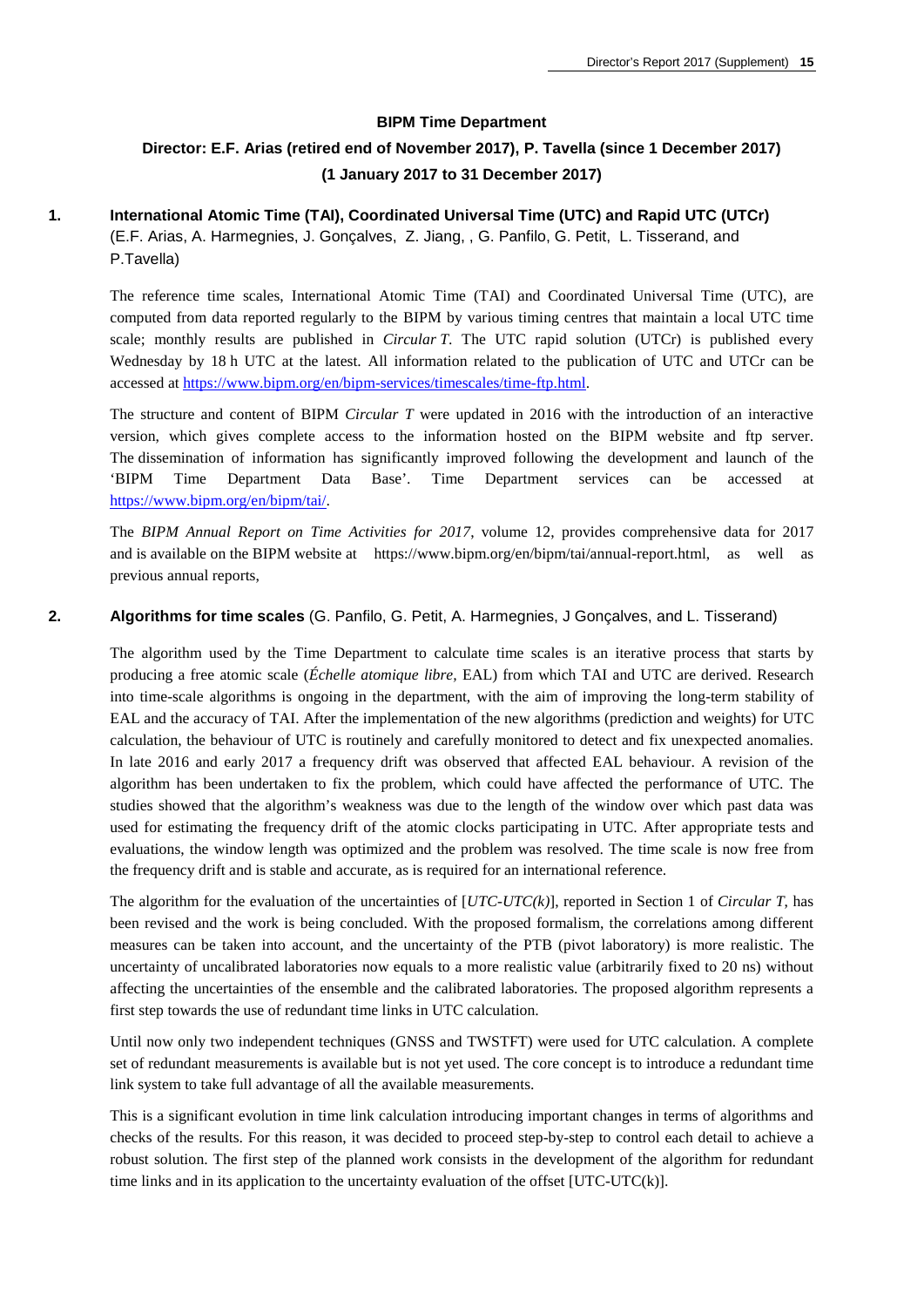#### 2.1 EAL stability

A subset of 89 % clocks used in the calculation of UTC are either commercial atomic clocks with high-performance caesium tubes or active hydrogen masers. The number of hydrogen masers operated by contributing laboratories is increasing and represented 32 % of participating clocks in 2017. The weighting procedure involved in time scale computation guarantees the long-term stability of EAL. To prevent domination of the scale by a small number of very stable clocks, a maximum relative weight is used each month, which depends on the number of participating clocks. On average, about 13 % of participating clocks were at the maximum weight during 2017; almost all of which were hydrogen masers. The weighting algorithm, which has been in use since 2014, is based on the predictability of the clock's frequency. It enhances the influence of hydrogen masers on the resulting time scale; 45 % of the contributing hydrogen masers were, on average, at the maximum weight in 2017, whilst no caesium clocks reached the maximum weight.

UTC implicitly relies on hydrogen masers in the short term and on caesium clocks in the long term, which was an aim of the new weighting procedure. The stability of EAL at the end of 2017, expressed in terms of an Allan deviation, is about three parts in  $10^{16}$  for averaging times of one month.

## 2.2 TAI accuracy

To characterize the accuracy of TAI, the relative deviation of the duration of the TAI scale interval from the SI second, as produced on the rotating geoid, by primary and secondary frequency standards is estimated together with its uncertainty. Since January 2017, individual measurements of the TAI frequency have been provided by eight primary frequency standards, including six caesium fountains (SYRTE FO2, IT CSF2, SU CSFO2, PTB CSF1, PTB CSF2 and NIM 5), and by a rubidium secondary frequency standard (SYRTE FORb). A few measurements by strontium lattice secondary frequency standards (SYRTE Sr2 and SrB) have also been reported for the first time in 2017, but were not used in estimating the duration of the TAI scale unit following advice by the working group on PSFS. Reports of the operation of the primary and secondary frequency standards are regularly published on the BIPM website and collated in the *[BIPM Annual Report on Time Activities](http://www.bipm.org/en/bipm/tai/annual-report.html)*.

Since January 2017, the global treatment of individual measurements has led to a relative departure of the duration of the TAI scale unit from the SI second on the geoid ranging from  $-1.46 \times 10^{-15}$  to  $+0.39 \times 10^{-15}$ , with a maximum standard uncertainty of  $0.28 \times 10^{-15}$ . A steering correction of  $+0.3 \times 10^{-15}$  has been applied each month from January to May 2017. A procedure has been developed to estimate the duration of the TAI scale unit on any interval. This is provided upon request to laboratories developing secondary standards in order for them to get optimal traceability to the SI second.

## 2.3 Independent atomic time scales: TT(BIPM)

TAI is computed almost in 'real-time' and is subject to operational constraints; as a result, it does not provide an optimal realization of TT, the Terrestrial Time, i.e. the time coordinate of the geocentric reference system. The BIPM therefore computes an additional realization, TT(BIPM), in post-processing, which is based on a weighted average of the evaluation of the TAI frequency by the primary frequency standards. The Time Department provided an updated computation of TT(BIPM) in January 2017, known as TT(BIPM16), valid until December 2016, which had an estimated accuracy of about 2-3 parts in  $10^{16}$  over recent years. Moreover, the Time Department provides a formula to extend TT(BIPM16) based on the most recent TAI computation. Such an extension is useful for pulsar analysis pending the yearly updates of TT(BIPM). Studies to improve the computation of TT(BIPM) are ongoing in order to keep it in line with improvements in primary and secondary frequency standards.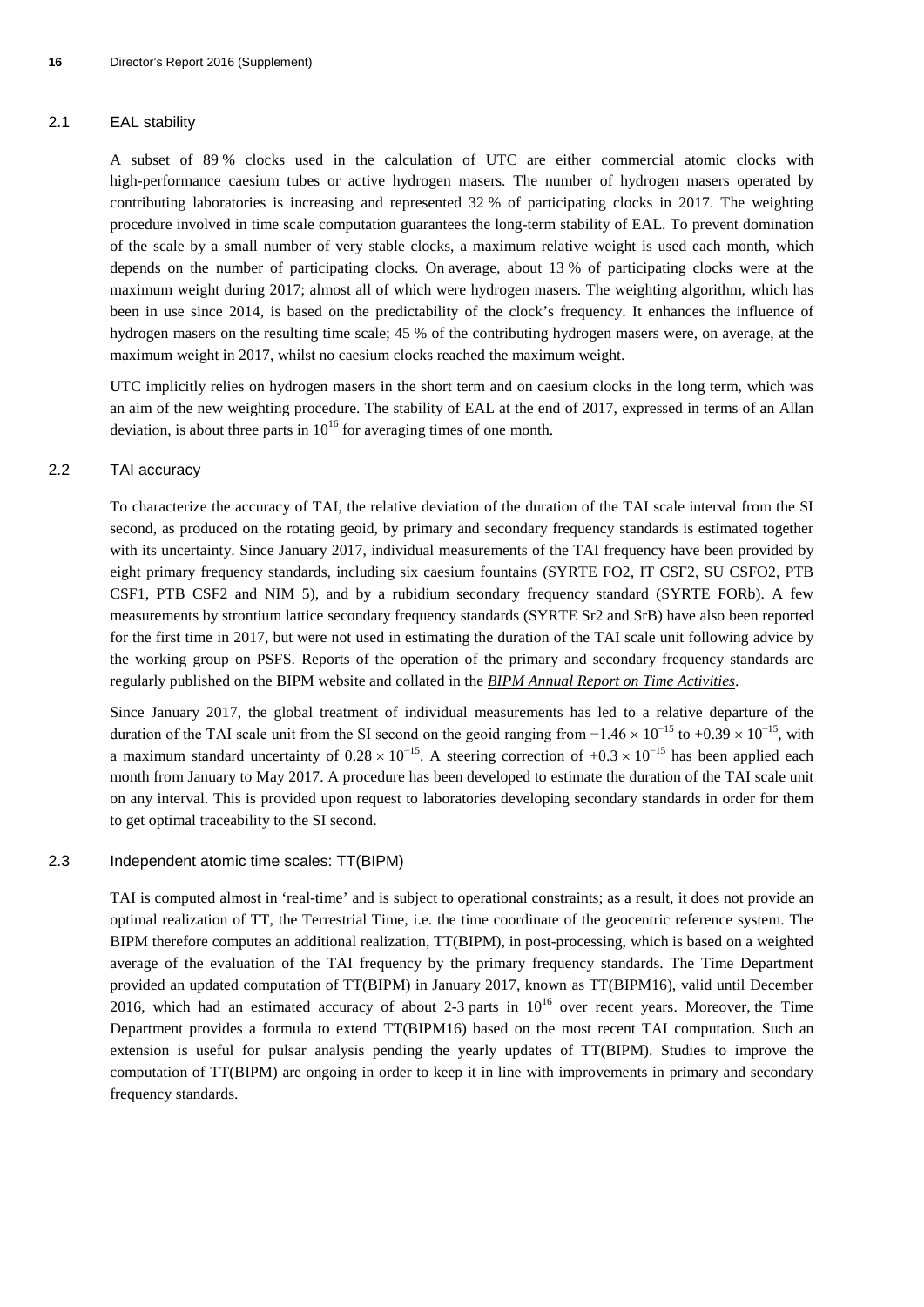## 2.4 Local representations of UTC in national laboratories as broadcast by the GNSS

The Time Department continues to calculate and publish the differences between the predictions of UTC(USNO) and UTC(SU) (as broadcast by GPS and GLONASS) and UTC in BIPM *Circular T*. Following the calibration of receivers at the Astrogeodynamical Observatory of the Space Research Centre (AOS, Borowiec, Poland) which provides data for GLONASS, the large offset that used to exist between UTC and GLONASS time was corrected on 1 March 2017.

# **3. Primary frequency standards and secondary representations of the second** (E.F. Arias,

G Panfilo, G. Petit and L. Robertsson)

Members of the BIPM Time Department actively participate in the work of the CCL-CCTF Frequency Standards Working Group (WGFS), and the CCTF Working Group on Primary and Secondary Frequency Standards (WGPSFS). These Working Groups seek to encourage comparisons, knowledge-sharing among laboratories, the creation of better documentation, the use of high-accuracy primary frequency standards (Cs fountains) and secondary frequency standards in TAI.

Following an invitation by the CCTF to systematically study frequency ratios of ultra-high precision frequency standards, a somewhat different approach is needed to generate the update of the frequency list. Redundant measurements in this scheme allow for consistency studies but also require a non-linear least squares approach for complete evaluation. Such resources have been developed at the BIPM, based on graph theory concepts. This method is a simplified approach, which is an alternative but complementary method to that developed at the NPL. Numerical validation of the two approaches has been successfully carried out and they have been used for the elaboration of the new recommended frequency list examined by the WGFS at meetings on 3-4 May and 6 June 2017. The new frequency list was adopted by the CCTF at its 21st meeting in 2017.

## *Secondary representations of the second reported in BIPM Circular T*

Since January 2012 the LNE-SYRTE has regularly reported frequency measurements of the Rb microwave transition obtained with a double Cs-Rb fountain (FORb). In addition, measurements of two Sr optical lattice clocks were reported for the first time by the LNE-SYRTE in October 2016. After approval by the CCTF Working Group on Primary and Secondary Frequency Standards, they were published in *Circular T* in February 2017.

## **4. Time links used for UTC** (E.F. Arias, A. Harmegnies, Z. Jiang, J. Gonçalves, G. Panfilo, G. Petit and L. Tisserand)

At the end of 2017, 80 time laboratories supplied data to the BIPM for the calculation of UTC. The laboratories are equipped with GNSS receivers and some of them also operate a two-way satellite time and frequency transfer (TWSTFT) station.

Data from three independent techniques are included in the process of comparison of laboratories' clocks based on the tracking of GPS and GLONASS satellites, and TWSTFT.

The GPS all-in-view method is widely used and takes advantage of the quality of the International GNSS Service (IGS) products (clocks and IGS time). Clock comparisons are obtained by using C/A code measurements from GPS single-frequency receivers, or dual-frequency, multi-channel GPS geodetic-type receivers (P3). The GPS phase and code data provided by time laboratories which operate geodetic-type receivers are processed monthly using the Precise Point Positioning (PPP) technique. The Time Department also regularly computes combined GPS/GLONASS links, some of which are used for *Circular T*.

Thirteen laboratories operating TWSTFT stations officially submitted data in 2017 for use in the computation of UTC, representing 16 % of the time links. The number of TW links decreased during the year with the lack of satellite service for laboratories in the Asia Pacific region. The combination of TWSTFT and PPP (so called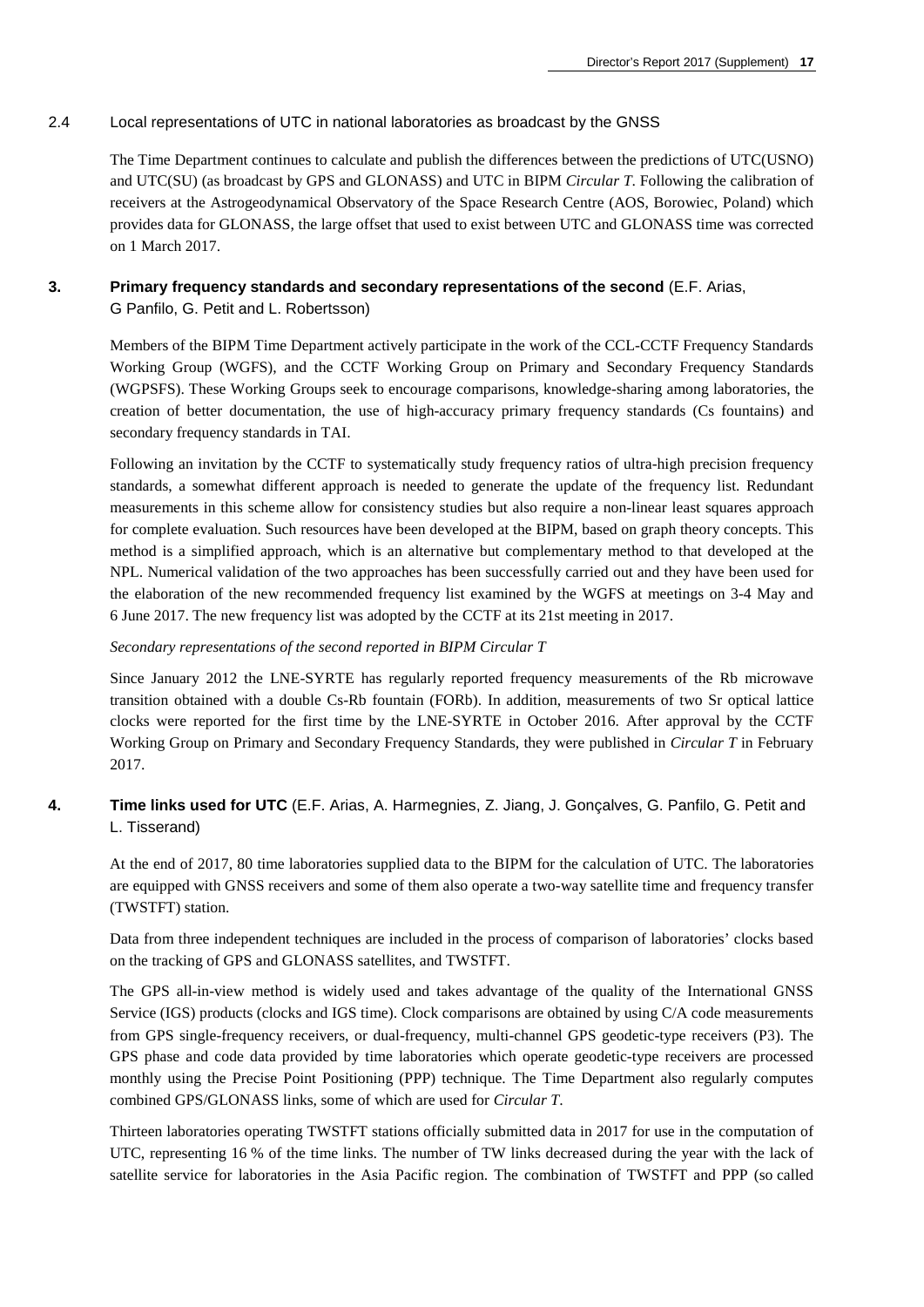TWPPP) has been used whenever possible. This combination takes advantage of the small noise of the GPSPPP and of the accuracy of the TWSTFT links.

GPS PPP alone or in combination with TWSTFT are in use for UTC clock comparisons in almost 60 % of the links, where the statistical uncertainty of time transfer is well below the nanosecond, the best value being 0.3 ns.

#### 4.1 Global Positioning System (GPS) and Global Navigation Satellite System (GLONASS)

All GNSS time and frequency transfer data are corrected for satellite positions using IGS and the Information and Analysis Centre of Navigation (IAC) of the Mission Control Centre in Russia. The measurement data obtained by using single-frequency receivers are corrected for ionospheric delays using maps of the total electron content of the ionosphere provided by the Centre for Orbit Determination in Europe (CODE).

Techniques that use dual-frequency GNSS carrier-phase measurements in addition to the codes, are widely used by the geodetic community and have been adapted to the needs of time and frequency transfer. This topic is studied within the framework of the IGS Working Group on Clock Products, which includes a physicist from the BIPM Time Department as a member.

Data from world-wide geodetic-type receivers are collected for UTC computation, using procedures and software that were developed in collaboration with the Observatoire Royal de Belgique (ORB). These P3 time links are routinely computed and compared to other available techniques, notably two-way time transfer. The software that produces 'iono-free' solutions has been updated to cover all GNSS and implemented in some receivers and these now automatically produce formatted code results for GPS or for all available GNSS. These newly available data will be used in multi-GNSS system time links after validation of such processing.

The NRCan's PPP software is used for the time link calculation using phase and code measurements. The current version of the software is capable of processing both GPS and GLONASS data, but only GPS results are used operationally. Comparisons with other PPP software have been carried out. Studies are ongoing to improve long-term stability, using new processing techniques, in collaboration with software developers at NRCan, the ORB, the *Centre National d'Études Spatiales* (CNES), and also with other institutes. A novel PPP technique using integer phase ambiguities (IPPP) has been successfully developed and is being further improved within the framework of a post-doctoral project. It significantly improves the stability in the medium term (several hours), but mostly in the long term (days). Since 2015 the IPPP technique has been used regularly to compare IPPP results to the few available optical fibre links.

Comparisons of the different links available between pairs of contributing laboratories, are computed and published monthly on the Time Department's ftp server.

#### 4.2. Two-way satellite time and frequency transfer

The 25th annual meeting of the CCTF Working Group on Two-Way Satellite Time and Frequency Transfer (WGTWSTFT) was held on 18-19 May 2017 at the National Time Service Center (NTSC) of the Chinese Academy of Sciences in Xi'an (China).

Two major issues were discussed at the meetings concerning the time link calibrations carried out by the laboratories and the realization of a pilot project involving the BIPM and the WGTWSTFT.

The first topic was presented by each participating station in its annual report. From 2017, all the TW laboratories have been asked to report the TWSTFT and GNSS calibrations performed in their laboratories to the WGTWSTFT to better facilitate tracking and monitoring of the UTC calibrations and their long-term variations. This request was one of the outputs of the Task Group, established by the 2016 TW WG meeting at NIST, to study the long-term comparison of GPS and TWSTFT links. The Task Group was discontinued following a conclusion report given by the Chair of the WG, Victor Zhang.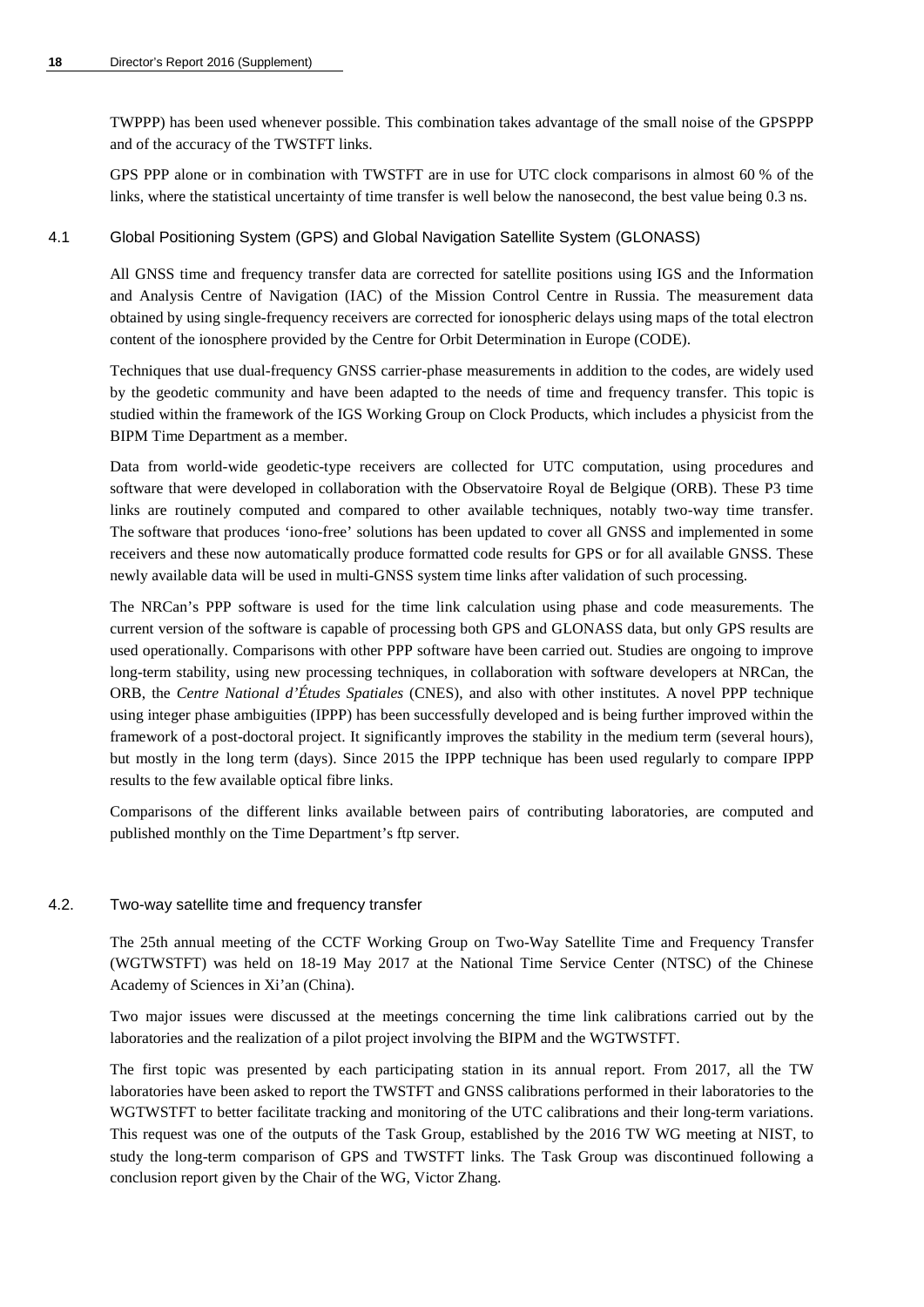The second issue is to summarize the status of the BIPM-WGTWSTFT pilot project on the use of the Software-Defined Radio (SDR) receiver technique in UTC generation. Dr Jiang of the BIPM gave the status report. The results are encouraging and the WGTWSTFT decided to make a Recommendation to the CCFT meeting in June 2017 to use SDR in UTC computation. An *ad hoc* group composed of TL, NIST, OP, PTB and BIPM experts was set up to handle the practical issues for the implementation of SDR in UTC computation.

The *ad hoc* group met at the 31st European Frequency and Time Forum (EFTF) in Besancon (France) in July 2017 and a roadmap was established. The first step is to use the SDR link as the backup UTC link: this has been carried out since October 2017.

The TWSTFT technique is currently operational in ten European, two North American and several Asia-Pacific time laboratories. Most of the TWSTFT links had been used in the computation of UTC in 2017 in Europe, USA and Asia; they are often combined with GPS PPP solutions. Some of the TWSTFT links involved in the computation of UTC are used in the experiment 'Time Transfer by Laser Link' (T2L2). In the long-term, the BIPM plans to develop studies on this technique, which could be used to validate less accurate time links and their calibrations.

Results of the time links and link comparison using GNSS single-frequency, dual-frequency and TW observations are published monthly on the Time Department's ftp server [\(ftp://ftp2.bipm.org/pub/tai/timelinks/lkc/\)](ftp://ftp2.bipm.org/pub/tai/timelinks/lkc/).

#### 4.3 Calibration of delays of time-transfer equipment and time links

The characterization of the delays (so-called "calibration") of time transfer equipment in the contributing laboratories is necessary to improve the uncertainty of [*UTC*-*UTC*(*k*)] and for the accuracy of UTC dissemination.

The *BIPM Guidelines for GNSS calibration* are intended for Regional Metrology Organizations (RMOs) with whom a permanent cooperation is established for sharing the organization of campaigns to determine the relative delays of time transfer equipment and links in UTC contributing laboratories. The '*Guidelines*' are under continuous improvement; the latest revision was issued in March 2016.

The BIPM continued the second calibration campaign of the "Group 1" laboratories in SIM and COOMET in 2017, following the planned periodicity of two years. Regional calibration trips concerning "Group 2" laboratories continued in the RMOs in 2017 in accordance with the *BIPM Guidelines* and the results have been implemented in *Circular T*. By repeatedly applying this new procedure, time transfer accuracy is expected to improve by a factor of at least two with respect to the pre-2015 situation.

The BIPM Time Department is not directly involved in specific TWSTFT calibration trips, but is responsible for the validation of the calibration reports and implementation of the results in the calculation of UTC. It also provides support whenever necessary to maintain a TW calibration by alignment with a calibrated GPS link (see section 4.2).

Results of the differential calibration exercises are made available on a dedicated web page [\(www.bipm.org/jsp/en/TimeCalibrations.jsp\)](http://www.bipm.org/jsp/en/TimeCalibrations.jsp), where past calibration results are also provided.

#### 4.4 Advanced time and frequency transfer

Data from two fibre links between UTC contributing laboratories in Europe are regularly submitted to the Time Department and compared with the corresponding links by GNSS time transfer techniques. The Time Department aims to include fibre links in the computation of UTC in the future, and for this purpose the CCTF WG on Coordination of the Development of Advanced Time and Frequency Transfer Techniques (WGATFT) has established a Study Group to develop the strategy for the use of these very accurate links in UTC. This Study Group has made progress on this subject and has been merged into the CCTF WGATFT.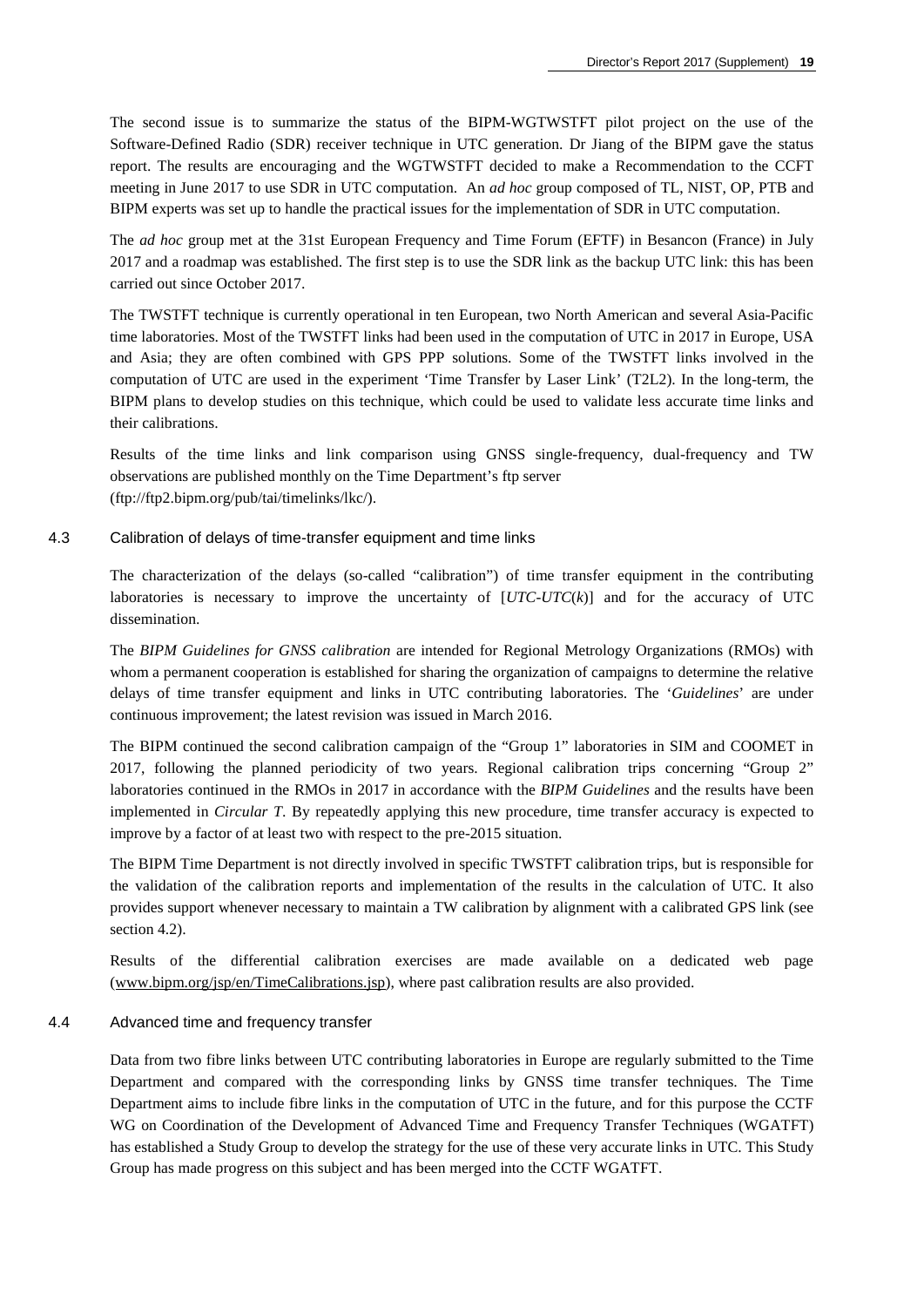## **5. Key comparisons** (E.F. Arias, , G. Panfilo, A. Harmegnies, j. Gonçalves, and L. Robertsson)

## *Key comparison in Time CCTF-K001.UTC*

Results of the key comparison in time, [CCTF-K001.UTC,](http://kcdb.bipm.org/appendixB/KCDB_ApB_info.asp?cmp_idy=617&cmp_cod=CCTF-K001.UTC&prov=exalead) involving the time laboratories that participate in the CIPM MRA, are published monthly in the BIPM key comparison database (KCDB). The number of participants at the end of 2017 was 63, and they constitute a subset of the participants to BIPM *Circular T*.

## *Key comparison of stabilized lasers CCL-K11*

Following a decision at the 98th meeting of the CIPM (2009) the BIPM continues to support the [CCL-K11](http://kcdb.bipm.org/appendixB/KCDB_ApB_info.asp?cmp_idy=913&cmp_cod=CCL-K11&page=2&search=2&cmp_cod_search=CCL&met_idy=&bra_idy=&epo_idy=&cmt_idy=&ett_idy_org=&lab_idy=&cou_cod=) key comparison by participating in measurement campaigns and by providing general advice whenever solicited. This comparison is the internationally recognized traceability chain to the SI metre and is supervised by the CCL-CCTF Working Group on Frequency Standards, which submits results to the CCL for formal approval. In 2017, BIPM staff members supported the key comparison on issues relating to the development of the measurement campaigns and reporting.

## **6. Rapid UTC** (A. Harmegnies, G. Panfilo, G. Petit and L. Tisserand)

Since January 2013 the Time Department has published a UTC rapid solution 'UTCr', that is, daily values of [*UTCr* – *UTC*(*k*)] evaluated on a weekly solution on one-month batches of data. More than 50 laboratories that are traceable to UTC contribute to UTCr, which together represent some 70 % of the clocks that participate in UTC.

To improve the stability of rapid UTC, a new weighting algorithm was introduced. As a result, since July 2017, the weekly UTCr solution is consistent within 2 ns peak to peak with the UTC values published monthly in BIPM *Circular T*. The results [\(ftp://ftp2.bipm.org/pub/tai/Rapid-UTC\)](ftp://ftp2.bipm.org/pub/tai/Rapid-UTC) have been published every Wednesday, without interruption since the end of February 2012.

UTCr does not change the procedures for the monthly calculation of UTC, which remains the only key comparison on time. However, UTCr has a favorable impact on the quality of the local representations UTC(k) in national laboratories, and on the steering of GNSS times to UTC via some UTC(k).

## **7. Revision of the definition of UTC** (F. Arias, P.Tavella)

The BIPM has actively participated in discussions about a possible revision of the definition of UTC without leap seconds since 2000. This proposal favours systems that require precise time synchronization and does not allow a discontinuity in the time scale that they use as a reference.

The BIPM contributed to this process at the International Telecommunication Union (ITU), and participated in the meeting of Study Group 7 (Science services) and Working Party 7A (Time signals and frequency standard emissions) in October 2017.

The CCTF established a task group for proposing definitions of TAI and UTC to be submitted to the CGPM in 2018. This was in response to an invitation by the World Radiocommunication Conference 2015 (WRC15) to strengthen the cooperation between the ITU and the BIPM on this matter, and in preparation for the discussions scheduled for the WRC23. This task group, which includes two Time Department staff members, drafted a text of the recommendation discussed and endorsed by the CCTF in June 2017 and successively by the CIPM in November 2017. This recommendation will be submitted to the CGPM in November 2018.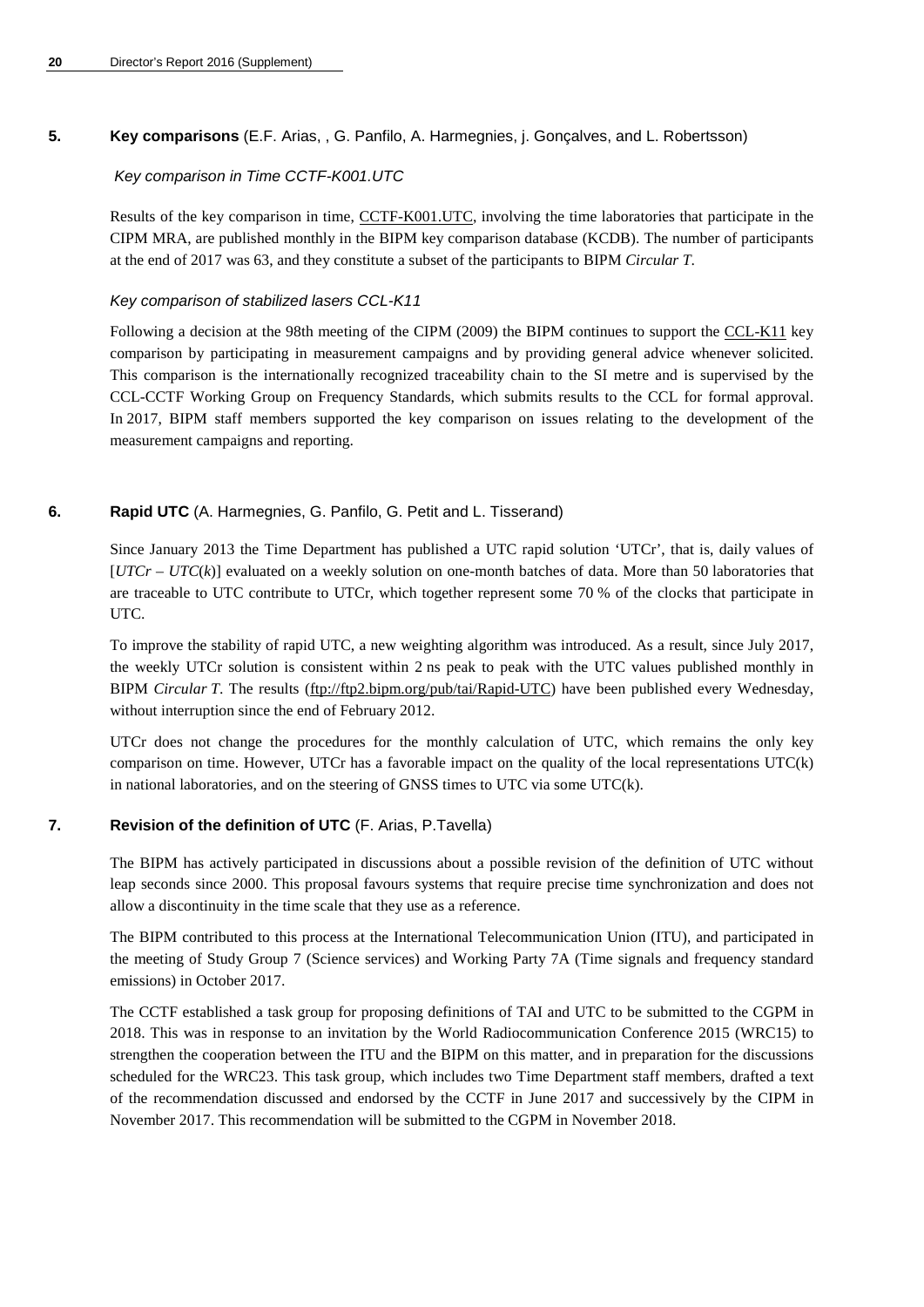#### **8. Space-time references** (E.F. Arias and G. Petit)

Activities related to the realization of reference frames for astronomy and geodesy are ongoing, in cooperation with the International Earth Rotation and Reference Systems Service (IERS). In these domains, improvements in accuracy will increase the need for a full relativistic treatment, and continued participation to the international working groups in this field is essential.

Cooperation continues on the maintenance of the international celestial reference system within the framework of the activities of a working group created by the International Astronomical Union (IAU) in August 2012. This working group met within the period and submitted a report on the features of the next realization of the International Celestial Reference Frame (ICRF3) to the IAU General Assembly held in Honolulu (USA) in August 2015, with a view to the submission of the catalogue with the set of coordinates in the ICRF3 in 2018.

With the development of optical clocks accurate at the 10<sup>-18</sup> level, "relativistic geodesy" is the subject of numerous developments, which suggest the full potential of these clocks for the measurement of terrestrial gravity potential and the definition of systems of altimetry references. A physicist from the Time Department is co-chairing a new IAG working group on this subject. A first meeting of this working group was held in May 2017 and international collaborations led to publications on the implications of such "chronometric geodesy" for geodesy and the definition of time scales and on the calculation of the relativistic frequency shift with the required accuracy for optical clocks.

#### **9. Comb activities** (L. Robertsson)

The BIPM comb activities are limited to maintenance of the BIPM frequency comb for internal use related to laser applications only and in other departments when needed.

#### **10. Publications**

#### External publications

- 1. Denker H., Timmen L., Voigt C., Weyers S., Peik E., Delva P., Wolf P., Petit G., Geodetic methods to determine the relativistic redshift at the level of  $10^{-18}$  in the context of international timescales – A review and practical results; *J. Geodesy*, 2017, doi:10.1007/s00190-017-1075-1.
- 2. Hachisu H., Petit G., Nakagawa F., Hanado Y., Ido T, SI-traceable measurement of an optical frequency at the low 10<sup>−</sup><sup>16</sup> level without a local primary standard, *Opt. Express* **25**, 8511-8523, 2017.
- 3. Jiang Z., Zhang V., Parker T.E., Yao J., Huang Y.-J., Lin S.-Y., (2017) Accurate TWSTFT time transfer with indirect links, *Proc. PTTI 2017*, 30 January – 2 February 2017, Monterey, California, USA.
- 4. Jiang Z., Arias F.E., (2017) Pilot study on the validation of the Software-Defined Radio Receiver for TWSTFT -- BIPM contribution to the validation of the SDR for TWSTFT, *Proc. PTTI 2017*, 30 January - 2 February 2017, Monterey, California, USA.
- 5. Jiang Z., Matsakis D., Zhang V., (2017) Long-term instability in UTC time links, *Proc. PTTI 2017*, 30 January - 2 February 2017, Monterey, California, USA.
- 6. Jiang Z., Lin S.-Y., Tseng W.-H., (2017) Fully and optimally use the redundancy in a TWSTFT network for accurate time transfer, *Proc. ETFT-IFCS2017*, 9-13 July Beçsançon, France, 367-380.
- 7. Lin S. Y., Jiang Z., (2017) GPS All in View Time Comparison using Multireceiver Ensemble, *Proc. ETFT-IFCS2017*, 9-13 July Beçsançon, France, 362-365.
- 8. Liang K., Zhang A., Yang Z., Tisserand L., Jiang Z., Petit G., Arias E.F., (2017) Experimental research on BeiDou time transfer using the NIM made GNSS time and frequency receivers at the BIPM in Euro-Asia link, *Proc. ETFT-IFCS2017*, 9-13 July Besançon, France, 788-797.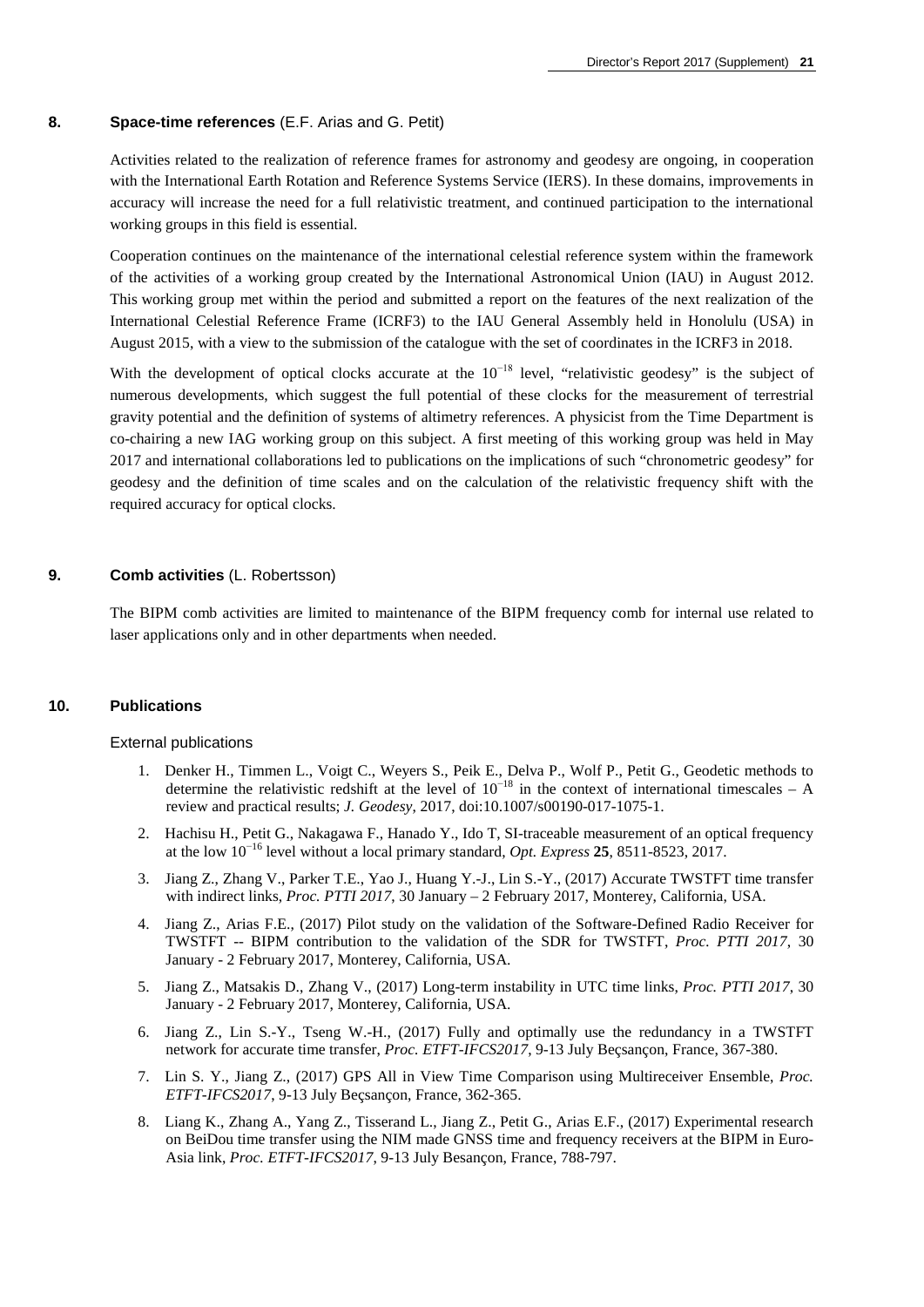- 9. Liang K., Zhang A., Yang Z., Wang J.-L., Lin H.T., Wang Y., Yang F., Yang J., Gotoh T., Cai Z., Jiang Z., Mou W., (2017) UTC time link calibration in the frame of APMP - Campaigns in 2014-2016, Proc. ETFT-IFCS2017, 9-13 July Beçsançon, France, 826-834.
- 10. Matus M., Gavalyugov V., Tamakyarska D., Ranusawud M., Tonmueanwai A., Hong F.-L., Ishikawa J., Moona G., Sharma R., Hapiddin A., Boynawan A.M., Alqahtani N., Alfohaid M., Robertsson L., Report on on-going CCL Key Comparison for the year 2014 Comparison of optical frequency and wavelength standards CCL-K11, *Metrologia,* 2017, **54**, *[Tech. Suppl.,](http://stacks.iop.org/0026-1394/54/04001)* 04001.
- 11. Müller J., Dirkx D., Kopeikin S.M., Lion G., Panet I., Petit G., Visser P.N.A.M., High performance clocks and gravity field determination, *Space Sci. Rev.*, 2018, **214**:5.
- 12. Petit G., Leute J., Loyer S., Perosanz F., Sub 10<sup>−16</sup> frequency transfer with IPPP: Recent results, Proc. 2017 Joint EFTF/IFCS, 2017, 784-787.
- 13. Wielgosz R., Arias F., Los Arcos J.-M., Stock M., Milton M., News from the BIPM laboratories 2016, *[Metrologia,](http://stacks.iop.org/0026-1394/53/103)* 2017, **54**, 148-151.

#### BIPM publications

- 14. *BIPM Annual Report on Time Activities for 2017*, 12. available only at http://www.bipm.org/en/bipmservices/timescales/time-ftp/annual-reports.html
- 15. *[Circular T](http://www.bipm.org/jsp/en/TimeFtp.jsp?TypePub=publication)* (monthly)
- 16. *Rapid UTC* (*UTCr*) (weekly)

#### **11. Activities related to the work of Consultative Committees**

E.F. Arias is Executive Secretary of the Consultative Committee for Time and Frequency (CCTF). She is the Secretary of the CCTF Working Group on TAI (WGTAI) and the CCTF Working Group on Strategic Planning (WGSP).

Z. Jiang is Secretary of the CCTF Working Group on Two-Way Satellite Time and Frequency Transfer (WGTWSTFT).

G. Panfilo is Secretary of the CCTF Working Group on the CIPM MRA (WGMRA) and the CCTF Working Group on Time Scale Algorithms (WG-ALGO). She is the Executive Secretary of the Consultative Committee for Acoustics, Ultrasound and Vibration (CCAUV). She is Secretary of the CCAUV Working Groups for Key Comparisons (CCAUV-KCWG), for RMO coordination (CCAUV-RMO) and on Strategic Planning (CCAUV-SPWG).

G. Petit is Secretary of the CCTF Working Group on Primary and Secondary Frequency Standards (WGPSFS) and the Working Group on Global Navigation Satellite Systems (WGGNSS).

L. Robertsson is Executive Secretary of the Consultative Committee for Length (CCL), a member of the CCL Working Group on Strategic Planning (WG-S) and of the Discussion Group DG-11 (Lasers). He is the BIPM representative on the CCM Working Group on Gravimetry (WGG). He is also Secretary for the CCTF WG on Coordination of the Development of Advanced Time and Frequency Transfer Techniques (WGATFT) and shares the secretariat of the CCL-CCTF Frequency Standards WG (WGFS) with E.F. Arias.

#### **12. Activities related to external organizations**

E.F. Arias is a member of the IAU and participates in its working group on the International Celestial Reference Frame (ICRF); she is a member of the Steering Committee of IAU Division A on Fundamental Astronomy and a member of the Division A Working Group on the Third Realisation of the International Celestial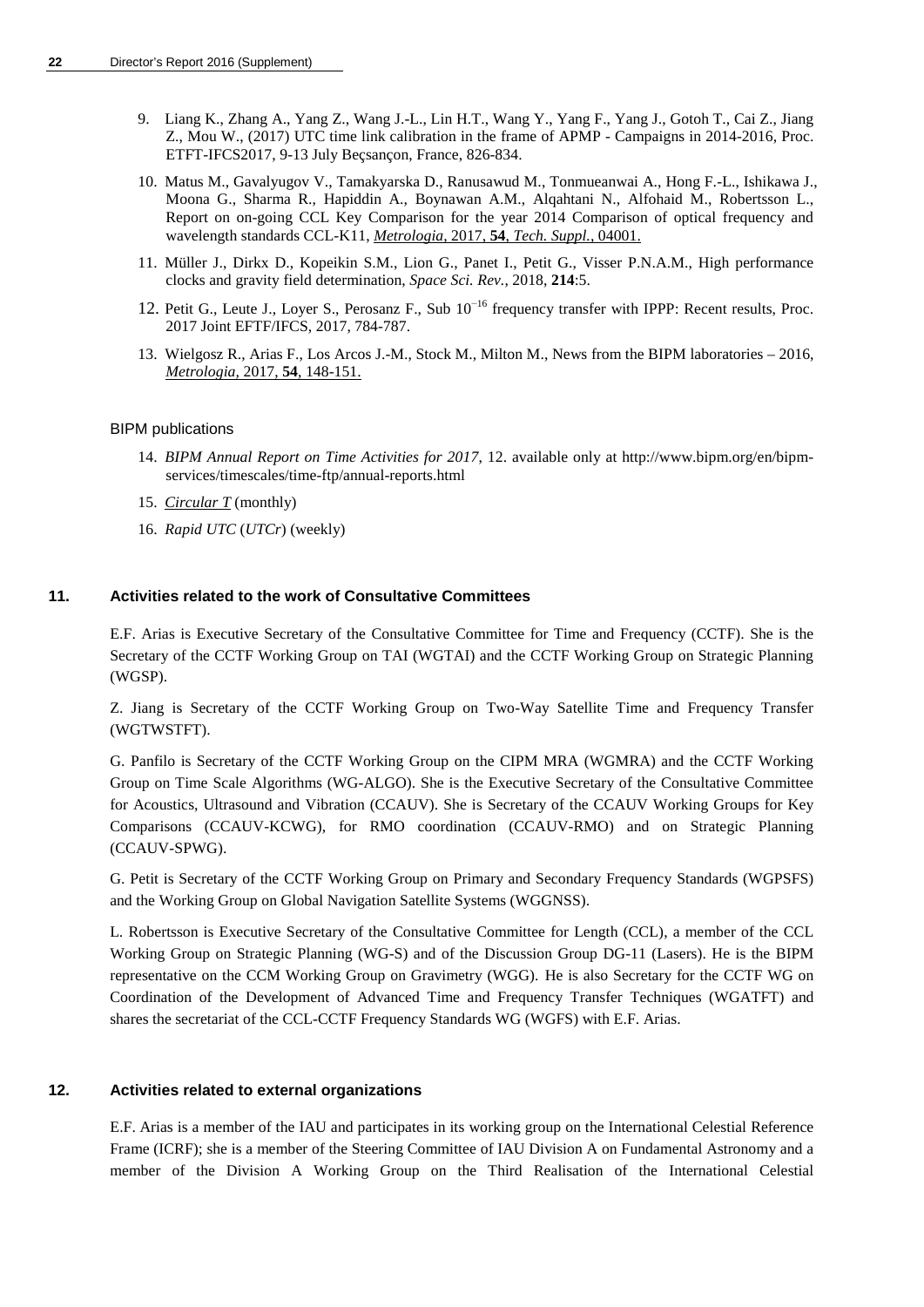Reference Frame. She is an associate member of the IERS, a member of its International Celestial Reference System Centre, and until end 201[6](#page-23-0) of the Conventions Centre. E.F. Arias is a member of the International VLBI<sup>6</sup> Service (IVS). She is the BIPM representative to the Governing Board of the International GNSS Service (IGS). She is the BIPM representative to the UN sponsored International Committee on GNSS (ICG) and the chairperson of its Task Force on Time References. She is a member of the Technical Advisory Committee of International Union of Radio Science (URSI) Commission A. E.F. Arias is a member of the IAG Global Geodetic Observing System (GGOS) Steering Committee representing the BIPM. She is a member of the Argentine Council of Research (CONICET) and an associate astronomer at the LNE-SYRTE, Paris Observatory. She is a corresponding member of the *Bureau des longitudes* and the BIPM representative to the Working Party 7A of Study Group 7 of the International Telecommunication Union – Radiocommunication Sector (ITU- $R$ ).

G. Petit is an associate member of the IGS and member of the IGS Working Groups on Clock Products and on Bias Calibration. He represents the BIPM at the United Nations International Committee on Global Navigation Satellite Systems (ICG), where he chairs the Task Force on Time References. He is co-chair of the IAG Joint Working Group on Relativistic Geodesy and a member of the IAU Working Groups on Numerical Standards in Fundamental Astronomy and on Pulsar Time Scale.

P. Tavella is Vice Chair of the EFTF Executive Committee, she is a member of the AdCom of the IEEE UFFC Society, a member of the Technical Advisory Committee of International Union of Radio Science (URSI) Commission A, and a member of the ION PTTI (Precise Time and Time Interval) Advisory Committee.

## **13. Travel in 2017 (conferences, lectures and presentations, visits)**

E.F. Arias to:

- Monterey (USA), for PTTI Tutorials on 30 January to give a lecture and for the PTTI 2017 from 31 January to 2 February to chair a session and participate to CCTF Working Group meetings;
- Madrid (Spain); 19-29 March, for lecturing at PhD courses in Engineering, Mathematics, Statistics and Research, Universidad Complutense y Politécnico de Madrid;
- San Fernando (Spain), in 8-9 March, the Technical Committee on Time and Frequency of EURAMET to give reports on BIPM activities and to coordinate calibrations;
- Teddington (UK), in 23-24 February, for the meeting of the Programme Expert Group on Digital;
- London (UK) for the UTC Traceability Workshop, 28 February;
- Beijing (China) for a visit to NIM and validation of facilities for the key comparison of absolute gravimeters 2017, 14-19 May;
- Shanghai (China) for the 8th China Satellite Navigation Conference, invited to give a lecture,  $22 25$ May;
- Besancon (France), 9-13 July, for the EFTF-IFCS 2017 congress and related CCTF WG meetings;
- Montreal (Canada), 19-26 August, for attending the General Assembly and Scientific Symposium of the International Union of Radio Science, chairing a session and presenting a paper;
- Xian (China), 7-8 September, to the 25th Annual meeting of the CCTF WG on TWSTFT and to give oral reports on the WG activities;
- San Fernando (Spain), 15 September, for participating to the inauguration of the new building of ROA devoted to Time and Frequency metrology
- Teddington (UK), 11-12 October, for the meeting of the Programme Expert Group on Digital;

<span id="page-23-0"></span> <sup>6</sup> Very Long Baseline Interferometry (VLBI)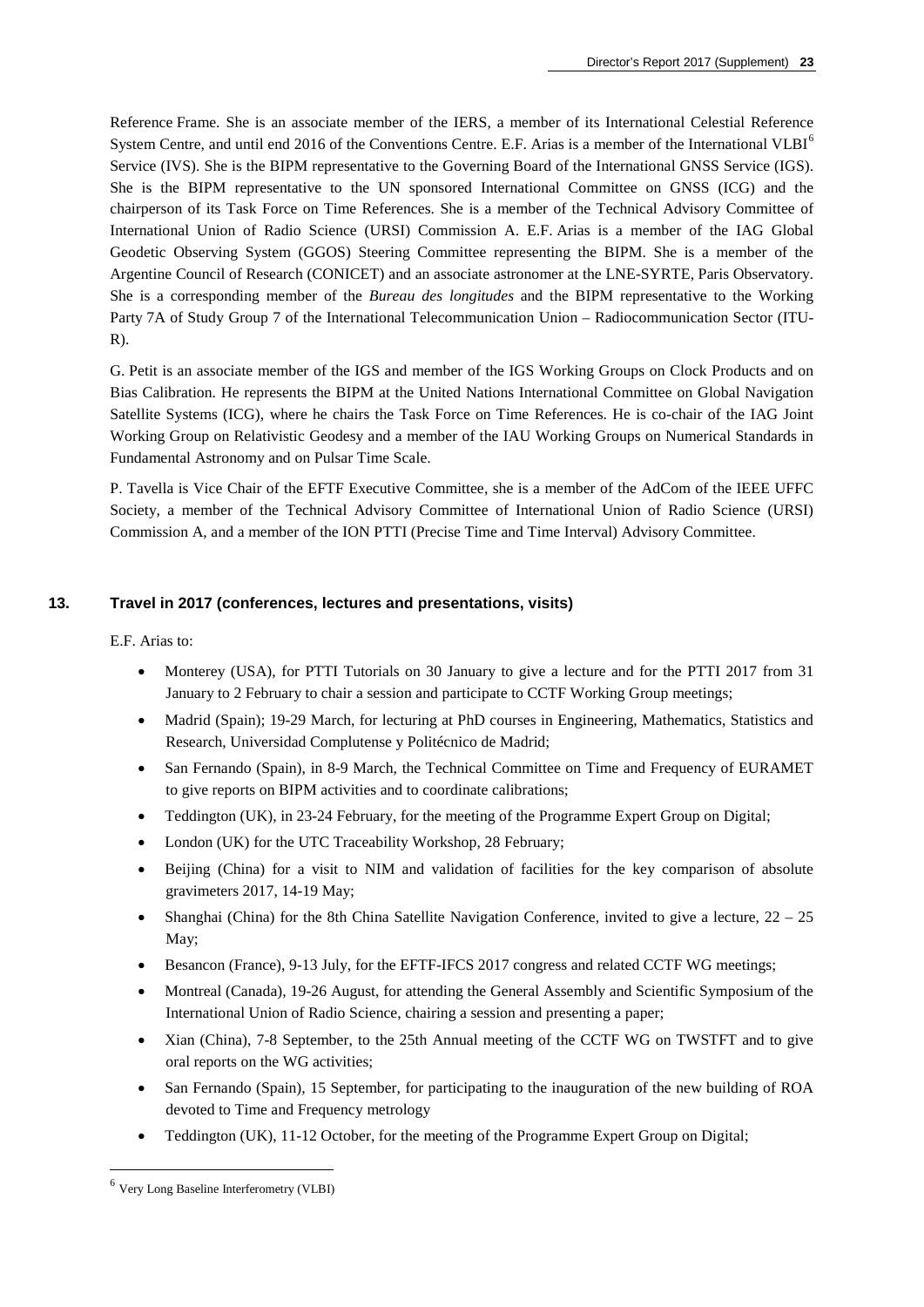- La Plata (Argentina), 25 October for the workshop on time and frequency at the Argentinian-German Geodetic Observatory (AAGO), to give a lecture;
- Buenos Aires (Argentina) 26-27 October for the technical peer review of the time and frequency activities at the Instituto Nacional de Tecnologia e Industria (INTI);
- Geneva (Switzerland), 25 October 1 November, for the meeting of Study Group 7 and Working Party 7A at the ITU;
- Valencia (Spain), 27 October, for the 22nd meeting of the Galileo Scientific Advisory Committee (GSAC).

P. Tavella to:

• Bruxelles (Belgium), 23 November, for a meeting of the Executive Committee of the European Time and Frequency Forum (Vice Chair).

Z. Jiang to:

- Besancon (France), 9-13 July, for the ETFT-IFCS 2017 meeting and the meeting of the *ad hoc* for the SDR;
- Xian (China), 7-8 September, to the 25th Annual meeting of the CCTF WG on TWSTFT and to give oral reports on the WG activities and the status of the pilot project on SDR;
- NIM, Beijing (China), 17-25 October, for the International Comparison of Absolute Gravimeters 2017 (ICAG 2017), co-chair the workshop on ICAG and Watt Balance held during the comparison.

G. Petit to:

- San Fernando (Spain), 8-9 March, to attend the Euramet TC-TF meeting, with one presentation;
- Hannover (Germany), 15-16 May, to attend the meeting of the IAG Working Group 2.1 on relativistic geodesy, as co-chair of the WG;
- Paris (France), 30 May, to attend the Journées CNES "GNSS and science", with one presentation;
- Besançon (France), 27-28 June, to give two lectures at the European Frequency and Time Seminar;
- Paris (France), 5-7 July, to attend the IGS Workshop, to chair one session and give one presentation;
- Besançon (France), 10-13 July, to attend the EFTF 2017 meeting, to chair one session and give two oral presentations;
- Paris (France), 13 October, to attend the *Journée thématique* "50<sup>th</sup> anniversary of the definition of the second" to give one oral presentation.

## **14. Visitors, secondees in 2017**

- H. Hachisu, NICT (Japan), for a discussion on the use of Sr lattices for UTC, 13 January.
- K. Liang, NIM (China) to work on calibration and time transfer with the Beidou system, 9 January to 20 December.
- H. Yuan, NTSC (China), for discussions on the BeiDou system, 4 July.
- J. Leute, CNRS (France), to develop methods and tools for the IPPP technique, 1 Aug 2017- 31 July 2019
- D. Matsakis, USNO (USA), for a discussion on uncertainty of *[UTC-UTC(k)],* 11 September.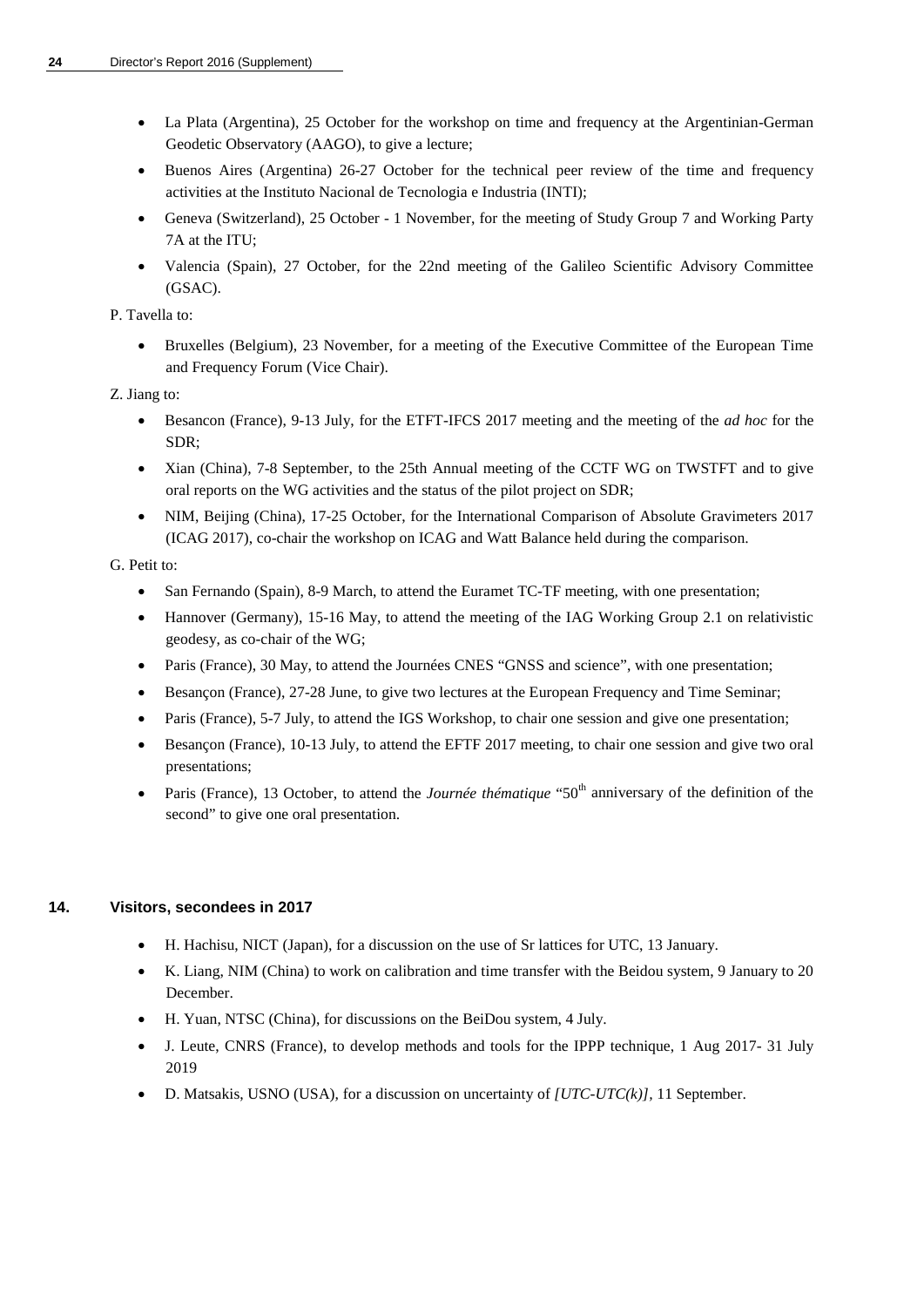## **BIPM Ionizing Radiation Department Director: J-M Los Arcos (replaced by S Judge on 1 September 2017) (1 January 2017 to 31 December 2017)**

## **1. X- and** γ**-rays (D.T. Burns, C. Kessler, S. Picard<sup>1</sup> and P. Roger)**

## 1.1 Dosimetry standards and equipment

About half of all cancer patients receive some type of radiation therapy during treatment. The effectiveness of the radiotherapy relies on accurate measurements of the radiation dose delivered. To achieve the required accuracy, the international traceability scheme is short so that there are as few steps as possible from the primary standard to the user: the BIPM primary standards are used as the reference standard for NMIs and DIs, who in turn calibrate clinical dosimeters directly or through a third party. There is an established rolling programme of comparisons, in which those NMIs or DIs with primary standards, carry out comparisons with the BIPM standards once every ten years.

The BIPM supports a series of eight ongoing comparisons, [BIPM.RI\(I\)-K1](http://kcdb.bipm.org/appendixB/KCDB_ApB_info.asp?cmp_idy=371&cmp_cod=BIPM.RI(I)-K1&prov=exalead) to [BIPM.RI\(I\)-K8,](http://kcdb.bipm.org/appendixB/KCDB_ApB_info.asp?cmp_idy=1057&cmp_cod=BIPM.RI(I)-K8&prov=exalead) in the dosimetry programme. There have been two significant changes to the series during the year. First, a new comparison service was launched for absorbed dose to water for medium-energy x-rays (BIPM.RI(I)-K9). Approval to launch the service was given at the CCRI(I) meeting in June 2017, after reviewing the detailed analysis of results from a comparison with the PTB (Germany). The impact of the new service is that it will reduce the uncertainties in clinical reference dosimetry for medium-energy x-rays from 3 % to 0.7 %.

Second, the comparison service for dosimetry for high energy photons (BIPM.RI(I)-K6) has been improved. An agreement was signed with the *Commissariat à l'énergie atomique et aux énergies alte*rnatives (CEA) to use the LINAC at the new DOSEO facility, located near to the BIPM. The aim of the agreement was to enable comparisons to be run on demand, following the same process as other comparisons. After initial scoping studies, the beam from the LINAC was characterized and the BIPM primary standard was set up at the DOSEO site. The first comparison was carried out in November with the KRISS (Republic of Korea), and the intention is to publish the results in 2018; comparisons with other NMIs/DIs will follow.

Primary measurements and reference chamber calibrations have continued in all the reference x- and γ-ray beams. The programme to update the dosimetry services' computer hardware and software continued, new software for the high-voltage regulator was developed and validated. Additional lead shields were installed in the laboratory to comply with radiation protection regulations.

#### 1.2 Dosimetry comparisons

During 2017, twelve dosimetry comparisons were carried out in terms of air kerma or absorbed dose to water using the BIPM x- and gamma-radiation beams, with the KRISS, NIM (China), SMU (Slovakia), NPL (UK) and the VSL (the Netherlands).

In addition, one high-energy absorbed-dose-to-water comparison BIPM.RI(I)-K6 was carried out with the KRISS using the DOSEO accelerator facility.

Eight comparison reports were approved by the CCRI (I) and sent for publication in *Metrologia Technical Supplement* for the NIM (China) (two reports), VSL, NIST (USA), SCK.CEN (Belgium), SMU (two reports) and the IST-LPSR (Portugal) (see § 3).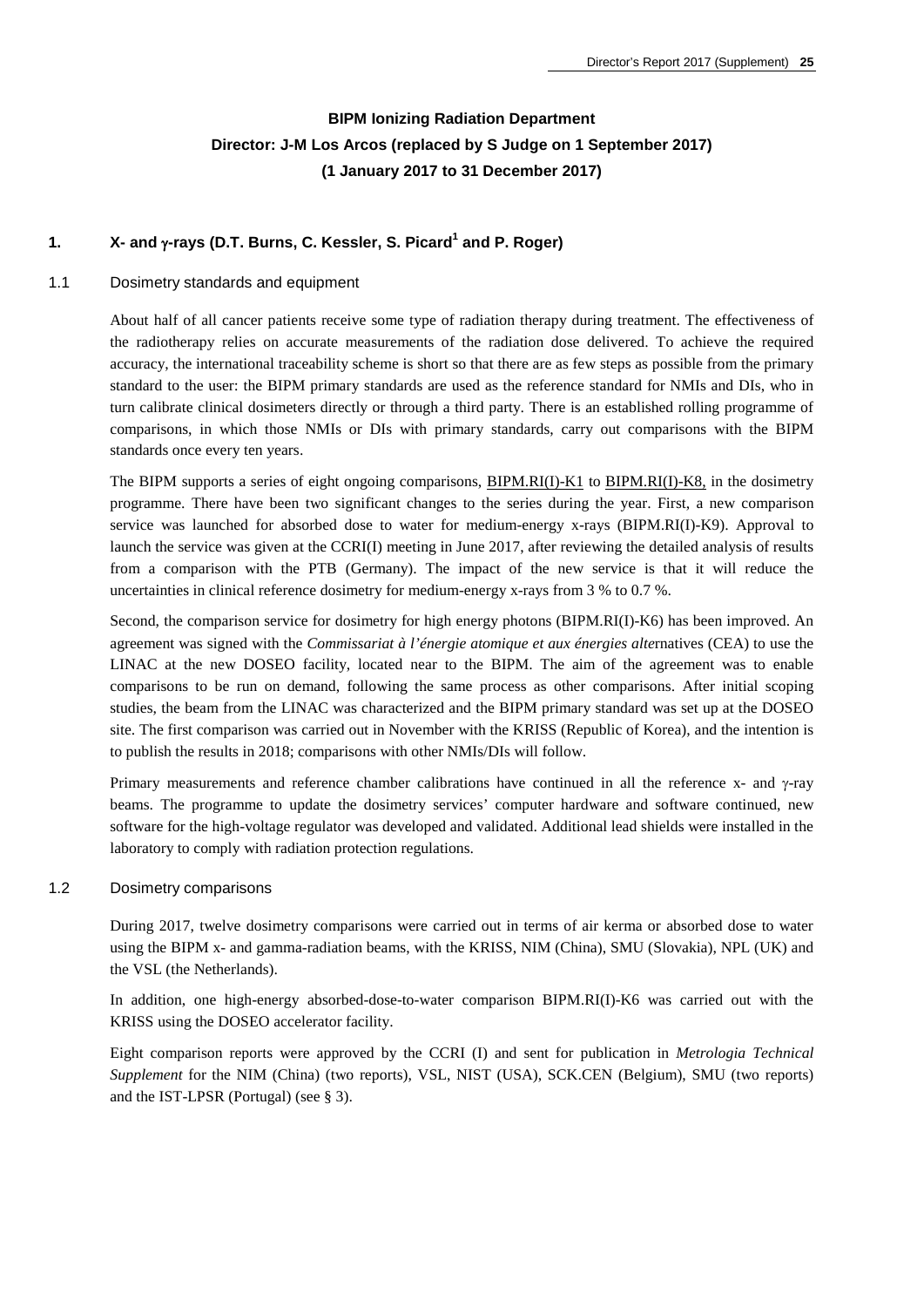## 1.3 Characterization of national standards for dosimetry

Twenty-nine characterizations of twenty national secondary dosimetry standards were carried out for the IST-LPSR, NIS (Egypt), CRRD (Argentina), SSM (Sweden) and the IAEA. In addition, the International Atomic Energy Agency (IAEA)/World Health Organization (WHO) dosimetry assurance programme continues to be supported by reference irradiations. This involved two series of irradiations in 2017, for the radiotherapy level in the  ${}^{60}$ Co beam and for the radiation protection level in the  ${}^{137}$ Cs beam.

## **2. Radionuclides (S. Courte, C. Michotte, M. Nonis and G. Ratel)**

## 2.1 International Reference System (SIR) for gamma-emitting radionuclides

International equivalence of radionuclide standards is equally important, driven by an expansion in molecular radiotherapy for cancer treatment and demands for accurate measurement for environmental protection, for trade (food safety) and for nuclear security. The BIPM does not hold the primary standards in this field; instead, the international measurement system is based on very stable, very precise, comparators to enable the equivalence of primary standards from NMIs/DIs to be demonstrated.

The cornerstone of the international measurement system for radionuclide metrology is the *Système International de Référence* (SIR) which enables NMIs/DIs to demonstrate equivalence of radioactivity standards of gammaemitting radionuclides on demand, avoiding the need to organize large scale comparisons and associated problems with shipping radioactive sources. The SIR comprises two ionization chambers and a set of  $^{226}$ Ra sources, and it has been shown to be stable to better than 0.1 % over 40 years.

The SIR is suitable for long-lived gamma-emitters; this covers many of the radionuclides needed for environmental monitoring, for instrument calibration and for some medical applications. Shorter-lived radionuclides, such as those used for Positron Emission Tomography, cannot be measured using this approach. A transportable version of the SIR was therefore developed in 2009, based on a scintillation detector rather than an ionization chamber; the 'SIRTI' is used to carry out measurements of standards of radionuclides with short halflives on site at an NMI/DI.

The SIR and SIRTI are used for the ongoing comparisons BIPM.RI(II)-K1 and BIPM.RI(II)-K4 respectively. Both activities are subject to the BIPM Quality Management System and the systems underwent a successful internal audit in December 2017.

There were some disruptions to the availability of the SIR (and to other facilities) during the year while actions were being taken to ensure that the BIPM complied with the increasingly stringent local regulations on the use of sealed radioactive sources.

## 2.1.1 SIR measurements and reports

In 2017, the SIR received twelve ampoules covering eleven different radionuclides,  $(^{54}$ Mn,  $^{60}$ Co,  $^{68}$ Ge,  $^{113}$ Sn,  $^{131}$ I,  $^{133}$ Ba,  $^{137}$ Cs,  $^{152}$ Eu,  $^{166}$ Ho,  $^{166}$ Ho and  $^{231}$ Pa) from six laborato (France), NMISA (South Africa), NPL, PTB and TAEK (Turkey) (who used the SIR for the first time). It was also the first time that <sup>166</sup>Ho and <sup>231</sup>Pa were measured in the SIR. These measurements should enable a link to the EURAMET.RI(II)-K2.Ho-166 and CCRI(II)-K2.Pa-231 comparisons. It is worth noting that although the SIR has been running for more than 40 years, it is still the basis of a dynamic comparison programme, with new participants joining and new radionuclides added regularly.

In preparation for the CCRI meeting in June 2017, updates to KCRVs were calculated and put forward for  ${}^{57}Co$ .  $^{59}$ Fe,  $^{109}$ Cd,  $^{131}$ I,  $^{134}$ Cs,  $^{177}$ Lu,  $^{223}$ Ra and  $^{18}$ F, including results linked to the SIRTI for the first time. The CCRI(II) decided not to update the KCRV for  ${}^{67}Ga$  as the spread in the results was greater than would be expected from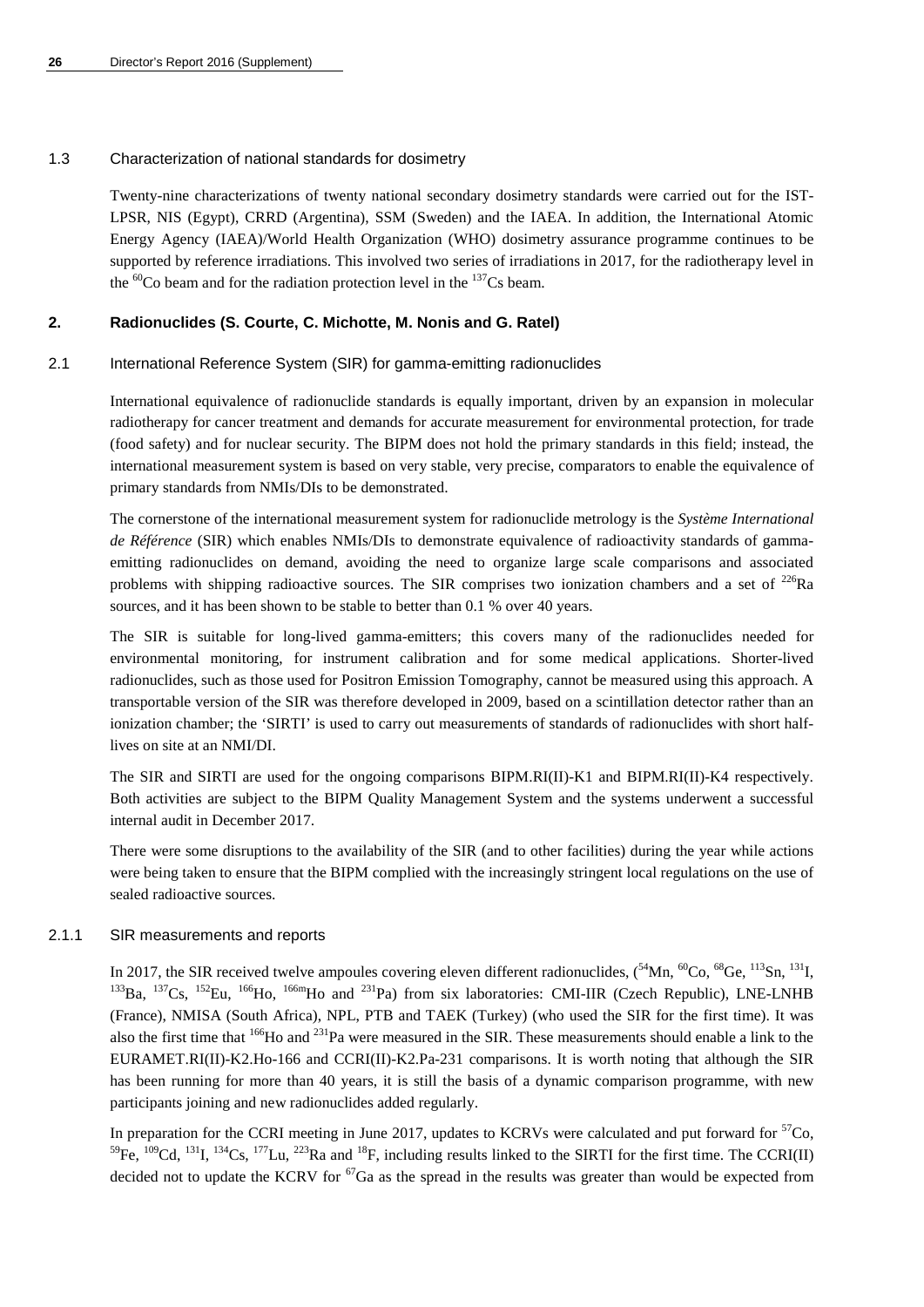the uncertainty budgets stated by participants. The reason for this was investigated, including checking the correction factors used, but some of the information was not available as some entries date back to the 1980s. The CCRI(II) therefore decided that participates should be asked for more details about measurement methods and correction factors when sending  ${}^{67}Ga$  standards in the future to enable the reason for the spread in the results to be identified, in order to re-evaluate a robust KCRV.

Updated final reports of two BIPM.RI(II)-K1 comparisons were published in *Metrologia Technical Supplement* for <sup>60</sup>Co and <sup>241</sup>Am, covering, in total, seven independent SIR results. There are 43 SIR results in the draft A or B stage awaiting publication in the BIPM key comparison database (KCDB). Reporting forms for three measurements are yet to be received from participating NMIs.

#### 2.1.2 Extension of the SIR to short-lived radionuclides (SIRTI)

Although the comparator for short-lived radionuclides (SIRTI) can be used as an independent instrument, linking the results to the SIR combines measurements taken on both the SIR and the SIRTI; this linking procedure enables an NMI/DI to demonstrate equivalence of national standards to all the NMIs/DIs that have participated in either SIR or SIRTI comparisons.

During 2017, the linking factor was determined for <sup>64</sup>Cu ( $T_{1/2}$  = 13 h) for the first time, by measuring samples of the radionuclide in solution from the CNRS/CEMHTI (France) and from the NPL in both instruments. The linking factor was then used to evaluate the result from the first  $^{64}Cu$  SIRTI comparison [\(BIPM.RI\(II\)-K4.Cu-64\)](http://kcdb.bipm.org/appendixB/KCDB_ApB_info.asp?cmp_idy=1520&cmp_cod=BIPM.RI(II)-K4.Cu-64&prov=exalead) carried out at the NIST in 2016, and it was confirmed that the NIST result agrees with the KCRV within the standard uncertainty. The result of the <sup>18</sup>F ( $T_{1/2}$  = 1.8 h) [\(BIPM.RI\(II\)-K4.F-18\)](http://kcdb.bipm.org/appendixB/KCDB_ApB_info.asp?cmp_idy=1422&cmp_cod=BIPM.RI%28II%29-K4.F-18&prov=exalead) comparison carried out at the NIST also agreed with the KCRV within the standard uncertainty. Use of the SIRTI has therefore enabled the NIST to demonstrate equivalence of primary standards of two radionuclides widely used for Positron Emission Tomography – this would not have possible without the SIRTI. The results were presented at the Life Science Working Group session of the 2017 International Conference on Radionuclide Metrology in Buenos Aires (Argentina) and have been published in the *Metrologia Technical Supplement*.

The SIRTI comparisons (BIPM.RI(II)-K4) which took place on-site at the NMISA (South Africa) for <sup>18</sup>F and <sup>99m</sup>Tc in 2015 were published in the *Metrologia Technical Supplement*.

In 2017, SIRTI comparisons took place on-site at the NRC (Canada) for <sup>18</sup>F, <sup>64</sup>Cu, <sup>99m</sup>Tc ( $T_{1/2} = 6$  h) and, for the first time, for <sup>11</sup>C ( $T_{1/2}$  = 20 min), and at the ANSTO (Australia) for <sup>18</sup>F, <sup>64</sup>Cu and <sup>99m</sup>Tc. These comparisons have the status of "Report in progress, draft A" and "Measurements completed", respectively.

#### 2.1.3 Extension of the SIR to pure beta emitters

Pure beta-emitting radionuclides are also important for medical applications and for environmental protection. Work has continued on the development of a comparator with a similar specification for stability and reproducibility for such radionuclides. Two secondees (one from NIST, one from NIM) worked with BIPM staff to continue the study of a technique based on liquid scintillation counting, the "Universal Cross-Efficiency technique", which is similar to the SIR in that only the half-life of the radionuclide needs to be known. Extensive reproducibility tests were carried out to check whether the proposed method met the specification – samples of four different radionuclides were measured in three different liquid scintillation cocktails, using two different volumes and five levels of quench. The results were inconclusive and the differences between the measurements were outside the specification. Independent studies have shown that the results may depend on the instrument used and on the chemistry of the scintillation cocktail. Given the potential impact of a comparator for pure beta emitters, the work will continue in 2018 following the recruitment of a new member of staff who will investigate alternative approaches.

#### 2.2 Radioprotection and regulatory activities.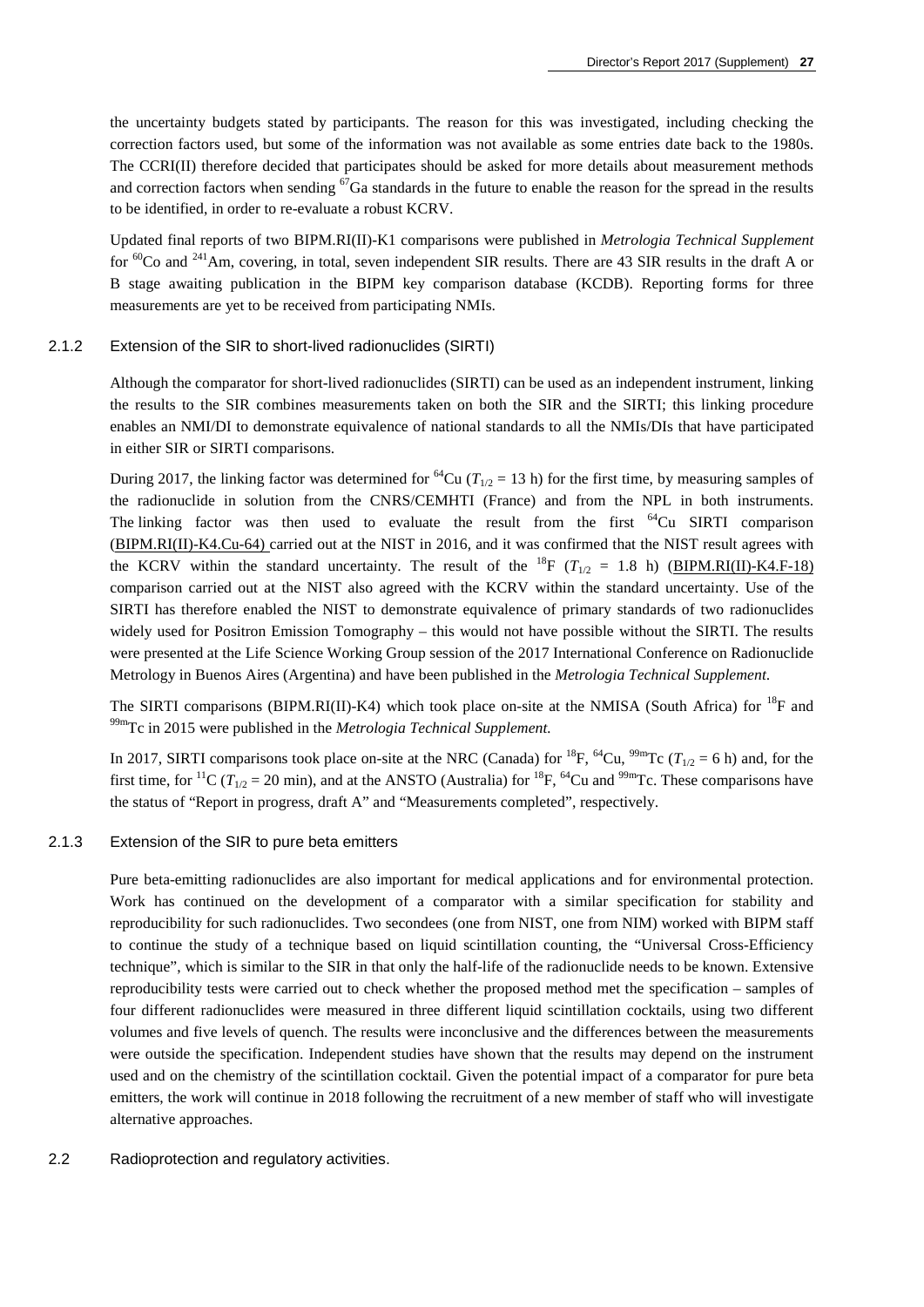As mentioned above, regulations concerning the use of ionizing radiation are becoming more stringent. During 2017, significant administrative and practical work was necessary to ensure compliance.

## **3. Publications**

- 1. Andreo P., Burns D.T., Nahum A.E., Seuntjens J. and Attix F.H., Fundamentals of Ionizing Radiation Dosimetry ISBN: 978-3-527-40921-1 (Wiley-VCH Verlag GmbH & Co: Weinheim, Germany).
- 2. Burns D., Kessler C., Jinjie W., Peiwei W., Key comparison BIPM.RI(I)-K3 of the air-kerma standards of the NIM, China and the BIPM in medium-energy x-rays, *Metrologia*, 2017, **54**, Tech. Suppl., 06008.
- 3. Burns D.T., Kessler C., O'Brien M., Minitti R., Key comparison BIPM.RI(I)-K3 of the air-kerma standards of the NIST, USA and the BIPM in medium-energy x-rays, *Metrologia*, 2017, **54**, Tech. Suppl., 06006.
- 4. Kessler C., Burns D., Mihailescu L.C., Chiriotti S., Key comparison BIPM.RI(I)-K1 of the air-kerma standards of the SCK·CEN, Belgium and the BIPM in <sup>60</sup>Co gamma radiation, *Metrologia*, 2017, **54**, Tech. Suppl., 06004.
- 5. Kessler C., Burns D., Cardoso J., Key comparison BIPM.RI(I)-K1 of the air-kerma standards of the IST-LPSR, Portugal and the BIPM in 60Co gamma radiation (to be published in 2018).
- 6. Kessler C., Burns D., Durný N., Key comparison BIPM.RI(I)-K5 of the air-kerma standards of the SMU, Slovakia and the BIPM in  $^{137}Cs$  gamma radiation (to be published in 2018).
- 7. Kessler C., Burns D., Durný N., Key comparison BIPM.RI(I)-K1 of the air-kerma standards of the SMU, Slovakia and the BIPM in  ${}^{60}Co$  gamma radiation (to be published in 2018).
- 8. Picard S., Kessler C., Roger P., Burns D.T., Wang K., Wang Z., Fan Y., Jin S., Zhang J., Key comparison BIPM.RI(I)-K6 of the standards for absorbed dose to water at 10 g cm<sup>-2</sup> of the NIM, China and the BIPM in accelerator photon beams, *Metrologia*, 2017, **54**, Tech. Suppl., 06009.
- 9. Picard S., Burns D.T., Roger P., de Prez L.A., Jansen B.J., Pooter J.A., Key comparison BIPM.RI(I)-K6 of the standards for absorbed dose to water of the VSL, Netherlands and the BIPM in accelerator photon beams, *Metrologia*, 2017, **54**, Tech. Suppl., 06005.
- 10. Michotte C., Ratel G., Courte S., Arenillas P., Balpardo C., Joseph L., Anuradha R., Kuljkarni D.B., Galea R., Moore K., Stroak A., Ming Zhang, Jucheng Liang, Haoran Liu, Update of the BIPM comparison BIPM.RI(II)-K1.Co-60 of activity measurements of the radionuclide  ${}^{60}$ Co to include the 2011 result of the CNEA (Argentina), the 2012 results of the BARC (India) and the NRC (Canada), and the 2014 result of the NIM (China) *Metrologia,* 2017, **54**, Tech. Suppl., 06002.
- 11. Michotte C., Ratel G., Courte S., Dzeil T., Listkowska A., Csete I, Rózsa K., Szücs L., Zsinka A., Fréchou C., Bobin C., Pierre S, Update of the BIPM comparison BIPM.RI(II)-K1.Am-241 of activity measurements of the radionuclide <sup>241</sup>Am to include the 2009 results of the POLATOM (Poland), MKEH (Hungary) and the 2011 results of the LNE-LNHB (France) *Metrologia,* 2017, **54**, Tech. Suppl., 06010.
- 12. Michotte C., Nonis M., Bergeron D., Cessna J., Fitzgerald R., Pibida L., Zimmerman B., Fenwick A, Ferriera K., Keightley J Activity measurements of the radionuclides  ${}^{18}F$  and  ${}^{64}Cu$  for the NIST, USA in the ongoing comparisons BIPM.RI(II)-K4.F-18 and BIPM.RI(II)-K4.Cu-64 *Metrologia,* 2017, **54**, Tech. Suppl., 06011.
- 13. Michotte C., Nonis M., Van Rooy M.W., Van Staden M.J., Lubbe J. Activity measurements of the radionuclides  $^{18}F$  and  $^{99m}Tc$  for the NMISA, South Africa in the ongoing comparisons BIPM.RI(II)-K4.F-18 and BIPM.RI(II)-K4.Tc-99m *Metrologia,* 2017, **54**, Tech. Suppl., 06001.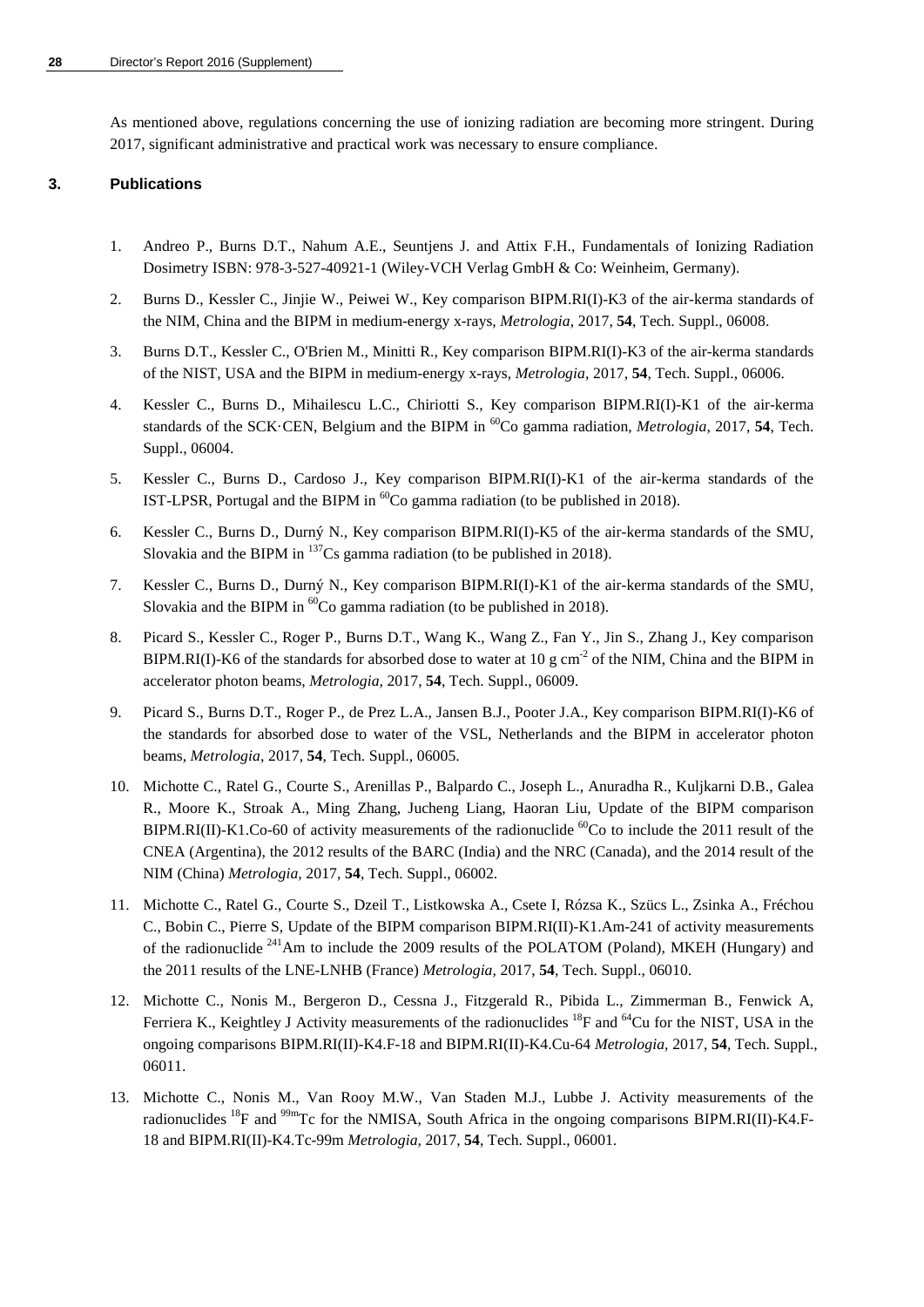- 14. Pommé S., Stroh H., Paepen J., Van Ammel R., Marouli M., Altzitzoglou T., Hult M., Kossert K., Nähle O., Schrader H., Juget F., Bailat C., Nedjadi Y., Bochud F., Buchillier T., Michotte C., Courte S., van Rooy M.W., van Staden M.J., Lubbe J., Simpson B.R.S., Fazio A., De Felice P., Jackson T.W., Van Wyngaardt W.M., Reinhard M.I., Golya J., Bourke S., Roy T., Galea R., Keightley J.D., Ferreira K.M., Collins S.M., Ceccatelli A., Verheyen L., Bruggeman M., Vodenik B., Korun M., Chisté V., Amiot M.-N., On decay constants and orbital distance to the Sun–part II: beta minus decay, *[Metrologia,](http://stacks.iop.org/0026-1394/54/19)* 2017, **54**(1), 19-35.
- 15. Pommé S., Stroh H., Paepen J., Van Ammel R., Marouli M., Altzitzoglou T., Hult M., Kossert K., Nähle O., Schrader H., Juget F., Bailat C., Nedjadi Y., Bochud F., Buchillier T., Michotte C., Courte S.4, van Rooy M.W., van Staden M.J., Lubbe J., Simpson B.R.S., Fazio A., De Felice P., Jackson T.W., Van Wyngaardt W.M., Reinhard M.I., Golya J., Bourke S., Roy T., Galea R., Keightley J.D., Ferreira K.M., Collins S.M., Ceccatelli A., Verheyen L., Bruggeman M., Vodenik B., Korun M., Chisté V., Amiot M.-N., On decay constants and orbital distance to the Sun–part III: beta plus and electron capture decay, *[Metrologia,](http://stacks.iop.org/0026-1394/54/36)* 2017, **54**[\(1\), 36-50.](http://stacks.iop.org/0026-1394/54/36)
- 16. Pommé S., Stroh H., Paepen J., Van Ammel R., Marouli M., Altzitzoglou T., Hult M., Kossert K., Nähle O., Schrader H., Juget F., Bailat C., Nedjadi Y., Bochud F., Buchillier T., Michotte C., Courte S., van Rooy M.W., van Staden M.J., Lubbe J., Simpson B.R.S., Fazio A., De Felice P., Jackson T.W., Van Wyngaardt W.M., Reinhard M.I., Golya J., Bourke S., Roy T., Galea R., Keightley J.D., Ferreira K.M., Collins S.M., Ceccatelli A., Verheyen L., Bruggeman M., Vodenik B., Korun M., Chisté V., Amiot M.-N., On decay constants and orbital distance to the Sun–part I: alpha decay, *[Metrologia,](http://stacks.iop.org/0026-1394/54/1)* 2017, **54**(1), 1-18.

## **4. Activities related to the work of Consultative Committees and RMOs.**

The Consultative Committee for Ionizing Radiation (CCRI) was restructured in 2017 by merging the committees that cover the fields of dosimetry, radioactivity and neutron metrology. Discussions on issues related to specific fields continue to take place at meetings of the three sections of the CCRI. The first meeting of the combined CCRI was held in June 2017 and a workshop was also held to discuss the long-term strategy.

J.M. Los Arcos was the Executive Secretary of the CCRI, an *ex-officio* member of all CCRI working groups, Coordinator of the CCRI(II) Working Group on the Extension of the SIR to beta-emitters using liquid scintillation (ESWG(II)) and Rapporteur of the CCRI RMO Working Group (RMOWG). These responsibilities were handed over to S. Judge in September 2017, since when, a meeting of the CCRI Section II Key Comparison Working Group has been held.

D.T. Burns is a member of the CCRI(I) Key Comparisons Working Group (KCWG(I)) and the Brachytherapy Standards Working Group (BSWG(I)). He is also a member of two *ad hoc* groups within the CCRI(I), one evaluating the effect of excess charge on the value for W<sub>air</sub> (work that was incorporated into the International Commission on Radiation Units and Measurements (ICRU) Report 90 on key data) and the second to report on the implementation of the ICRU Key Data recommendations.

C. Kessler is the Coordinator of the CCRI(I) Brachytherapy Standards Working Group (BSWG(I)).

C. Michotte is a member of the CCRI(II) Key Comparisons Working Group (KCWG(II)), which met in March and November 2017.

S. Picard is the Executive Secretary of the Consultative Committee for Thermometry (CCT). She was invited to participate in the EURAMET-TC-T meeting in February 2017.

The department's cooperation work with the RMOs included two comparison reports for ionizing radiation (APMP.RI(I) and EURAMET.RI(I)), and six comparison reports for thermometry (CCT, the APMP.T (4) and the SIM.T). These reports are being reviewed prior to circulation to the CCRI or CCT for approval. The reports are published in *Metrologia Technical Supplement.*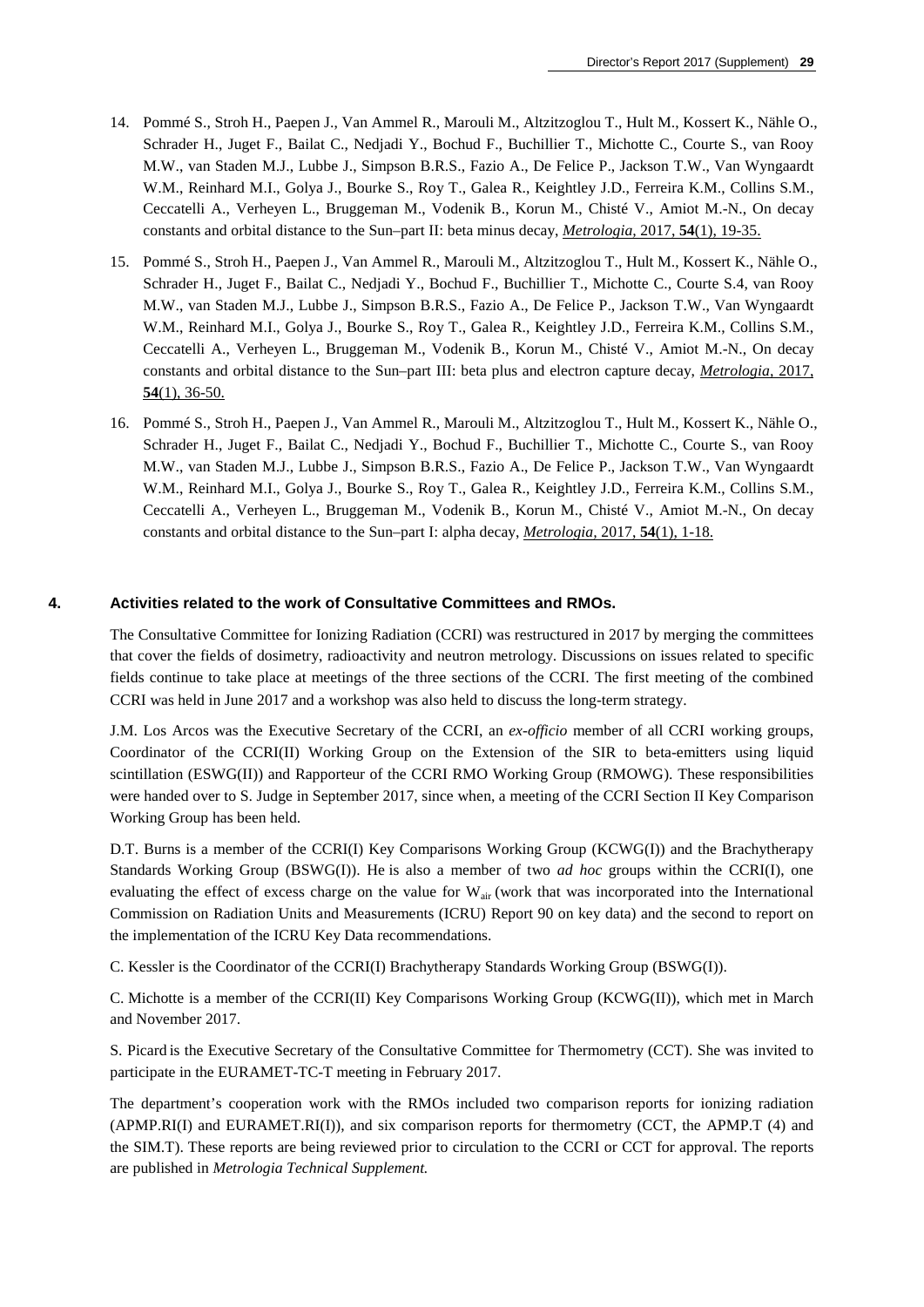C. Michotte gave a presentation on Measurement Comparisons (Planning and Monitoring) at the Capacity Building and Knowledge Transfer Programmes entitled "2017 BIPM-EURAMET 'TC Leadership' course" in February 2017 and "2017 Sound beginning in the CIPM MRA course" to delegates from AFRIMETS, APMP, COOMET, GULFMET and SIM in November 2017.

## **5. Activities related to external organizations**

J.M. Los Arcos was an Associate Member of the International Committee for Radionuclide Metrology (ICRM). He also evaluated scientific projects for the Spanish National Evaluation and Foresight Agency (ANEP) and was a technical auditor for the Spanish accreditation body.

D.T. Burns is a Fellow of the Institute of Physics (FInstP) in the UK, an elected Commissioner of the ICRU and Chairman of the ICRU Committee on Fundamental Quantities and Units. He attended the annual ICRU Commission meeting in Mexico City in March 2017. He is a member of the ICRU Report Committee on Key Data for Dosimetry, which published its ICRU Report 90 in 2016 and is Commission Sponsor for three ICRU reports (Key Data for Dosimetry, Operational Quantities for Radiation Protection, and Small and Non-Standard Fields). He is a member of the Scientific Committee of the IAEA/WHO Network of Secondary Standards Dosimetry Laboratories. He is also a consultant to the IAEA on the revision of the international code of practice on Absorbed Dose Determination in External Beam Radiotherapy (IAEA-TRS-398) and attended a consultants meeting in Vienna in October 2017.

S. Judge is also a Fellow of the Institute of Physics (FInstP) in the UK.

C. Michotte continued as the Scientific Secretary and *rapporteur* for the JCGM-WG1 meetings, which were held in May and November 2017, at the BIPM and at the National Laboratory Association South Africa in Pretoria.

G. Ratel continued as the BIPM representative on the International Committee for Radionuclide Metrology (ICRM) including chairing the sessions on international metrology and intercomparisons at the 21st International Conference on Radionuclide Metrology and its Applications (ICRM 2017), held in Buenos Aires (Argentina) on 15-19 May 2017.

## **6. Travel in 2017 (conferences, lectures and presentations, visits)**

D.T. Burns to:

- Mexico City (Mexico), 31 March to 5 April, to participate in the annual meeting of the ICRU Commission.
- Vienna (Austria), 9 to 13 October, to participate in a consultants meeting on the revision of the International Code of Practice (IAEA TRS-398) for external-beam radiotherapy.

C. Kessler to:

• Buenos Aires (Argentina), 21 to 23 December, to perform a technical audit of the Secondary Standard Dosimetry Laboratory of Argentina (CRRD).

P. Roger to:

• Mâcon (France), 28 to 29 August, to participate in a course on radiation protection for the operation of LINACs (in relation to the work at DOSEO).

S. Picard to:

• Mâcon (France), 28 to 29 August, to participate in a course on radiation protection for the operation of LINACs (in relation to the work at DOSEO).

C. Michotte to: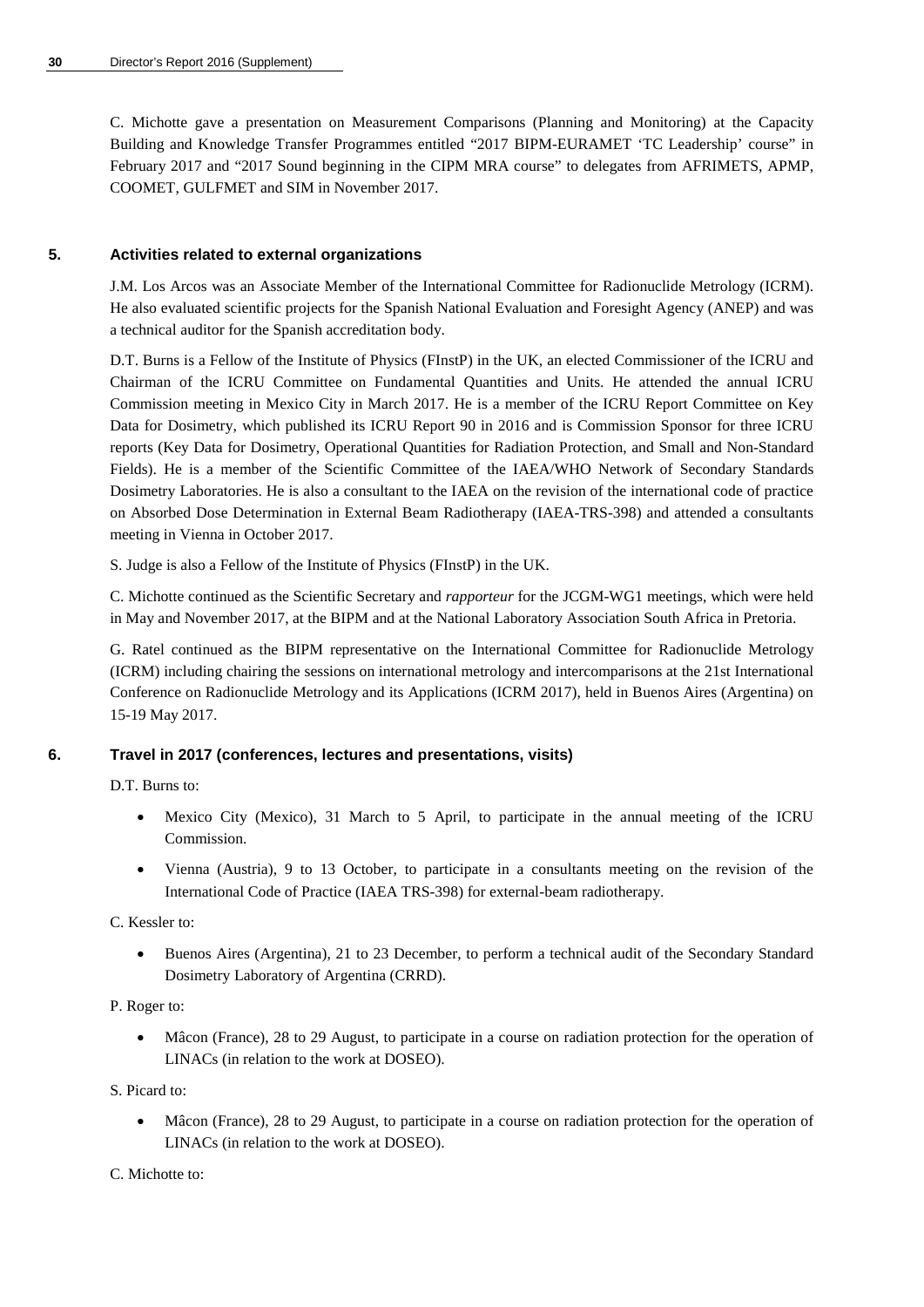• Pretoria (South Africa), 27 November to 1 December, to attend the JCGM-WG1 meeting held at the National Laboratory Association South Africa and to visit the NMISA dosimetry laboratories.

C. Michotte and M. Nonis to:

- Ottawa (Canada), 5 to 16 June, to carry out activity comparisons of <sup>11</sup>C (BIPM.RI(II)-K4.C-11), <sup>99m</sup>Tc (BIPM.RI(II)-K4.Tc-99m),  $^{64}$ Cu (BIPM.RI(II)-K4.Cu-64) and  $^{18}$ F (BIPM.RI(II)-K4.F-18) at the NRC using the SIR Transfer Instrument.
- Lucas Heights (Australia), 2 to 10 November, to carry out activity comparisons of  $\frac{99 \text{m}}{\text{C}}$  (BIPM.RI(II)-K4.Tc-99m), <sup>64</sup>Cu (BIPM.RI(II)-K4.Cu-64) and <sup>18</sup>F (BIPM.RI(II)-K4.F-18) at the ANSTO using the SIR Transfer Instrument.

G. Ratel to:

- Buenos Aires (Argentina) 15 to 18 May to attend the 21th ICRM conference and the Executive Board Meeting of the ICRM.
- S. Judge to:
	- PTB (Germany) 12 to 13 October and LNHB (France) 6 November to discuss BIPM strategy.

## **7. Visitors in 2017**

• Delegates from the Capacity Building and Knowledge Transfer Programme.

## **8. Guest workers in 2017**

- Dr Chul-Young Yi and Dr Hyun-Moon Kim KRISS (Korea), 13 to 24 February.
- Dr Wu Jinjie and Dr Wang Peiwei NIM (China), 6 to 9 March.
- Dr N. Durny, Slovak Institute of Metrology SMU (Slovakia), 12 to 16 June.
- Mr L. Czap, International Atomic Energy Agency IAEA, 3 to 11 August.
- Dr Martin Kelly NPL (UK), 23 to 24 October.
- Dr L. Laureano-Perez, National Institute of Standards and Technology NIST (USA) 13 September 2016 to 4 March 2017.
- Dr Haoran Liu, National Institute of Metrology NIM (China) 3 February to 31 July.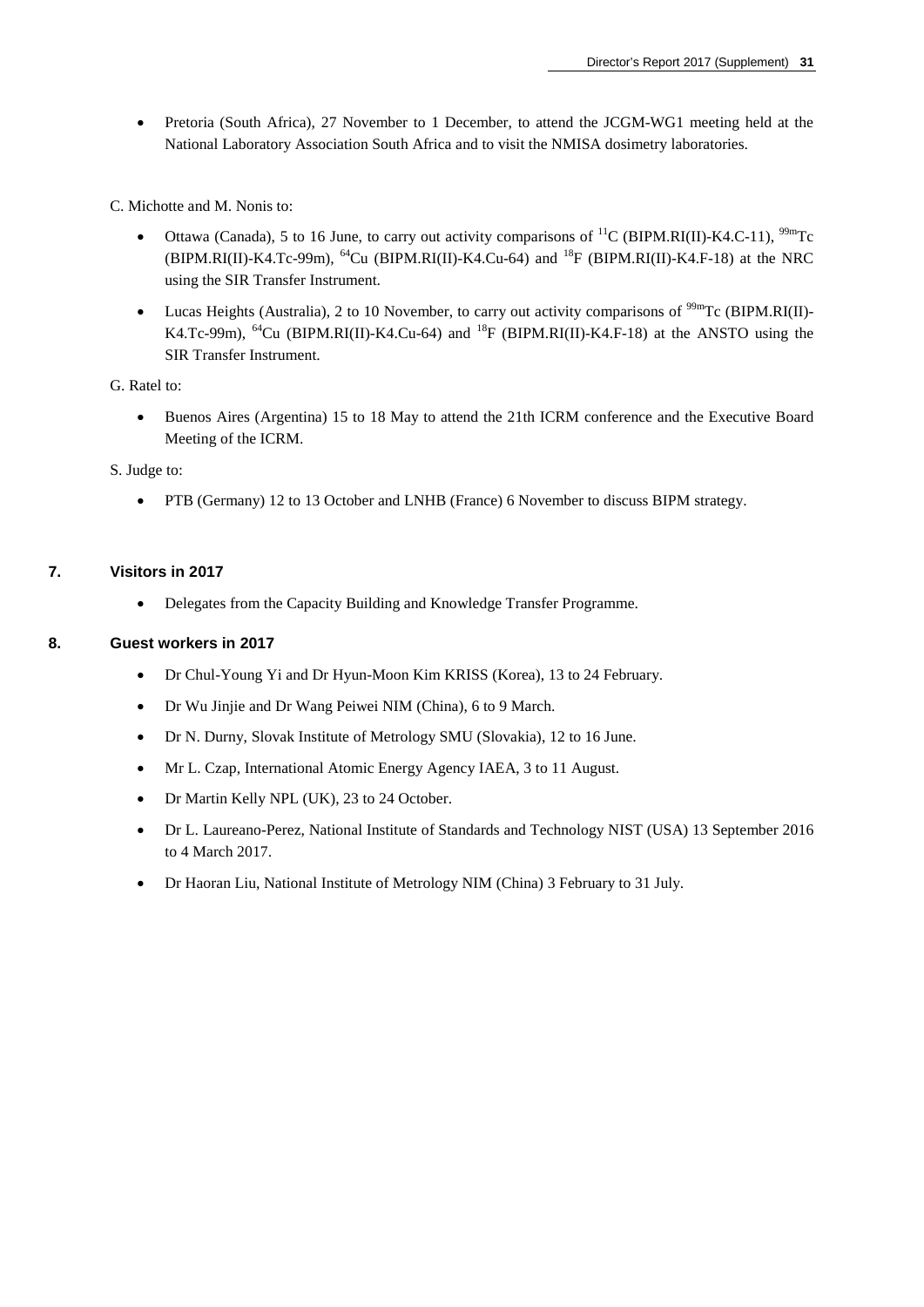## **BIPM Chemistry Department Director: R.I. Wielgosz (1 January 2017 to 31 December 2017)**

#### **1. Comparison coordination and supporting laboratory activities**

Laboratory activities supported the coordination of four comparisons in this period, involving ninety three participations in these studies by NMIs, with the assistance of eight visiting scientists from NMIs. Seven comparison reports were published as well as five papers in peer reviewed journals.

Within the BIPM's small organic primary calibrator programme, the final report of the CCQM-K55.d comparison on folic acid purity was approved by the CCQM Working Group on Organic Analysis (OAWG). Measurements for the CCQM-K78.a comparison on multi-component amino acid calibration solutions were completed, and the results presented to the working group, with the Draft A report in preparation. The BIPM submitted results to the CCQM-P150.b comparison on qNMR, as well as completing characterization of samples and their homogeneity and stability for the CCQM-K148.a comparison (bisphenol A calibrator purity).

The first reference data document on 'Internal Standards for qNMR' was completed for maleic acid, and will be published on the BIPM website. This was an output of the universal calibrator programme for qNMR at the BIPM, an activity initiated together with the NMIJ (Japan), and supported in 2017 by secondees from the NMIJ, and INMETRO (Brazil), with characterization of the performance of four standards in three different solvents.

Activities to support comparability of primary standards for peptide and protein analysis have continued. The final reports of the key comparison and associated pilot study on C-peptide purity (CCQM-K115/P55.2) were published in *Metrologia* and the BIPM KCDB. A paper on the evolving calibration hierarchies for C-peptide measurements was published in *Clinical Chemistry<sup>1</sup>* . Preparative work for the next comparison of peptide calibrant value assignment facilities, focusing on oxytocin (CCQM-K155.b) in collaboration with NIM (China) has continued with the secondment of a visiting scientist from NIM. Methods for pure peptide characterization to be used in future comparisons have been studied during secondments by visiting scientists from the LGC (UK), studying BNP calibrators, and from the NIBSC (UK) studying short-peptide tryptic digest calibrators. The methods used to characterize pure peptide calibrators were published in *Analytical and Bioanalytical Chemistry2* , *Journal of Chemical Metrology<sup>3</sup>* and *Trends in Analytical Chemistry<sup>4</sup>* .

In the area of air quality measurement standards, the BIPM continued to contribute to the CCQM-GAWG Ozone Cross-Section Task Group, organizing the review of input data by the group and drafting of the first version of the paper summarizing the recommended best value and uncertainty for the ozone cross-section to be used in the key comparison BIPM.QM-K1. Six NMIs: VSL (the Netherlands), NPL, ISCII (Spain), INE (Mexico), NIST (USA) and CHMI (Czech Republic) sent their ozone standards to the BIPM and participated in BIPM.QM-K1, with two reports of the comparison published in *Metrologia* and the BIPM KCDB. Collaboration with the NIST on the upgrade of the electronic module for the Ozone SRP continued, with a prototype electronics module successfully constructed and tested at the BIPM, and the components and design for the final version agreed. The final report of the CCQM-K90 comparison on formaldehyde in nitrogen standards at 2 µmol/mol was completed and published in *Metrologia* and the BIPM KCDB. Measurements on 24 standards from NMIs submitted to the BIPM as part of CCQM-K137 (NO in  $N_2$  at 30 and 70 µmol/mol) were completed, with standards returned to participating NMIs for stability assessment. The protocols for the comparison of  $NO<sub>2</sub>$  in  $N<sub>2</sub>$  standards at 10  $\mu$ mol/mol (CCQM-K74.2018) and the pilot study of HNO<sub>3</sub> measurements in such standards (CCQM-P172) were agreed with the CCQM Working Group on Gas Analysis (GAWG), with 14 NMIs electing to participate in the comparisons.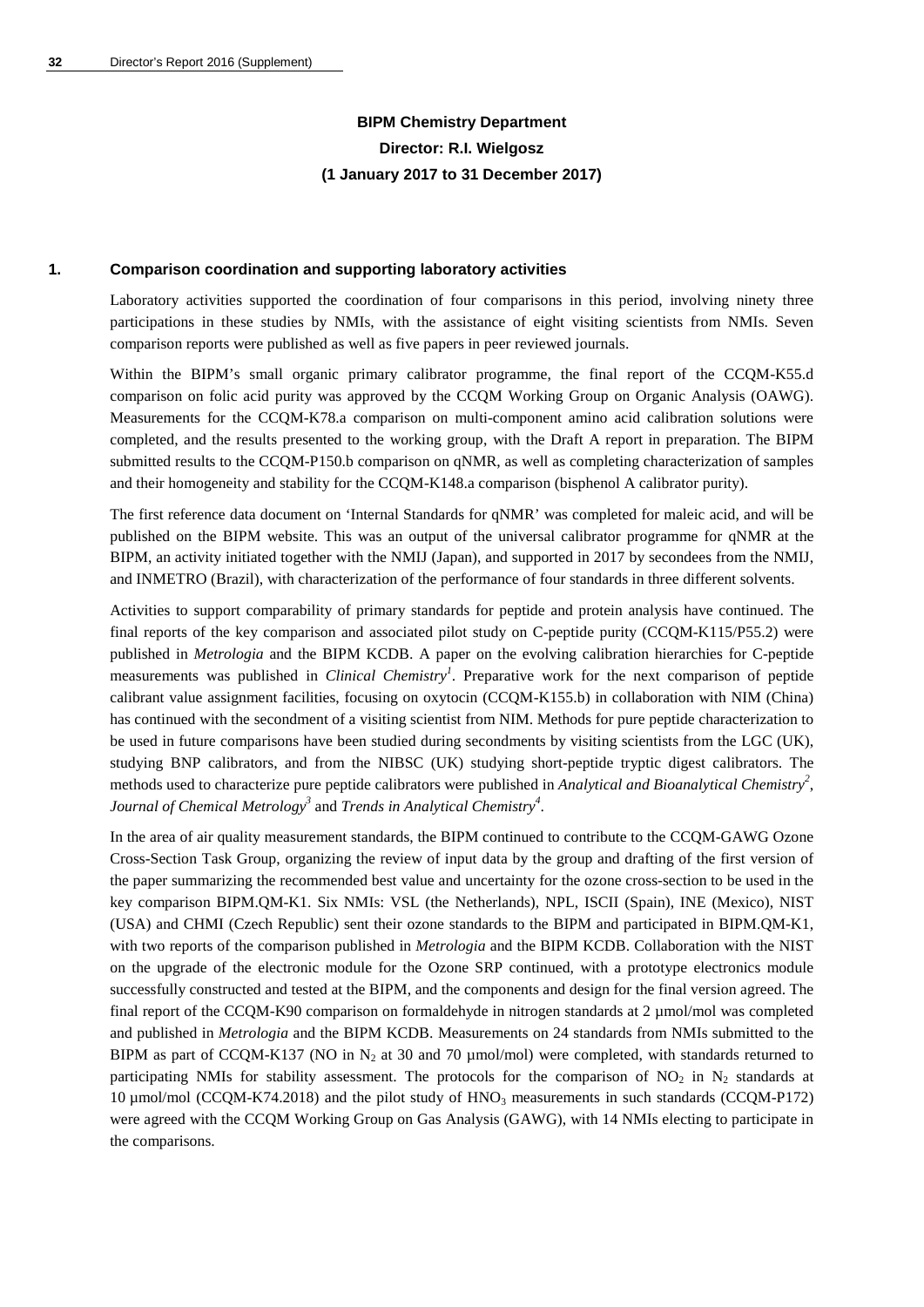In the area of greenhouse gas standards, measurements on 46 standards of  $CO<sub>2</sub>$  in air submitted for the CCQM-K120 comparison were completed at the BIPM, including Fourier transform infrared spectroscopy (FTIR), isotope ratio infrared spectrometer (IRIS) and gas chromatography with a flame ionization detector GC-FID methods for mole fraction and isotope ratio value assignment' and the Draft A report of the comparison prepared. The method developed for measuring isotopic abundances in  $CO<sub>2</sub>$  with optically based instruments was published in *Analytical Chemistry<sup>5</sup>* , and presented to the WMO-IAEA GGMT experts meeting in Switzerland in September 2017. This demonstrated the measurement standards and methods that could be used for such instruments in the future. Development and validation of a manometric system for  $CO<sub>2</sub>$  measurements, in support of a future planned ongoing comparison of CO<sub>2</sub> standards (BIPM.QM-K2), has progressed with a second secondment from the NIST. The first all-glass prototype was replaced with a coated stainless steel version, with much improved mechanical stability. The measurement protocol was optimized, including the identification and elimination of biases caused by trace gases within the system: new results are expected in early 2018. Preparation for a comparison on  $CO<sub>2</sub>$  isotope ratio standards, coordinated jointly by the BIPM and the International Atomic Energy Agency (IAEA) continued, with an IRIS system for isotope ratio measurements integrated into the SIRM-GEN facility and the first blending experiments for  $CO<sub>2</sub>$  gases have been carried out. Validation work on optical tuneable diode laser spectroscopy (TDLS) and gas chromatography with electron capture detection (GC-ECD) systems in preparation for CCQM-K68.2019 ( $N_2$ O in air, ambient level) were undertaken during a 3 month secondment by a visiting scientist from KRISS (Republic of Korea), with linearity and measurement uncertainty of the optical instrument verified.

#### **2. Capacity Building and Knowledge Transfer activities in Metrology for Safe Food and Clean Air**

Laboratory programmes for capacity building and knowledge transfer (CBKT) in Metrology for Safe Food and Clean Air have continued in the BIPM Chemistry Department, attracting twelve visiting scientists from NMIs, spending between 3 months and 1 year at the BIPM.

Three visiting scientists undertook the Metrology for Clean Air Course (NPL (UK), LNE (France) and NPLI (India)) on FTIR Measurements on Gas Standards (NO<sub>2</sub>, HCHO, HNO<sub>3</sub>, CO<sub>2</sub>) in the BIPM laboratories, and were trained on the use of B-FOS software for use with FTIR in gas metrology applications, with the software being made available later for use within the participating NMIs.

The second meeting for the CBKT programme for "Metrology for Safe Food and Feed", focusing on mycotoxin metrology and standards, was held at the BIPM in April 2017. The laboratory programme on Mycotoxin Standards was supported by three visiting scientist from NIM (China) in related structure impurity analysis and calibration solution characterization and from UME (Turkey) and INMETRO (Brazil) in qNMR analysis of pure mycotoxin materials. In addition, five visiting scientists from INMETRO, INTI (Argentina), KEBS (Kenya), NIMT (Thailand), NMISA (South Africa), undertook three-month training secondments on mycotoxin calibration solution production, characterization and value assignment. The training programme was performed on zearalenone (ZEN). Pure materials for aflatoxin B1 and have been characterized, and are available for future training programmes and comparisons.

#### **3. Activities related to the JCTLM**

Dr Wielgosz is the Executive Secretary of the Joint Committee for Traceability in Laboratory Medicine (JCTLM) and a member of the JCTLM Working Group on Traceability: Education and Promotion (JCTLM-TEPWG). Dr Maniguet coordinates the development of the JCTLM Database, is Secretary of the JCTLM-TEPWG and leads the JCTLM review team on Quality Systems and Implementation.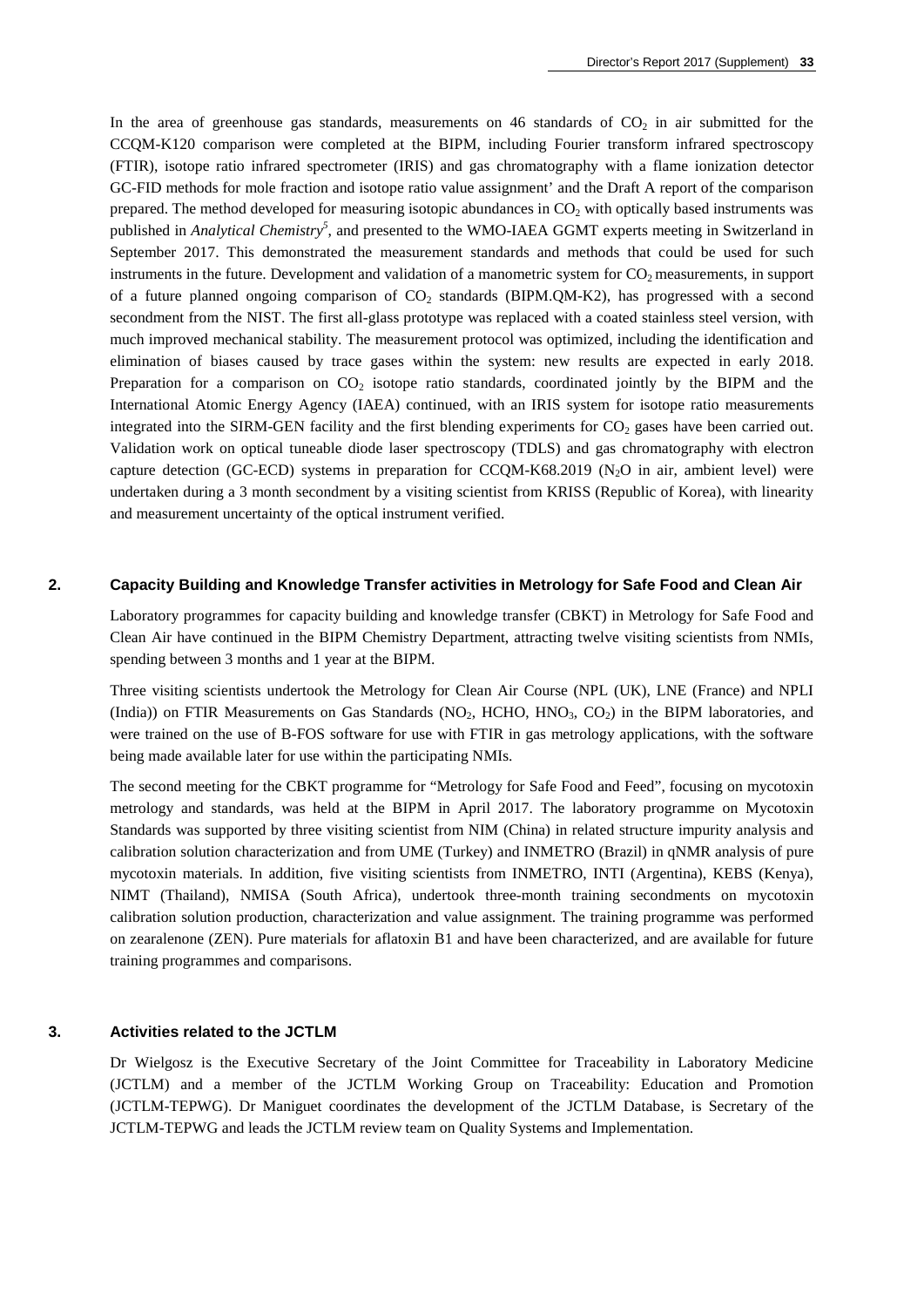In February 2017 the Cycle 13 reference materials and measurement methods and the Cycle 11 reference measurement laboratory services, which were approved by the JCTLM Executive Committee during its 17th Annual Meeting in December 2016 were published in the JCTLM database.

As of December 2017 the JCTLM Database contained:

- 293 available certified reference materials covering 11 categories of analytes. Of these reference materials, 33 are in List II, which includes reference materials that are value-assigned using internationally agreed protocols, and three are in List III, which covers reference materials with nominal properties;
- 184 reference measurement methods or procedures that represent about 80 different analytes in nine categories of analytes;
- 161 reference measurement services, delivered by seventeen reference laboratories and two NMIs in eight countries, which cover seven categories of analytes.

The latest JCTLM call for nominations for Cycle 14 reference materials and reference measurement methods and procedures, and Cycle 12 for reference measurement laboratory services, was announced on the JCTLM website in February 2017. 46 nominations for materials, 11 nominations for methods, and 2 nominations for services had been received as a result of the call.

The fourth issue of the JCTLM Database Newsletter was distributed in March 2017.

The 18th and 19th meetings of the Executive Committee of the JCTLM were held in Athens (Greece) on 11 June 2017 and at the BIPM on 7-8 December 2016, respectively, with the JCTLM Database Working Group meeting at the BIPM on 6 December 2017.

The biennial meeting of the Joint Committee for Traceability in Laboratory Medicine (JCTLM), which was held on 4-5 December 2017 at the Bureau International des Poids et Mesures (BIPM), attracted 117 delegates from 27 countries. The two-day programme for the meeting included presentations on: Why traceability matters to patients; Traceability in external quality assessment; Traceability and the IVD industry: the manufacturers' role; Traceability in the investigation of infectious diseases; Traceability: a global perspective and JCTLM update.

The second day of the programme focused on the clinical challenge of neurodegenerative disease with contributions on the requirements for and development of high-quality biomarker assays for the investigation of Alzheimer's disease, Parkinson's disease and other debilitating conditions.

The activities of the JCTLM Working Group on Traceability: Education and Promotion (JCTLM-TEPWG) led to the launch of the [www.jctlm.org](http://www.jctlm.org/) website in early 2017, to act as a source of information on metrological traceability for the laboratory medicine community. Thanks to the efforts of the working group, there has been a steady rise in membership of the JCTLM, with 54 Member Organizations (19 National and Regional Members; 35 Stakeholder Members).

## **4. Publications**

- 1. Little R.R., Wielgosz R.I., Josephs R., Kinumi T., Takatsu A., Li H., Stein D., Burns C., Implementing a reference measurement system for C-peptide: Successes and lessons learned, *Clin. Chem*., 2017, 63(10), 1447-1456.
- 2. Bros P., Josephs R.D., Stoppacher N., Cazals G., Lehmann S., Hirtz C., Wielgosz R.I., Delatour V., Impurity determination for hepcidin by liquid chromatography - high resolution and ion mobility mass spectrometry for the value assignment of candidate primary calibrators, *Anal. Bioanal. Chem.,* 2017, 409(10), 2559-2567.
- 3. Josephs R.D., Stoppacher N., Westwood S., Wielgosz R.I., Li M., Quaglia M., Melanson J., Martos G., Prevoo D., Wu L., Scapin S., Öztug Senal M., Wong L., Jeong J.-S., Chan K.W.Y., Arsene C.G., Park S.-R..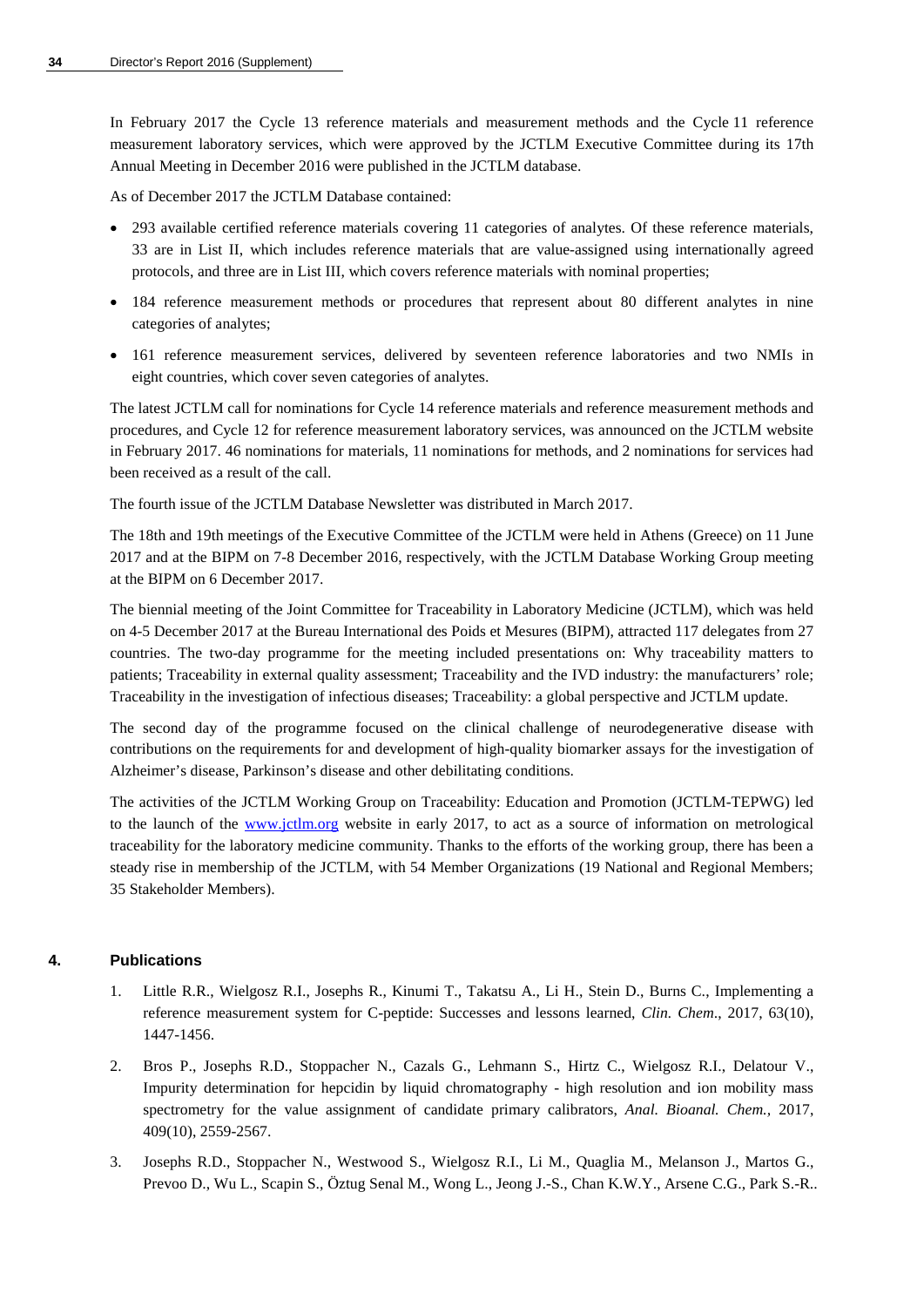Concept Paper on SI Value Assignment of Purity - Model for the Classification of Peptide/Protein Purity Determinations. *J Chem Metr*. 2017; 11(1):1-8.

- 4. Josephs R.D., Stoppacher N., Daireaux A., Choteau T., Lippa K.A., Phinney K.W., Westwood S., Wielgosz R.I., State-of-the-art and trends for the SI traceable value assignment of the purity of peptides using the model compound angiotensin, https://doi.org/10.1016/j.trac.2017.09.026.
- 5. Flores E., Viallon J., Moussay P., Griffith D.W.T., Wielgosz R.I., Calibration strategies for FT-IR and other isotope ratio infrared spectrometer instruments for accurate  $\delta^{13}$ C and  $\delta^{18}$ O measurements of CO<sub>2</sub> in air, *Anal. Chem.,* [2017, 89\(6\), 3648-3655.](http://dx.doi.org/10.1021/acs.analchem.6b05063)
- 6. Josephs R.D., Li M., Song D., Daireaux A., Choteau T., Stoppacher N., Westwood S., Wielgosz R., Xiao P., Liu Y., Gao X., Zhang C., Zhang T., Mi W., Quan C., Huang T., Li H., Melanson J.E., Ün I., Gören A.C., Quaglia M., Warren J., Pilot study CCQM-P55.2 on peptide purity – synthetic human C-peptide, *Metrologia*, 2017, 54, *Tech. Suppl*., 08011.
- 7. Josephs R.D., Li M., Song D., Westwood S., Stoppacher N., Daireaux A., Choteau T., Wielgosz R., Xiao P., Liu Y., Gao X., Zhang C., Zhang T., Mi W., Quan C., Huang T., Li H., Flatschart R., Borges Oliveira R., Melanson J.E., Ohlendorf R., Henrion A., Kinumi T., Wong L., Liu Q., Oztug Senal M., Vatansever B., Ün I., Gören A.C., Akgöz M., Quaglia M., Warren J., Key comparison study on peptide purity–synthetic human C-peptide, *Metrologia*, 2017, 54, *Tech. Suppl*., 08007.
- 8. Viallon J., Flores E., Idrees F., Moussay P., Wielgosz R.I., Kim D., Kim Y.D., Lee S., Persijn S., Konopelko L.A., Kustikov Y.A., Malginov A.V., Chubchenko I.K., Klimov A.Y., Efremova O.V., Zhou Z., Possolo A., Shimosaka T., Brewer P., Macé T., CCQM-K90, formaldehyde in nitrogen, 2  $\mu$ mol mol<sup>-1</sup> Final report, *Metrologia*, 2017, 54, *Tech. Suppl*., 08029.
- 9. Viallon J., Idrees F., Moussay P., Wielgosz R., Lin T.-Y., Norris J.E., Hodges J.T., Final report, on-going key comparison BIPM.QM-K1, ozone at ambient level, comparison with CMS-ITRI, June 2016, *Metrologia*, 2017, 54, *Tech. Suppl*., 08031.
- 10. Viallon J., Moussay P., Wielgosz R., Hodges J., Norris J.E., Final report, on-going key comparison BIPM.QM-K1, ozone at ambient level, comparison with NIST, July 2015, *Metrologia*, 2017, 54, *Tech. Suppl*., 08006.
- 11. Viallon J., Moussay P., Wielgosz R., Idrees F., Heikens D., van der Veen A., Final report, on-going key comparison BIPM.QM-K1, ozone at ambient level, comparison with VSL, September 2016, *Metrologia*, 2017, 54, *Tech. Suppl*., 08025.
- 12. Viallon J., Moussay P., Wielgosz R., Idrees F., Sanchez C., Morillo Gomez P., Final report, on-going key comparison BIPM.QM-K1, ozone at ambient level, comparison with ISCIII, March 2017, *Metrologia*, 2017, 54, *Tech. Suppl*., 08024.

## **5. Activities related to the work of Consultative Committees**

The CCQM held its 23rd meeting on 19-20 April 2017 at the BIPM. It was preceded by meetings of the CCQM Working Groups.

R.I. Wielgosz is the Executive Secretary of the CCQM and a member of the CCQM Strategic Planning Working Group (SPWG).

J. Viallon is the Executive Secretary of the CCPR and a member of the CCQM Working Group on Gas Analysis (GAWG).

E. Flores is a member of the CCQM Working Group on Gas Analysis (GAWG).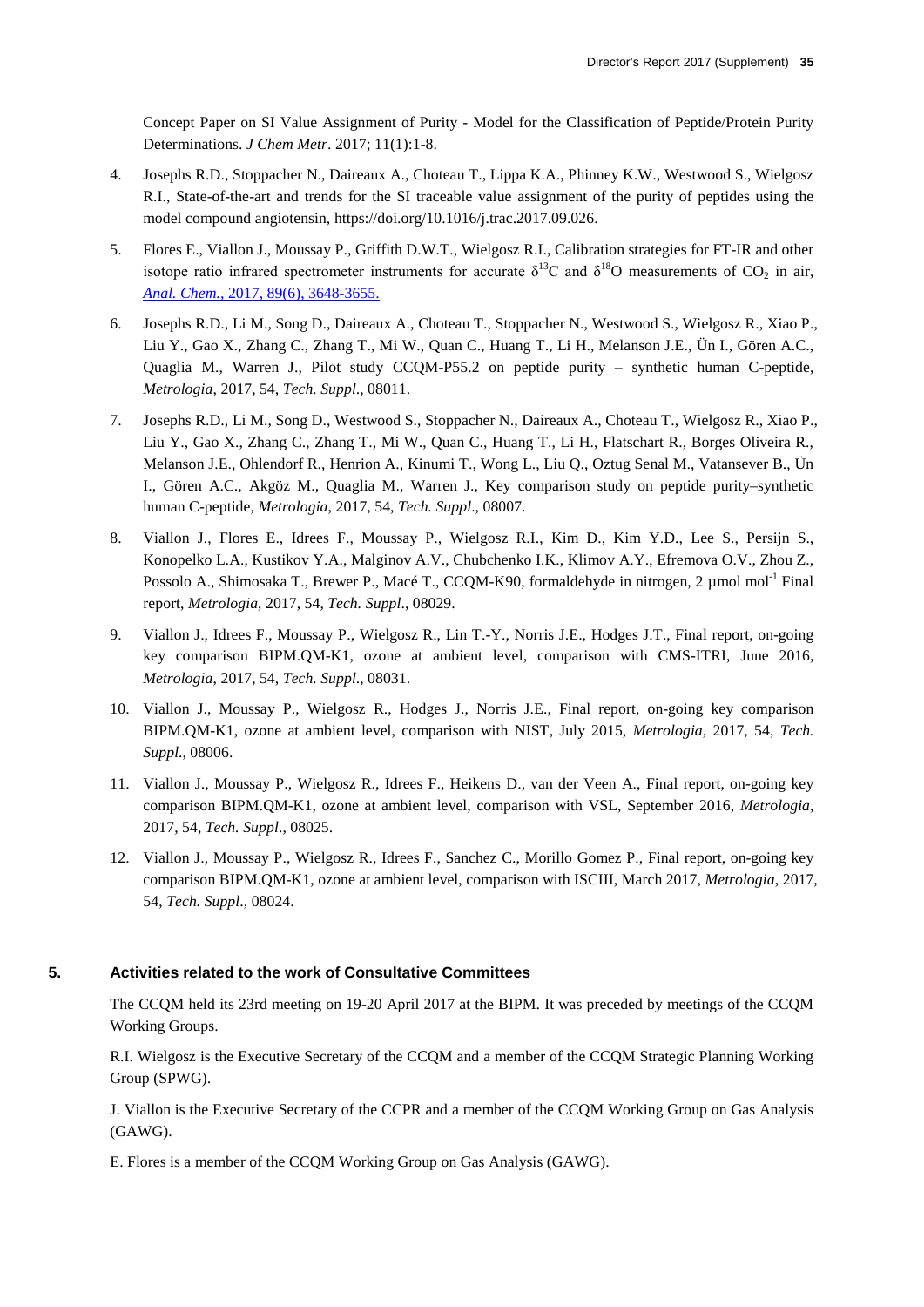S. Westwood is a member of the CCQM Working Group on Organic Analysis (OAWG).

R. Josephs is a member of the CCQM Working Group on Protein Analysis and the CCQM Working Group on Organic Analysis (OAWG). He is Chair of CCQM Working Group on Protein Analysis (PAWG) Focus Group I on peptide/protein purity

S. Maniguet is a member of the CCQM Working Group on Key Comparisons and CMC Quality (KCWG).

## **6. Activities related to external organizations**

R.I. Wielgosz is a BIPM representative to: the International Union of Pure and Applied Chemistry, Interdivisional Committee on Terminology, Nomenclature and Symbols (IUPAC ICTNS); ISO TC 212, Clinical laboratory testing and *in vitro* diagnostic test systems; Working Group 2 on Reference Systems; and ISO TC 146 on Air Quality. He is a member of the editorial board of Accreditation and Quality Assurance.

J. Viallon is the BIPM representative at ISO TC 146/SC 3 on Air Quality – Ambient Atmospheres.

S. Westwood is the chair of the IUPAC Project 2013-025-2-500: Methods for the SI Value Assignment of Purity of Organic Compounds. He is also the BIPM liaison to both the ISO/REMCO and the REMCO/CASCO Joint Working Group 43 and a member of the World Anti-Doping Agency (WADA) Laboratory Expert Group.

R. Josephs is the BIPM representative to the Inter-Agency Meeting and the Codex Committee on Methods of Analysis and Sampling (CCMAS) of the Codex Alimentarius Commission.

## **7. Staff**

Dr N. Stoppacher left the BIPM in June 2017. Dr G. Martos joined the Department in October 2017. Mr F. Idrees transferred fully to the Department.

## **8. Travel in 2017**

R.I. Wielgosz to:

- Teddington (UK), 1-2 February and 4-5 October, to participate in the UK National Measurement System (NMS) Optical, Gas and Particle Metrology Programme Expert Group (PEG) meeting.
- Teddington (UK), 4-5 May to participate in the UK NMS Chemical and Biological Metrology Programme Expert Group (PEG) meeting.
- Minneapolis (USA), 22-25 May, to participate ISO TC 212 WG2 meetings on Reference Measurements Systems in Laboratory Medicine, and lead redrafting of ISO 15195.
- Athens (Greece), 11 June, to participate in the JCTLM Executive Committee meeting.
- Rotterdam (the Netherlands), 13-15 June, to Chair Sessions at the Gas2017 conference.
- EMPA Dübendorf, (Switzerland), 28-30 August, to participate in the GGMT-2017 WMO/IAEA Meeting on Carbon Dioxide, Other Greenhouse Gases, and Related Measurement Techniques, presenting activities on  $CO<sub>2</sub>$  isotope ratio measurements and standards.
- INRIM (Italy), 26-27 September, to participate in the meeting of the CCQM Inorganic Analysis Working Group.
- Beijing (China), 9-13 October, to give keynote lectures at the 17th Beijing Analysis Conference and Exhibition and APEC workshop on Capacity Building of Measurement Standards and Technologies in Grain Food Safety.
- VSL, Delft (the Netherlands), 24-27 October to participate in the CCQM Gas Analysis Working Group and Isotope Ratio Task Group Meetings.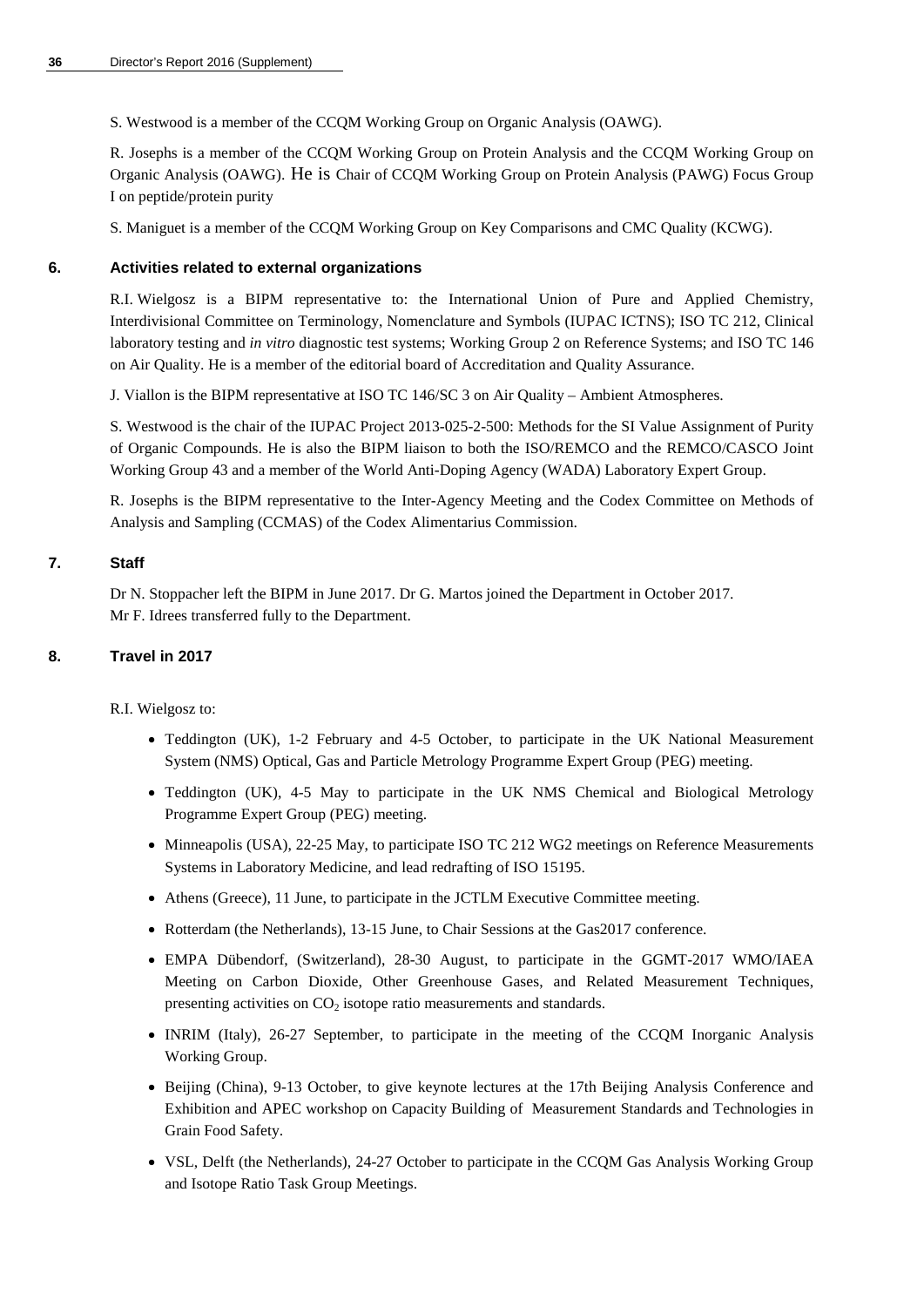- NPL, New Delhi (India), 24-28 November, to participate in APMP Focus Groups and the TCQM meetings.
- Brussels (Belgium), 30 November, to participate ISO TC 212 WG2 meetings on Reference Measurements Systems in Laboratory Medicine, and lead redrafting of ISO 15195.

E. Flores to:

- Paris (France), 29 May 2 June, Universite Pierre et Marie Curie, To attend the NDACC-IRWG & TCCON Meeting and to present the poster: Calibration strategies for FTIR and other IRIS instruments for accurate  $\delta^{13}$ C and  $\delta^{18}$ O measurements of CO<sub>2</sub> in air.
- Rotterdam (the Netherlands), 13-15 June, as a speaker at GAS 2017.
- Dübendorf (Switzerland) EMPA, 28-31 August, as a speaker at the 19th WMO/IAEA Meeting on Carbon Dioxide, Other Greenhouse Gases, and Related Measurement Techniques (GGMT-2017). Lecture: Calibration strategies for FTIR and other IRIS instruments for accurate  $\delta^{13}C$  and  $\delta^{18}O$ measurements of  $CO<sub>2</sub>$  in air.
- Delft (the Netherlands), VSL, 24-25 October to participate in CCQM GAWG meetings and workshops.

R. Josephs to:

- Budapest (Hungary), 6 May, for the Inter-Agency Meeting (IAM) of the CCMAS of the CODEX Alimentarius Commission.
- Paris (France), 11 May, to the LNE as a member of the examination board for the PhD of Ms Noémie Clouet Foraison.
- Ottawa (Canada), 27 September 29 September, to the NRC to contribute to the CCQM PAWG and OAWG meetings and related workshops.

S. Maniguet to:

Athens (Greece), 11 June, to participate in the JCTLM Executive Committee meeting,

J. Viallon to:

- Boston (USA), 21−23 February, to undertake a training on an optical tuneable diode laser spectroscopy (TDLS) analyser for  $N_2O$ ,
- INRIM, Torino, (Italy), 17 March, to meet the CCPR president M.L. Rastello as of 1 January 2017 together with the former president T. Usuda.
- WMO Headquarters, Geneva, (Switzerland), 10−13 April, to give presentations at the symposium of the WMO Global Atmosphere Watch programme on the concept of traceability.
- NOAA and NCAR, Boulder, (USA), 23−26 May, to give presentations at the NOAA/ESRL Global Monitoring Conference (on calibration strategy for Isotope Ratio Infrared Spectrometer) and the WMO−GAW VOC Expert Workshop (on traceability of measurements).
- Rotterdam (the Netherlands), 13−15 June, to give a presentation on the BIPM PVT system at the GAS 2017 conference.
- VSL, Delft (the Netherlands), 24-27 October to participate in the CCQM Gas Analysis Working Group meeting.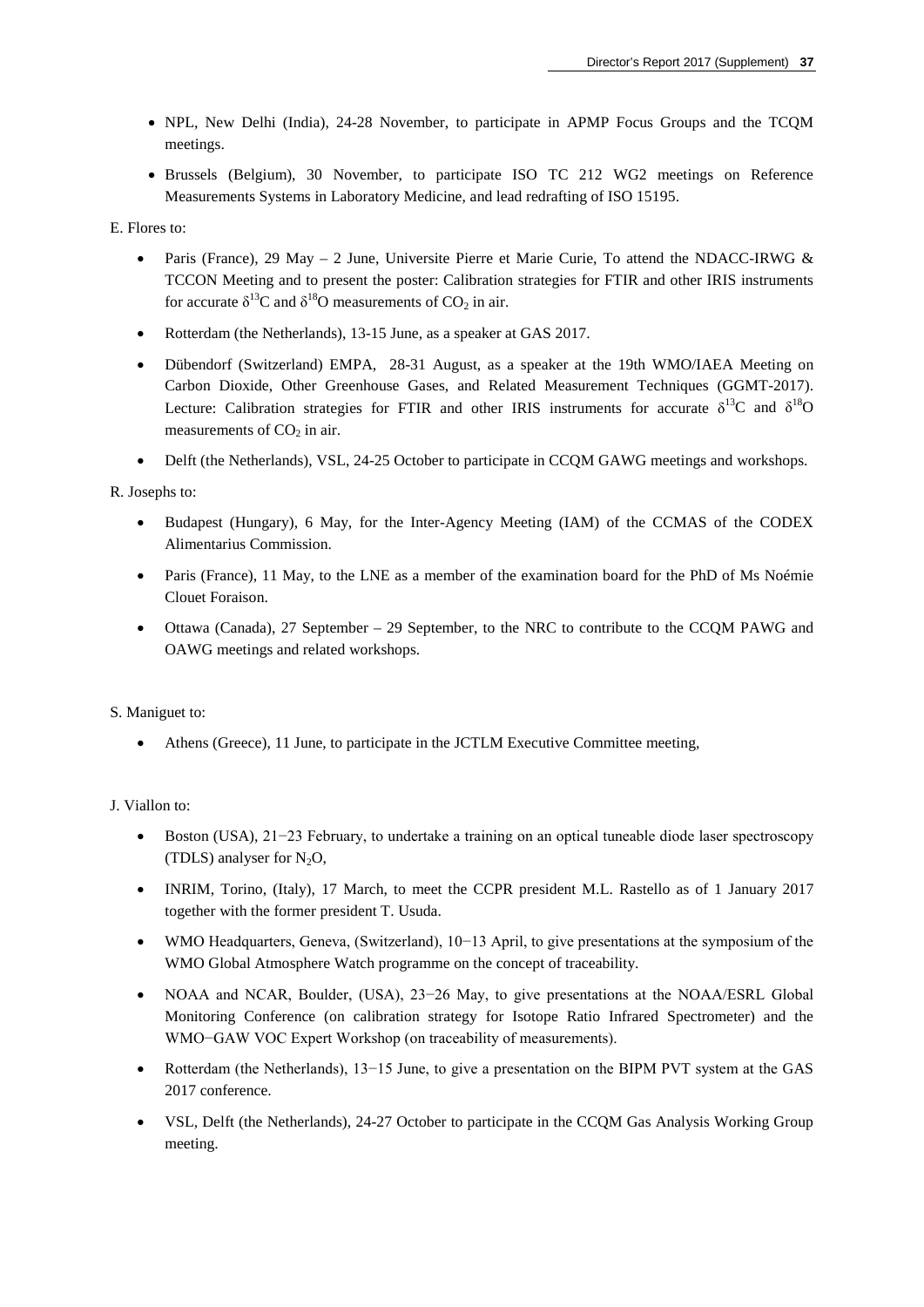S. Westwood to:

- Brussels (Belgium), 19-20 January, 2017 to give a presentation on Reference Measurement services supporting Customs and Border Security at the WCO Scientific Sub-Committee Meeting.
- Lausanne (Switzerland), 9-12 March 2017, for a WADA Laboratory Expert Group meeting.
- Nantes (France), 18-21 June 2017, for a WADA Laboratory Expert Group meeting.
- Berlin (Germany), 26-30 June 2017, for the 40th meeting of ISO/REMCO.
- Baveno (Italy), 20-21 September 2017, to give a presentation on Reference Materials for qNMR at the SMASH qNMR Workshop.
- Ottawa (Canada), 25 September 1 October 2017 to participate in the SIM CMWG and CCQM OAWG meetings and workshops.
- Montreal (Canada), 18-21 November 2017, for a WADA Laboratory Expert Group meeting.

#### **9. Guest workers in 2017**

- C. Meyer, NIST (USA), from 16 January.
- T. Zhang, NIM (China), to 30 April.
- XQ Li, NIM, (China), to 14 April.
- XM Li, NIM, (China), from 14 February.
- J-S. LIM, KRISS (Republic of Korea), from 1 May to 31 July
- F. Torma, LGC (UK), from 1 February to 14 April
- M. Li, NIM, (China), from 20 April 2017
- B. Garrido, INMETRO (Brazil), to 28 February.
- T. Yamazaki, NMIJ (Japan), from 1 March to 30 November.
- M Fang, NIBSC (UK), from 1 September to 30 November.
- D. Preevoo, NMISA (South Africa), from 1 May to 31 August.
- Un, UME (Turkey), from 1 September to 30 November.
- S. Marbumrung, NIMT (Thailand), from 1 May to 31 July.
- E.C. Rego, INMETRO (Brazil), from 1 February to 30 April.
- M.E. Simon, INTI (Argentina), from 1 February to 30 April.
- Mugenya, KEBS (Kenya), from 1 May to 31 July.
- R. Soman Radha, NPLI (India) from 1 September.
- M. Ward, NPL (UK), from 1 September to 30 November.
- C. Sutour, LNE, (France), from 15 September to 30 November.
- Z. Guo, NIM, (China), from 1 December.